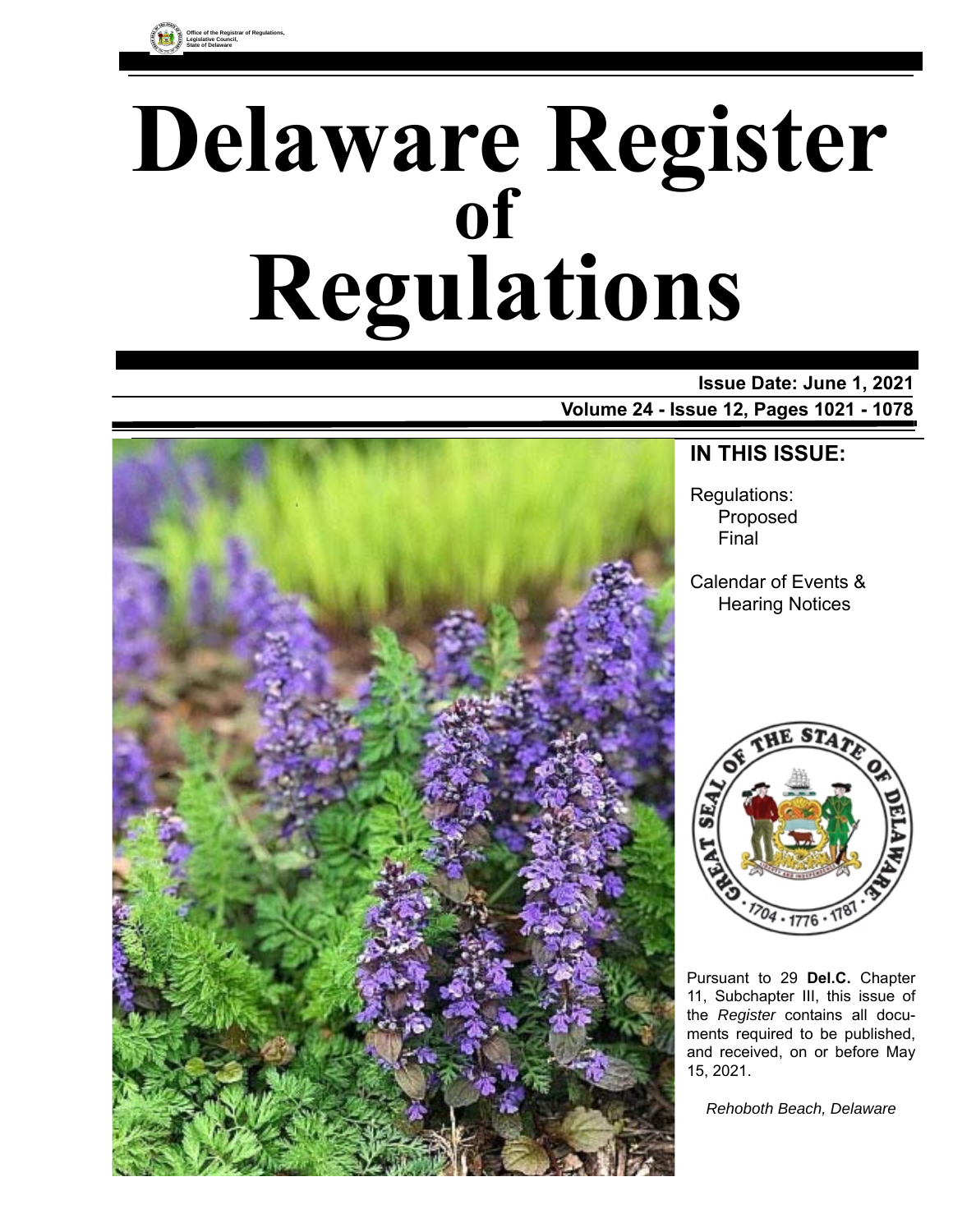# **INFORMATION ABOUT THE DELAWARE REGISTER OF REGULATIONS**

# **DELAWARE REGISTER OF REGULATIONS**

The *Delaware Register of Regulations* is an official State publication established by authority of 69 *Del. Laws*, c. 107 and is published on the first of each month throughout the year.

The *Delaware Register* will publish any regulations that are proposed to be adopted, amended or repealed and any emergency regulations promulgated.

The *Register* will also publish some or all of the following information:

- Governor's Executive Orders
- Governor's Appointments
- Agency Hearing and Meeting Notices
- Other documents considered to be in the public interest.

# **CITATION TO THE DELAWARE REGISTER**

The *Delaware Register of Regulations* is cited by volume, issue, page number and date. An example would be:

19 **DE Reg.** 1100 (06/01/16)

Refers to Volume 19, page 1100 of the *Delaware Register* issued on June 1, 2016.

# **SUBSCRIPTION INFORMATION**

The cost of a yearly subscription (12 issues) for the *Delaware Register of Regulations* is \$135.00. Single copies are available at a cost of \$12.00 per issue, including postage. For more information contact the Division of Research at 302-744-4114 or 1-800-282-8545 in Delaware.

# **CITIZEN PARTICIPATION IN THE REGULATORY PROCESS**

Delaware citizens and other interested parties may participate in the process by which administrative regulations are adopted, amended or repealed, and may initiate the process by which the validity and applicability of regulations is determined.

Under 29 **Del.C.** §10115 whenever an agency proposes to formulate, adopt, amend or repeal a regulation, it shall file notice and full text of such proposals, together with copies of the existing regulation being adopted, amended or repealed, with the Registrar for publication in the *Register of Regulations* pursuant to §1134 of this title. The notice shall describe the nature of the proceedings including a brief synopsis of the subject, substance, issues, possible terms of the agency action, a reference to the legal authority of the agency to act, and reference to any other regulations that may be impacted or affected by the proposal, and shall state the manner in which persons may present their views; if in writing, of the place to which and the final date by which such views may be submitted; or if at a public hearing, the date, time and place of the hearing. If a public hearing is to be held, such public hearing shall not be scheduled less than 20 days following publication of notice of the proposal in the *Register of Regulations*. If a public hearing will be held on the proposal, notice of the time, date, place and a summary of the nature of the proposal shall also be published in at least 2 Delaware newspapers of general circulation. The notice shall also be mailed to all persons who have made timely written requests of the agency for advance notice of its regulation-making proceedings.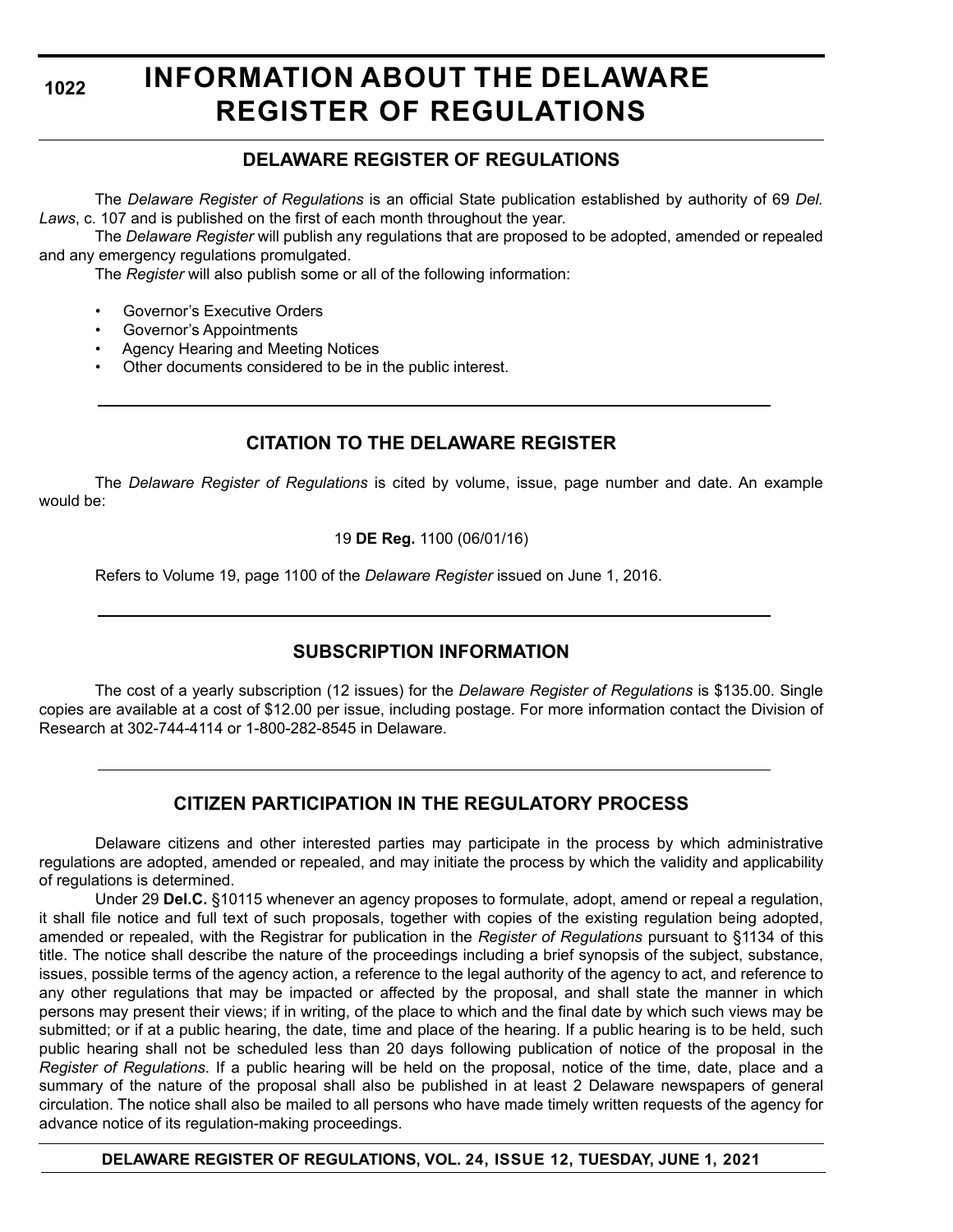# **INFORMATION ABOUT THE DELAWARE REGISTER OF REGULATIONS**

**1023**

The opportunity for public comment shall be held open for a minimum of 30 days after the proposal is published in the *Register of Regulations*. At the conclusion of all hearings and after receipt, within the time allowed, of all written materials, upon all the testimonial and written evidence and information submitted, together with summaries of the evidence and information by subordinates, the agency shall determine whether a regulation should be adopted, amended or repealed and shall issue its conclusion in an order which shall include: (1) A brief summary of the evidence and information submitted; (2) A brief summary of its findings of fact with respect to the evidence and information, except where a rule of procedure is being adopted or amended; (3) A decision to adopt, amend or repeal a regulation or to take no action and the decision shall be supported by its findings on the evidence and information received; (4) The exact text and citation of such regulation adopted, amended or repealed; (5) The effective date of the order; (6) Any other findings or conclusions required by the law under which the agency has authority to act; and (7) The signature of at least a quorum of the agency members.

The effective date of an order which adopts, amends or repeals a regulation shall be not less than 10 days from the date the order adopting, amending or repealing a regulation has been published in its final form in the *Register of Regulations*, unless such adoption, amendment or repeal qualifies as an emergency under §10119.

Any person aggrieved by and claiming the unlawfulness of any regulation may bring an action in the Court for declaratory relief.

No action of an agency with respect to the making or consideration of a proposed adoption, amendment or repeal of a regulation shall be subject to review until final agency action on the proposal has been taken.

When any regulation is the subject of an enforcement action in the Court, the lawfulness of such regulation may be reviewed by the Court as a defense in the action.

Except as provided in the preceding section, no judicial review of a regulation is available unless a complaint therefor is filed in the Court within 30 days of the day the agency order with respect to the regulation was published in the *Register of Regulations*.

# **CLOSING DATES AND ISSUE DATES FOR THE DELAWARE REGISTER OF REGULATIONS**

| <b>ISSUE DATE</b> | <b>CLOSING DATE</b> | <b>CLOSING TIME</b> |
|-------------------|---------------------|---------------------|
| July 1            | June 15             | 4:30 p.m.           |
| August 1          | July 15             | 4:30 p.m.           |
| September 1       | August 16           | 4:30 p.m.           |
| October 1         | September 15        | 4:30 p.m.           |
| November 1        | October 15          | 4:30 p.m.           |
| December 1        | November 15         | 4:30 p.m.           |

# **DIVISION OF RESEARCH STAFF**

**Mark Brainard**, Joint Legislative Oversight Sunset Committee Analyst; **Amy Burke**, Administrative Specialist II; **Mark J. Cutrona**, Director; **Deborah Gottschalk**, Sr. Legislative Attorney; **Robert Lupo**, Graphics and Printing Technician IV; **Colinda Marker**, Executive Assistant; **Amanda McAtee**, Joint Legislative Oversight Sunset Committee Analyst; **Kathleen Morris**, Office Manager; **Nathan Poore**, Graphics and Printing Technician III; **Joel Rudnick,** Legislative Librarian; **Erika Schrader,** Assistant Registrar of Regulations; **Victoria Schultes**, Administrative Specialist III; **Don Sellers,** Print Shop Supervisor; **Yvette W. Smallwood**, Registrar of Regulations; **Holly Vaughn Wagner**, Deputy Director; **Cara Wilson**, Legislative Attorney; **Natalie White**, Administrative Specialist III.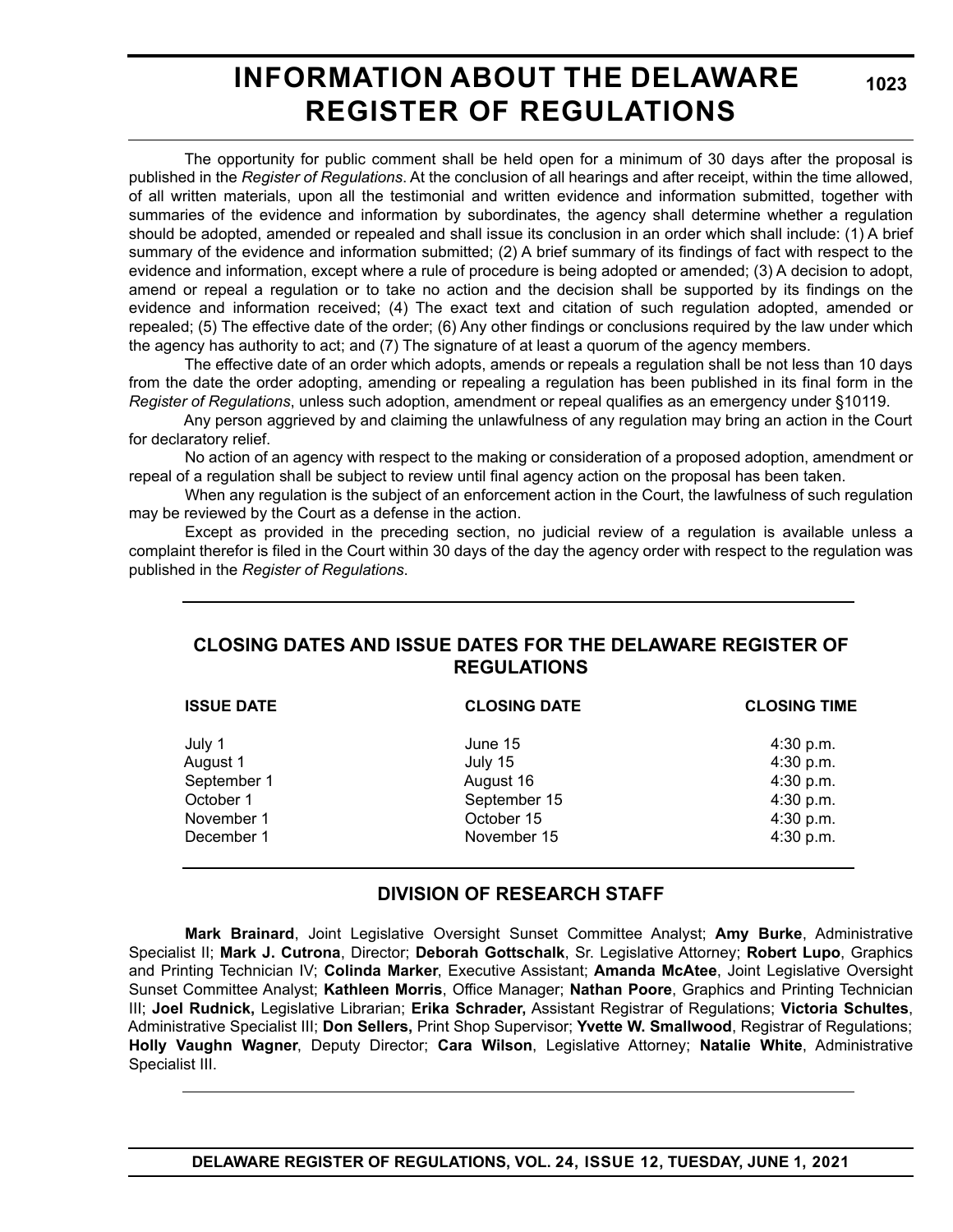# **TABLE OF CONTENTS**

<span id="page-3-0"></span>[Cumulative Tables............................................................................................................................. ............ 1026](#page-5-0)

# **PROPOSED**

| <b>DELAWARE PUBLIC EMPLOYEES' RETIREMENT SYSTEM</b>                                          |      |
|----------------------------------------------------------------------------------------------|------|
| <b>Delaware Board of Pension Trustees</b>                                                    |      |
|                                                                                              | 1033 |
|                                                                                              | 1033 |
|                                                                                              | 1033 |
|                                                                                              | 1033 |
|                                                                                              | 1033 |
| <b>DEPARTMENT OF AGRICULTURE</b>                                                             |      |
| <b>Standardbred Breeders' Fund</b>                                                           |      |
|                                                                                              | 1034 |
| <b>DEPARTMENT OF EDUCATION</b>                                                               |      |
| <b>Office of the Secretary</b>                                                               |      |
|                                                                                              | 1041 |
| 716 Maintenance of Local School District and Charter School Personnel Records                | 1044 |
|                                                                                              | 1046 |
| <b>DEPARTMENT OF HEALTH AND SOCIAL SERVICES</b>                                              |      |
| <b>Division of Social Services</b>                                                           |      |
|                                                                                              | 1047 |
| <b>DEPARTMENT OF STATE</b>                                                                   |      |
| <b>Division of Professional Regulation</b>                                                   |      |
|                                                                                              | 1051 |
|                                                                                              |      |
| <b>FINAL</b>                                                                                 |      |
| <b>DELAWARE RIVER BASIN COMMISSION</b>                                                       |      |
| Comprehensive Plan and Special Regulations with Respect to High Volume Hydraulic Fracturing; |      |
| Rules of Practice and Procedure Regarding Project Review Classifications and Fees            | 1054 |
| <b>DEPARTMENT OF EDUCATION</b>                                                               |      |

| <b>Office of the Secretary</b>                                                                        |      |
|-------------------------------------------------------------------------------------------------------|------|
|                                                                                                       | ഥദെ  |
| <b>Professional Standards Board</b>                                                                   |      |
|                                                                                                       | 066  |
|                                                                                                       | 1067 |
| <b>DEPARTMENT OF HEALTH AND SOCIAL SERVICES</b><br><b>Division of Medicaid and Medical Assistance</b> |      |

|  |  | 1072 |
|--|--|------|
|--|--|------|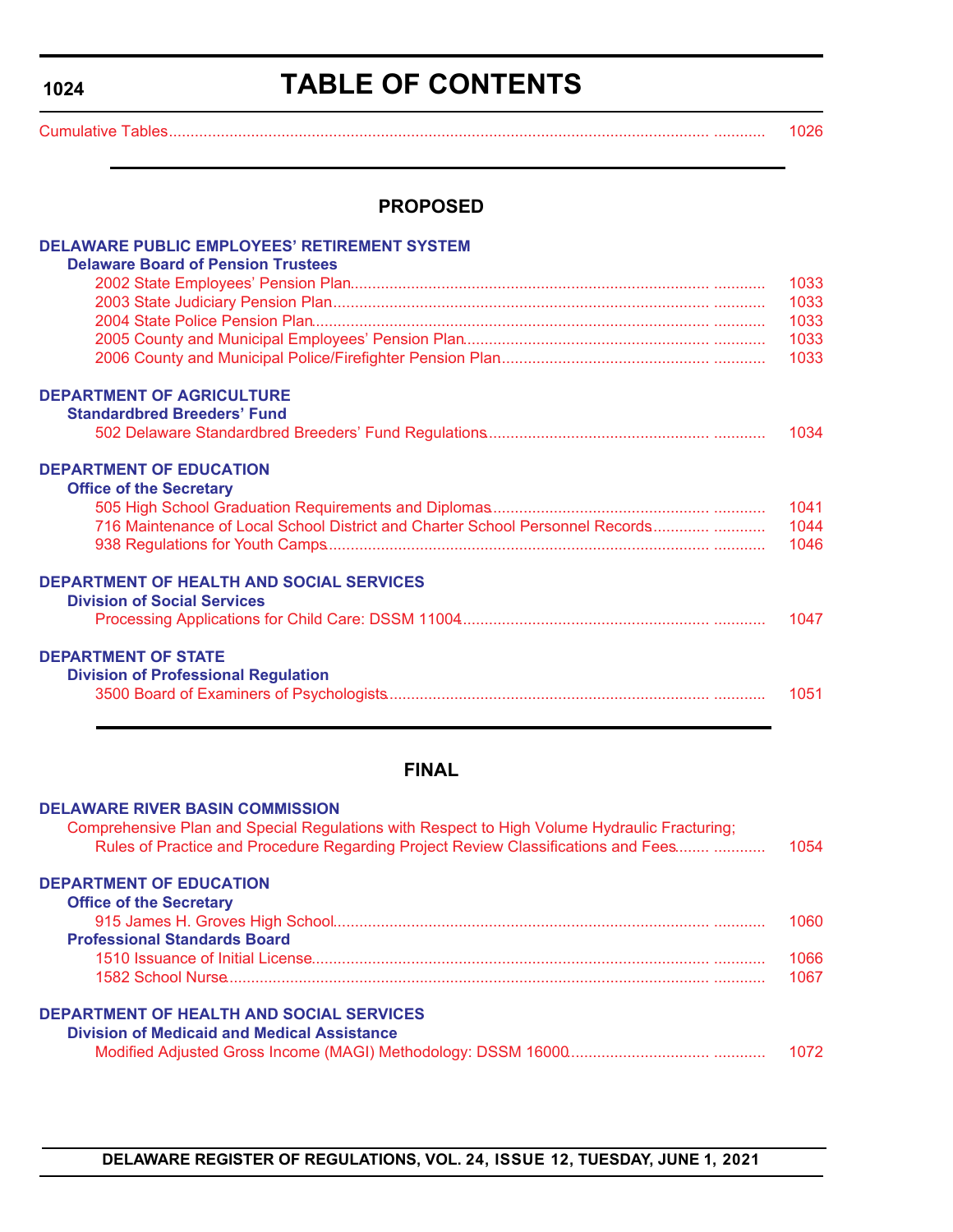# **TABLE OF CONTENTS**

<span id="page-4-0"></span>

| <b>DEPARTMENT OF STATE</b>                 |      |
|--------------------------------------------|------|
| <b>Division of Professional Regulation</b> |      |
|                                            | 1074 |
|                                            | 1075 |

# **CALENDAR OF EVENTS/HEARING NOTICES**

| Delaware Public Employees' Retirement System, Delaware Board of Pension Trustees; Notice of                                                                                                             |      |
|---------------------------------------------------------------------------------------------------------------------------------------------------------------------------------------------------------|------|
|                                                                                                                                                                                                         | 1077 |
|                                                                                                                                                                                                         | 1077 |
| Dept. of Agriculture, Standardbred Breeders' Fund; Notice of Public Comment Period                                                                                                                      | 1077 |
|                                                                                                                                                                                                         | 1078 |
| Dept. of Health and Social Services; Div. of Social Services; Notice of Public Comment Period<br>Dept. of State, Div. of Professional Regulation, Board of Examiners of Psychologists; Notice of Public | 1078 |
|                                                                                                                                                                                                         | 1078 |

# **1025**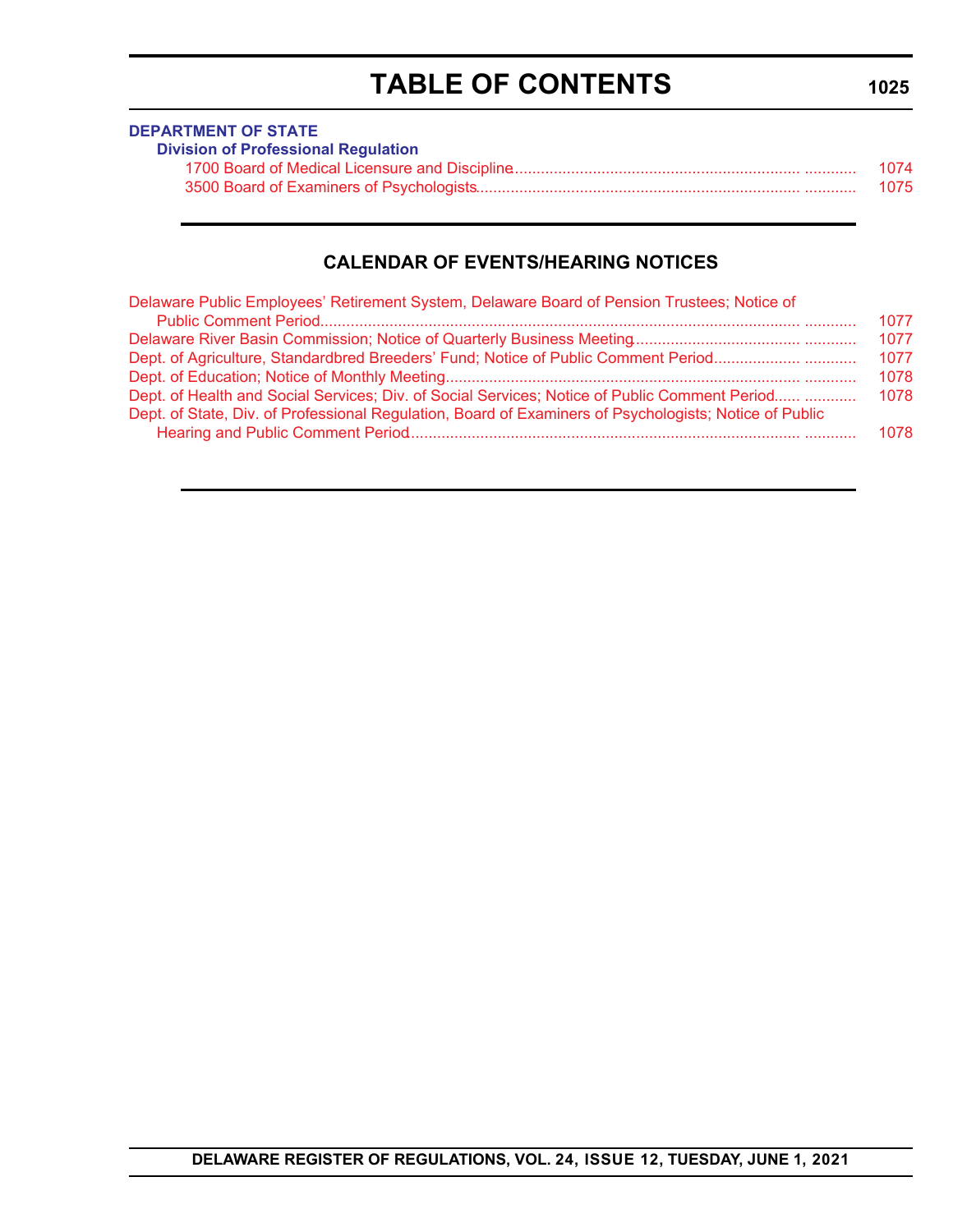# **[CUMULATIVE TABLES](#page-3-0)**

<span id="page-5-0"></span>The table printed below lists the regulations that have been proposed, adopted, amended or repealed in the preceding issues of the current volume of the *Delaware Register of Regulations*.

The regulations are listed alphabetically by the promulgating agency, followed by a citation to that issue of the *Register* in which the regulation was published. Proposed regulations are designated with (Prop.); Final regulations are designated with (Final); Emergency regulations are designated with (Emer.); and regulations that have been repealed are designated with (Rep.).

| <b>CASH MANAGEMENT POLICY BOARD</b><br>(Also see listing under "Office of the State Treasurer")<br>1201 Statement of Objectives and Guidelines for the Investment of State of |                                                  |            |
|-------------------------------------------------------------------------------------------------------------------------------------------------------------------------------|--------------------------------------------------|------------|
|                                                                                                                                                                               | 24 DE Reg. 716 (Final)                           |            |
| DELAWARE CRIMINAL JUSTICE INFORMATION SYSTEM                                                                                                                                  |                                                  |            |
| 1301 Delaware Criminal Justice Information System Rules and Regulations                                                                                                       | 24 DE Reg. 738 (Prop.)<br>24 DE Reg. 963 (Prop.) |            |
| <b>DELAWARE SOLID WASTE AUTHORITY</b>                                                                                                                                         |                                                  |            |
|                                                                                                                                                                               | 24 DE Reg. 624 (Prop.)                           |            |
| DELAWARE STATE FIRE PREVENTION COMMISSION                                                                                                                                     |                                                  |            |
|                                                                                                                                                                               | 24 DE Reg. 743 (Prop.)                           |            |
|                                                                                                                                                                               | 24 DE Reg. 744 (Prop.)                           |            |
| 703 Installation, Operation, Maintenance, Testing and Sales of Signaling Systems,                                                                                             |                                                  |            |
|                                                                                                                                                                               | 24 DE Reg. 745 (Prop.)                           |            |
|                                                                                                                                                                               | 24 DE Reg. 745 (Prop.)                           |            |
|                                                                                                                                                                               | 24 DE Reg. 751 (Prop.)                           |            |
|                                                                                                                                                                               | 24 DE Reg. 471 (Final)                           |            |
| <b>DEPARTMENT OF AGRICULTURE</b>                                                                                                                                              |                                                  |            |
| <b>Delaware Agricultural Lands Preservation Foundation</b>                                                                                                                    |                                                  |            |
| 702 Regulations Governing the Delaware Agricultural Forestlands Preser-                                                                                                       |                                                  |            |
|                                                                                                                                                                               | 24 DE Reg. 437 (Prop.)                           |            |
| <b>Delaware Forest Service</b>                                                                                                                                                | 24 DE Reg. 860 (Final)                           |            |
|                                                                                                                                                                               |                                                  |            |
|                                                                                                                                                                               | 24 DE Reg. 438 (Prop.)<br>24 DE Reg. 656 (Final) |            |
| <b>Food Products Inspection</b>                                                                                                                                               |                                                  |            |
|                                                                                                                                                                               | 24 DE Reg. 964 (Prop.)                           |            |
| <b>Harness Racing Commission</b>                                                                                                                                              |                                                  |            |
|                                                                                                                                                                               | 24 DE Reg. 443 (Prop.)                           |            |
|                                                                                                                                                                               | 24 DE Reg. 625 (Prop.)                           |            |
|                                                                                                                                                                               | 24 DE Reg. 662 (Final)                           |            |
|                                                                                                                                                                               | 24 DE Reg. 752 (Prop.)                           |            |
|                                                                                                                                                                               | 24 DE Reg. 942 (Final)                           |            |
| <b>Plant Industries Section</b>                                                                                                                                               | 24 DE Reg. 943 (Final)                           |            |
| 805 Rules and Regulations for Delaware Domestic Hemp Production Program                                                                                                       | 24 DE Reg. 627 (Prop.)                           |            |
|                                                                                                                                                                               | 24 DE Reg. 861 (Final)                           |            |
|                                                                                                                                                                               | 24 DE Reg. 967 (Prop.)                           |            |
| <b>Thoroughbred Racing Commission</b>                                                                                                                                         |                                                  |            |
|                                                                                                                                                                               | 24 DE Reg.                                       | 47 (Final) |
|                                                                                                                                                                               | 24 DE Reg. 968 (Prop.)                           |            |
|                                                                                                                                                                               | 24 DE Reg. 997 (Prop.)                           |            |
|                                                                                                                                                                               | 24 DE Reg. 219 (Prop.)                           |            |
|                                                                                                                                                                               |                                                  |            |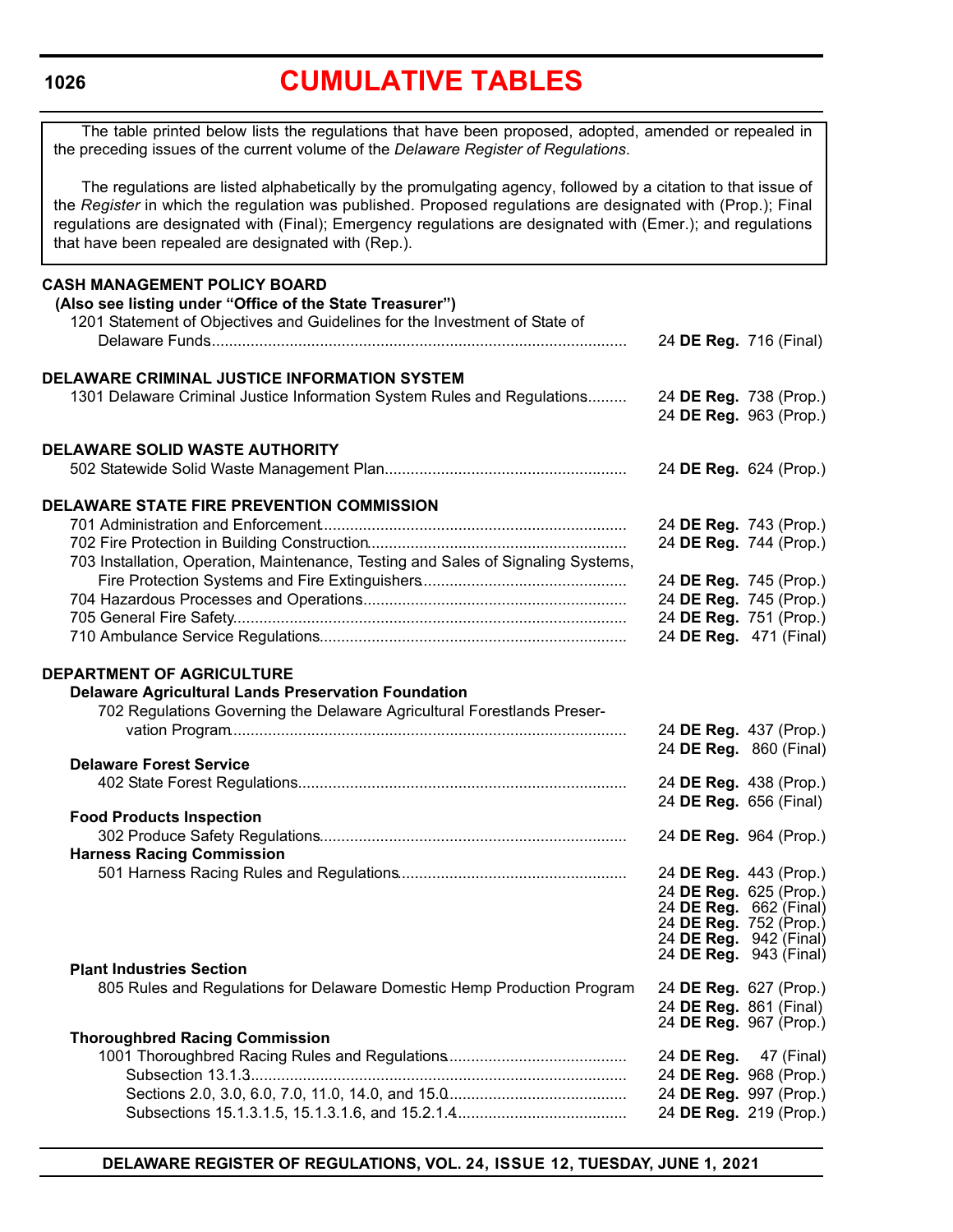# **CUMULATIVE TABLES**

Subsections 15.1.3.1.5, 15.1.3.1.6, and 15.2.1.4........................................ 24 **DE Reg.** 961(Errata)

| v.<br>۰. |  |
|----------|--|
|----------|--|

|                                                                                   | 24 DE Reg. 996 (Final)                           |             |
|-----------------------------------------------------------------------------------|--------------------------------------------------|-------------|
| DEPARTMENT OF EDUCATION                                                           |                                                  |             |
| <b>Office of the Secretary</b>                                                    |                                                  |             |
| 101 DELACARE: Regulations for Early Care and Education and School-Age             |                                                  |             |
|                                                                                   | 24 DE Reg.                                       | 14 (Prop.)  |
| 101 DELACARE: Regulations for Early Care and Education and School-Age             |                                                  |             |
|                                                                                   | 24 DE Reg. 267 (Final)                           |             |
| 103 Regulations for Family and Large Family Care Homes                            | 24 DE Reg.                                       | 16 (Prop.)  |
|                                                                                   | 24 DE Reg.                                       | 272 (Final) |
|                                                                                   | 24 DE Reg.<br>24 DE Reg. 274 (Final)             | 18 (Prop.)  |
|                                                                                   | 24 DE Reg. 445 (Prop.)                           |             |
|                                                                                   | 24 DE Reg. 770 (Final)                           |             |
| 210 District School Board Member Special Education Due Process Hearing            |                                                  |             |
|                                                                                   | 24 DE Reg. 826 (Prop.)                           |             |
|                                                                                   | 24 DE Reg. 998 (Final)                           |             |
| 211 Notice to School Boards of Due Process Proceedings                            | 24 DE Reg. 828 (Prop.)                           |             |
|                                                                                   | 24 DE Reg. 1000 (Final)                          |             |
|                                                                                   | 24 DE Reg. 831 (Prop.)                           |             |
| 252 Required Educational Records and Transfer and Maintenance of                  |                                                  |             |
|                                                                                   | 24 DE Reg. 97 (Prop.)                            |             |
|                                                                                   | 24 DE Reg. 348 (Final)<br>24 DE Reg. 863 (Final) |             |
|                                                                                   | 24 DE Reg. 137 (Final)                           |             |
|                                                                                   | 24 DE Reg. 637 (Prop.)                           |             |
|                                                                                   | 24 DE Reg. 142 (Final)                           |             |
| 502 Alignment of Local School District Curricula to the State Content Standards   | 24 DE Reg. 833 (Prop.)                           |             |
| 505 High School Graduation Requirements and Diplomas                              | 24 DE Reg. 220 (Prop.)                           |             |
|                                                                                   | 24 DE Reg. 663 (Final)                           |             |
| 612 Possession, Use or Distribution of Drugs and Alcohol                          | 24 DE Reg. 76 (Emer.)                            |             |
|                                                                                   | 24 DE Reg. 100 (Prop.)                           |             |
|                                                                                   | 24 DE Reg. 474 (Final)                           |             |
|                                                                                   | 24 DE Reg. 448 (Prop.)                           |             |
|                                                                                   | 24 DE Reg. 667 (Final)<br>24 DE Reg. 774 (Final) |             |
| 738 Financial Goals for Instruction and Instruction-related Expenditures          | 24 DE Reg. 225 (Prop.)                           |             |
|                                                                                   | 24 DE Reg. 478 (Final)                           |             |
|                                                                                   | 24 DE Reg. 81 (Emer.)                            |             |
|                                                                                   | 24 DE Reg. 105 (Prop.)<br>24 DE Reg. 351 (Final) |             |
|                                                                                   |                                                  |             |
|                                                                                   | 24 DE Reg. 835 (Prop.)                           |             |
| 922 Children with Disabilities Subpart A, Purposes and Definitions                | 24 DE Reg. 11 (Prop.)                            |             |
| 925 Children with Disabilities Subpart D, Evaluations, Eligibility Determination, | 24 DE Reg. 671 (Final)                           |             |
|                                                                                   | 24 DE Reg.                                       | 13 (Prop.)  |
|                                                                                   | 24 DE Reg. 673 (Final)                           |             |
| 934 Regulations for Family and Large Family Child Care Homes                      | 24 DE Reg. 453 (Prop.)                           |             |
|                                                                                   | 24 DE Reg. 677 (Final)                           |             |
| 1008 DIAA Junior High and Middle School Interscholastic Athletics                 | 24 DE Reg.                                       | 19 (Prop.)  |
|                                                                                   | 24 DE Reg.                                       | 21 (Prop.)  |
|                                                                                   | 24 DE Reg. 969 (Prop.)                           |             |
| 1010 Interscholastic Athletic during the COVID-19 Pandemic                        | 24 DE Reg. 87 (Emer.)                            |             |
|                                                                                   | 24 DE Reg. 302 (Emer.)<br>24 DE Reg. 208 (Emer.) |             |
|                                                                                   | 24 DE Reg. 429 (Emer.)                           |             |
|                                                                                   |                                                  |             |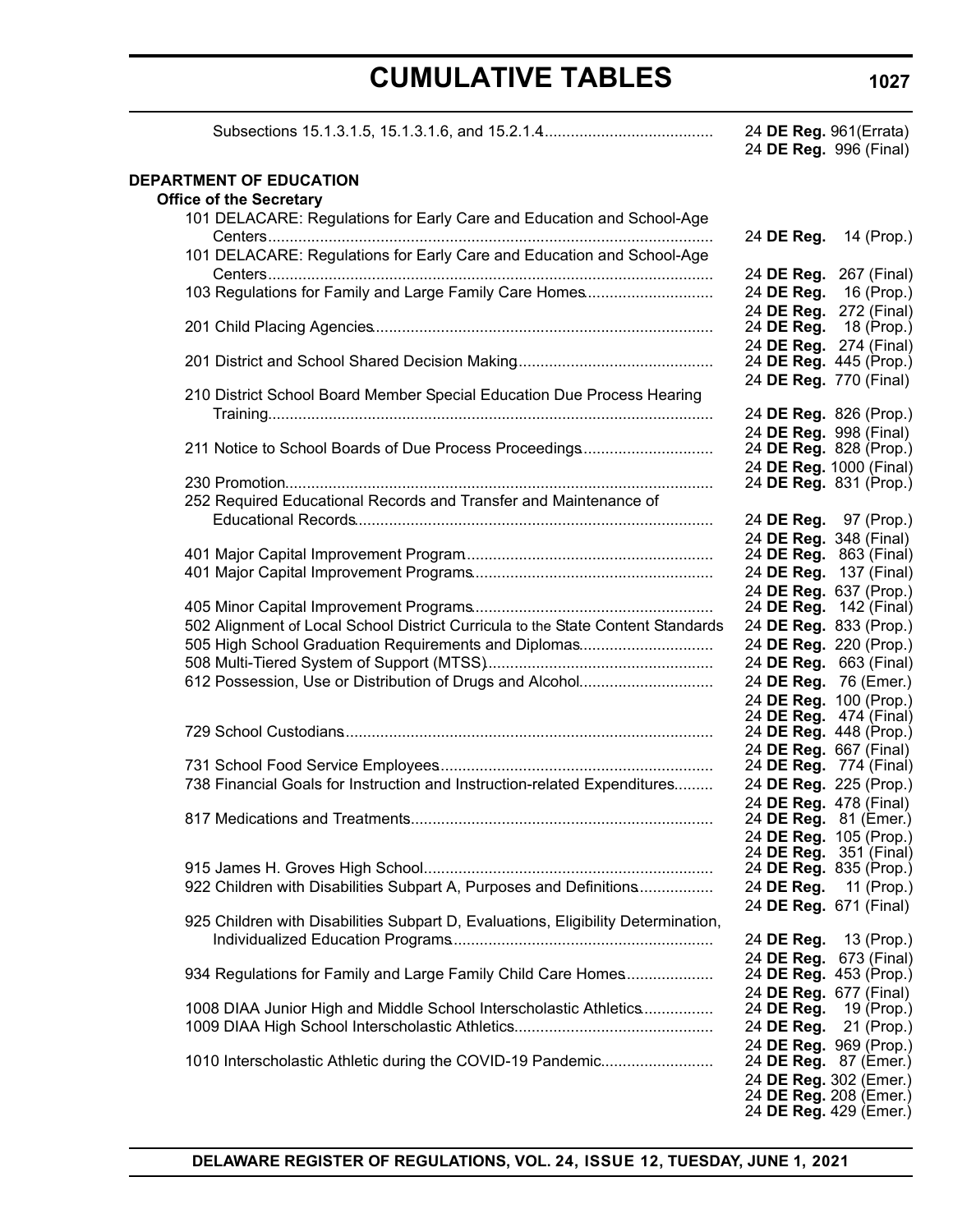# **CUMULATIVE TABLES**

| 1011 Interscholastic Athletics during the COVID-19 Pandemic               | 24 DE Reg. 313 (Prop.)        |                                      |
|---------------------------------------------------------------------------|-------------------------------|--------------------------------------|
|                                                                           | 24 DE Reg. 971 (Prop.)        | 24 DE Reg. 145 (Final)               |
|                                                                           |                               | 24 DE Reg. 753 (Prop.)               |
| <b>Professional Standards Board</b>                                       |                               |                                      |
|                                                                           | 24 DE Reg. 867 (Final)        |                                      |
|                                                                           |                               | 24 DE Reg. 146 (Final)               |
|                                                                           | 24 DE Reg. 906 (Prop.)        |                                      |
|                                                                           | 24 DE Reg. 642 (Prop.)        |                                      |
|                                                                           | 24 DE Reg. 227 (Prop.)        |                                      |
|                                                                           | 24 DE Reg. 678 (Final)        |                                      |
|                                                                           | 24 <b>DE Reg.</b> 357 (Final) |                                      |
|                                                                           | 24 DE Reg. 111 (Prop.)        |                                      |
|                                                                           | 24 DE Reg. 683 (Final)        |                                      |
|                                                                           | 24 <b>DE Reg.</b> 22 (Prop.)  |                                      |
|                                                                           | 24 DE Reg. 363 (Final)        |                                      |
|                                                                           | 24 DE Reg. 115 (Prop.)        |                                      |
|                                                                           | 24 DE Reg. 687 (Final)        |                                      |
|                                                                           |                               | 24 DE Reg. 915 (Prop.)               |
|                                                                           |                               | 24 DE Reg. 973 (Prop.)               |
|                                                                           |                               | 24 DE Reg. 920 (Prop.)               |
|                                                                           |                               | 24 DE Reg. 926 (Prop.)               |
| 1570 Early Childhood Exceptional Children Special Education Teacher       |                               | 24 DE Reg. 27 (Prop.)                |
| 1571 Special Education Teacher of Students with Disabilities              | 24 DE Reg.                    | 24 DE Req. 367 (Final)<br>48 (Final) |
|                                                                           |                               | 24 DE Reg. 152 (Final)               |
| 1573 Teacher of Students with Autism or Students with Severe Intellectual |                               |                                      |
|                                                                           | 24 DE Reg. 372 (Final)        |                                      |
| 1574 Teacher of Students Who Are Deaf or Hard of Hearing                  | 24 DE Reg. 931 (Prop.)        |                                      |
|                                                                           | 24 DE Reg. 454 (Prop.)        |                                      |
|                                                                           | 24 DE Reg. 775 (Final)        |                                      |
|                                                                           | 24 DE Reg. 458 (Prop.)        |                                      |
|                                                                           | 24 DE Reg. 643 (Prop.)        |                                      |
|                                                                           | 24 DE Reg. 981 (Prop.)        |                                      |
|                                                                           | 24 DE Reg. 649 (Prop.)        |                                      |
|                                                                           | 24 DE Reg. 758 (Prop.)        |                                      |
|                                                                           | 24 DE Reg. 936 (Prop.)        |                                      |
|                                                                           | 24 DE Reg. 871 (Final)        |                                      |
|                                                                           |                               | 24 DE Reg. 232 (Prop.)               |
|                                                                           |                               | 24 DE Reg. 238 (Prop.)               |
|                                                                           | 24 DE Reg. 245 (Prop.)        |                                      |
|                                                                           | 24 DE Reg. 251 (Prop.)        |                                      |
| <b>DEPARTMENT OF ELECTIONS</b>                                            |                               |                                      |
| <b>Office of the State Election Commissioner</b>                          |                               |                                      |
| 101 Procedures for Addressing Post-Election Voting Machine Audit          |                               |                                      |
|                                                                           | 24 DE Reg. 987 (Prop.)        |                                      |
| DEPARTMENT OF HEALTH AND SOCIAL SERVICES                                  |                               |                                      |
| <b>Delaware Health Care Commission</b>                                    |                               |                                      |
| Delaware Health Insurance Individual Market Stabilization Reinsurance     |                               |                                      |
|                                                                           | 24 DE Reg. 841 (Prop.)        |                                      |
|                                                                           |                               | 24 DE Reg. 1003 (Final)              |
| <b>Division of Health Care Quality</b>                                    |                               |                                      |
| 3102 Long Term Care Transfer, Discharge and Readmission Procedures        | 24 DE Reg. 275 (Final)        |                                      |
|                                                                           | 24 DE Reg. 304 (Emer.)        |                                      |
|                                                                           |                               |                                      |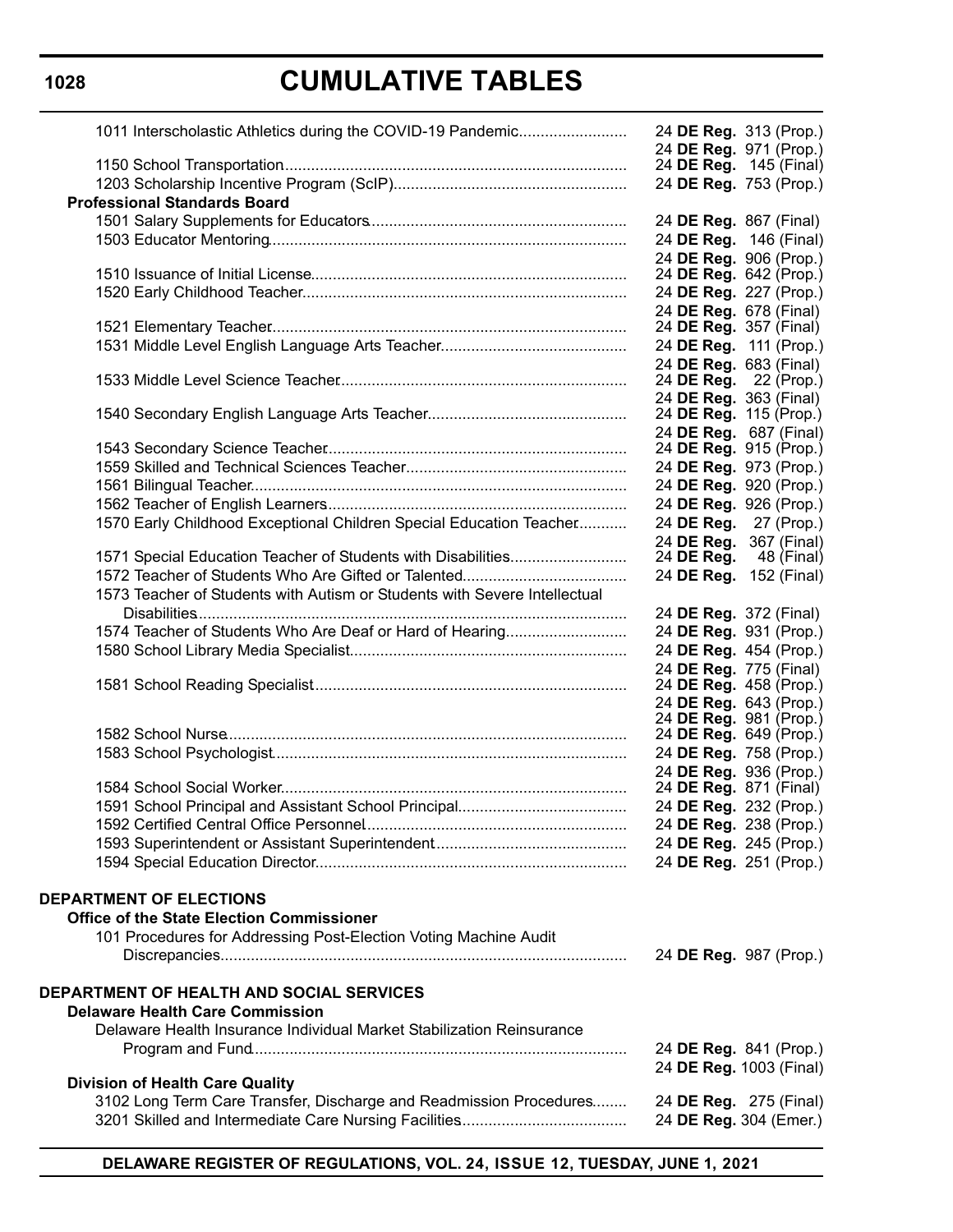# **CUMULATIVE TABLES**

|                                                                                                                                       | 24 DE Reg. 315 (Prop.)<br>24 DE Reg. 306 (Emer.)                           |
|---------------------------------------------------------------------------------------------------------------------------------------|----------------------------------------------------------------------------|
|                                                                                                                                       | 24 DE Reg. 317 (Prop.)<br>24 DE Reg. 308 (Emer.)<br>24 DE Reg. 320 (Prop.) |
|                                                                                                                                       | 24 DE Reg. 692 (Final)                                                     |
| <b>Division of Medicaid and Medical Assistance</b>                                                                                    |                                                                            |
| Modified Adjusted Gross Income (MAGI) Methodology: DSSM 16000                                                                         | 24 DE Reg. 847 (Prop.)                                                     |
|                                                                                                                                       | 24 DE Reg. 784 (Final)                                                     |
| Title XIX Medicaid State Plan - Drug Utilization Review (DUR) - Opioid                                                                |                                                                            |
|                                                                                                                                       | 24 DE Reg. 989 (Prop.)                                                     |
| Title XIX Medicaid State Plan - Medication-Assisted Treatment (MAT)                                                                   | 24 DE Reg. 851 (Prop.)                                                     |
| Title XIX Medicaid State Plan - Non-Emergency Medical Transportation (NEMT)                                                           | 24 DE Reg. 779 (Final)                                                     |
|                                                                                                                                       | 24 DE Reg. 848 (Prop.)                                                     |
| Title XXI Delaware Healthy Children's Program State Plan - Health Services<br>Initiatives - Vision Services - School-Based Initiative | 24 DE Reg. 480 (Final)                                                     |
| <b>Division of Public Health</b>                                                                                                      |                                                                            |
| 4202 Control of Communicable and Other Disease Conditions                                                                             | 24 DE Reg. 434 (Emer.)                                                     |
|                                                                                                                                       | 24 DE Reg. 464 (Prop.)                                                     |
|                                                                                                                                       | 24 DE Reg. 732 (Emer.)                                                     |
|                                                                                                                                       | 24 DE Reg. 791 (Final)                                                     |
|                                                                                                                                       | 24 DE Reg. 158 (Final)<br>24 DE Reg. 322 (Prop.)                           |
|                                                                                                                                       | 24 DE Reg. 794 (Final)                                                     |
|                                                                                                                                       | 24 DE Reg. 904 (Errata)                                                    |
|                                                                                                                                       | 24 DE Reg. 258 (Prop.)                                                     |
|                                                                                                                                       | 24 DE Reg. 485 (Final)                                                     |
| <b>Division of Social Services</b>                                                                                                    |                                                                            |
| Application Processing and Copay for the Child Care Subsidy Program:                                                                  | 24 DE Reg. 120 (Prop.)                                                     |
| Case Processing Procedures - Fraudulent Receipt of Benefits in Multiple                                                               | 24 DE Reg. 1009 (Final)                                                    |
| Child Care for Families Receiving Temporary Assistance for Needy Families                                                             |                                                                            |
|                                                                                                                                       | 24 DE Reg. 991 (Prop.)                                                     |
|                                                                                                                                       | 24 DE Reg.<br>55 (Final)<br>24 DE Reg. 323 (Prop.)                         |
|                                                                                                                                       | 24 DE Reg. 700 (Final)                                                     |
| Determining Special Needs and Income Eligibility for Child Care: DSSM 11003                                                           | 24 DE Reg. 164 (Final)                                                     |
|                                                                                                                                       | 24 DE Reg. 704 (Final)                                                     |
| POC - Changing Providers and Charging Fees: DSSM 11004.9.3 and                                                                        |                                                                            |
|                                                                                                                                       | 24 DE Reg. 326 (Prop.)                                                     |
|                                                                                                                                       | 24 DE Reg. 696 (Final)                                                     |
| Terminating Food Benefits due to Substantial Lottery or Gambling Winnings:                                                            | 24 DE Reg. 259 (Prop.)                                                     |
| <b>DEPARTMENT OF INSURANCE</b>                                                                                                        |                                                                            |
| <b>Office of the Commissioner</b>                                                                                                     |                                                                            |
|                                                                                                                                       | 24 DE Reg. 330 (Prop.)                                                     |
|                                                                                                                                       | 24 DE Reg.<br>32 (Prop.)                                                   |
|                                                                                                                                       | 24 DE Reg. 283 (Final)<br>24 <b>DE Reg.</b> 798 (Final)                    |
| 1319 Arbitration of Disputes Between Carriers and Primary Care and Chronic                                                            |                                                                            |
|                                                                                                                                       | 56 (Final)<br>24 DE Reg.                                                   |
| 1409 Insurance Coverage for Telemedicine and Telehealth                                                                               | 24 DE Reg. 488 (Final)                                                     |
|                                                                                                                                       | 24 DE Reg. 167 (Final)                                                     |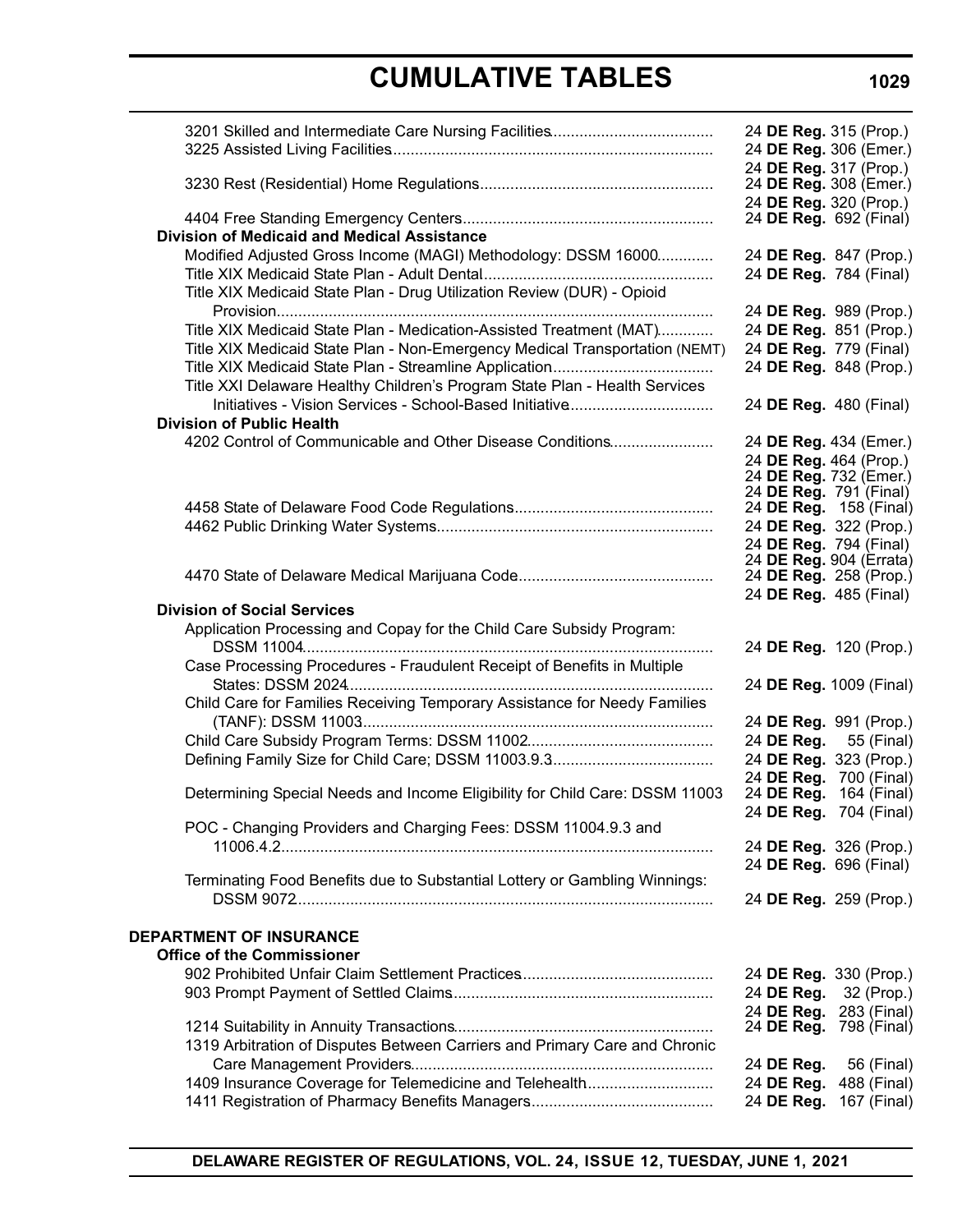# **CUMULATIVE TABLES**

| <b>DEPARTMENT OF LABOR</b>                                                                                   |                        |                               |
|--------------------------------------------------------------------------------------------------------------|------------------------|-------------------------------|
| <b>Division of Unemployment Insurance</b>                                                                    |                        |                               |
| 1201 Unemployment Insurance Appeal Board Regulations (§4.2.1)                                                |                        | 24 DE Reg. 88 (Emer.)         |
|                                                                                                              |                        | 24 DE Reg. 286 (Final)        |
|                                                                                                              |                        | 24 DE Reg. 800 (Final)        |
| 1201 Unemployment Insurance Appeal Board Regulations (§4.7.4)                                                | 24 DE Reg.             | 91 (Emer.)                    |
|                                                                                                              | 24 DE Reg.             | 173 (Final)                   |
| DEPARTMENT OF NATURAL RESOURCES AND ENVIRONMENTAL CONTROL                                                    |                        |                               |
| <b>Division of Air Quality</b>                                                                               |                        |                               |
|                                                                                                              |                        | 24 <b>DE Reg.</b> 61 (Final)  |
|                                                                                                              |                        | 24 DE Reg. 465 (Prop.)        |
| Section 36.0 Vapor Emission Control at Gasoline Dispensing Facilities                                        |                        | 24 DE Reg. 466 (Prop.)        |
|                                                                                                              |                        | 24 DE Reg. 944 (Final)        |
| 1151 Prohibitions on Use of Certain Hydrofluorocarbons in Specific End-Uses<br>Division of Fish and Wildlife |                        | 24 <b>DE Reg.</b> 876 (Final) |
| 3502 Striped Bass Spawning Season and Area Restrictions                                                      | 24 DE Reg. 803 (Final) |                               |
| 3503 Striped Bass Recreational Fishing Seasons; Methods of Take; Creel Limit;                                |                        |                               |
|                                                                                                              |                        | 24 DE Reg. 6 (Emer.)          |
|                                                                                                              |                        | 24 DE Reg. 175 (Final)        |
|                                                                                                              |                        | 24 DE Reg. 207 (Errata)       |
|                                                                                                              | 24 DE Reg. 803 (Final) |                               |
|                                                                                                              | 24 DE Reg.             | 6 (Emer.)                     |
|                                                                                                              | 24 DE Reg. 207(Errata) | 24 DE Reg. 175 (Final)        |
|                                                                                                              | 24 DE Reg. 310 (Emer.) |                               |
|                                                                                                              | 24 DE Reg. 736 (Emer.) |                               |
| <b>Division of Waste and Hazardous Substances</b>                                                            |                        |                               |
|                                                                                                              | 24 DE Reg. 333 (Prop.) |                               |
|                                                                                                              |                        | 24 DE Reg. 127 (Prop.)        |
|                                                                                                              | 24 DE Reg. 711 (Final) |                               |
|                                                                                                              |                        | 24 <b>DE Reg.</b> 467 (Prop.) |
|                                                                                                              | 24 DE Reg. 806 (Final) |                               |
| Division of Watershed Stewardship                                                                            |                        |                               |
| 7201 Regulations Governing the Control of Water Pollution                                                    |                        | 24 DE Reg. 468 (Prop.)        |
|                                                                                                              | 24 DE Reg. 882 (Final) |                               |
|                                                                                                              |                        | 24 DE Reg. 904 (Errata)       |
| DEPARTMENT OF SAFETY AND HOMELAND SECURITY                                                                   |                        |                               |
| <b>Delaware Council on Police Training</b>                                                                   |                        |                               |
| 801 Regulations of the Delaware Council on Police Training                                                   |                        | 24 DE Reg. 763 (Prop.)        |
|                                                                                                              |                        | 24 DE Reg. 1012 (Final)       |
| Delaware Sex Offender Management Board                                                                       |                        |                               |
|                                                                                                              |                        | 24 DE Reg. 995 (Prop.)        |
| <b>Division of State Police</b>                                                                              |                        |                               |
| 1300 Board of Examiners of Private Investigators & Private Security Agencies                                 |                        | 24 DE Reg. 179 (Final)        |
|                                                                                                              |                        | 24 DE Reg. 180 (Final)        |
|                                                                                                              |                        |                               |
| <b>DEPARTMENT OF STATE</b>                                                                                   |                        |                               |
| <b>Division of Professional Regulation</b>                                                                   |                        |                               |
|                                                                                                              |                        | 24 DE Reg. 490 (Final)        |
|                                                                                                              |                        | 24 DE Reg. 181 (Final)        |
|                                                                                                              | 24 DE Reg. 857 (Prop.) |                               |
|                                                                                                              |                        | 24 DE Reg. 713 (Final)        |
|                                                                                                              | 24 DE Reg. 334 (Prop.) |                               |
|                                                                                                              | 24 DE Reg. 379 (Final) |                               |
|                                                                                                              |                        |                               |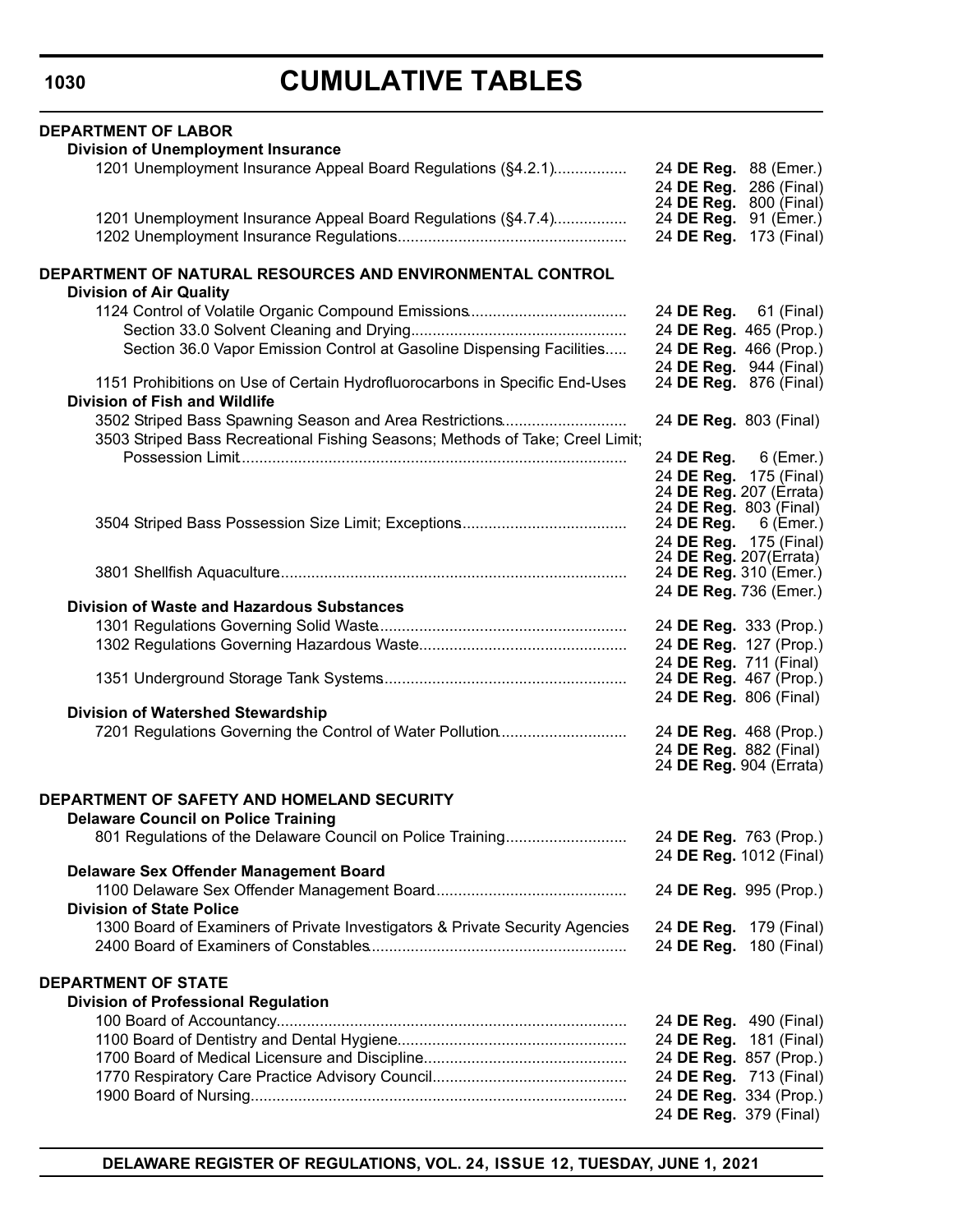# **CUMULATIVE TABLES**

|                                                                               | 24 <b>DE Reg.</b> 886 (Final) |                                       |
|-------------------------------------------------------------------------------|-------------------------------|---------------------------------------|
|                                                                               |                               | 24 DE Reg. 941 (Prop.)                |
|                                                                               |                               | 24 DE Reg. 380 (Final)                |
| 2600 Examining Board of Physical Therapists and Athletic Trainers             |                               | 24 DE Reg. 37 (Prop.)                 |
|                                                                               |                               | 24 DE Reg. 263 (Prop.)                |
|                                                                               | 24 DE Reg. 128 (Prop.)        | 24 DE Reg. 491 (Final)                |
|                                                                               |                               | 24 DE Reg. 493 (Final)                |
|                                                                               |                               | 24 DE Reg. 95 (Emer.)                 |
|                                                                               |                               | 24 DE Reg. 335 (Prop.)                |
|                                                                               |                               | 24 DE Reg. 715 (Final)                |
|                                                                               | 24 DE Reg.                    | 64 (Final)                            |
|                                                                               | 24 DE Reg.                    | 24 DE Reg. 265 (Prop.)<br>947 (Final) |
|                                                                               | 24 DE Reg.                    | 65 (Final)                            |
|                                                                               | 24 DE Reg. 858 (Prop.)        |                                       |
|                                                                               |                               | 24 DE Reg. 340 (Prop.)                |
|                                                                               |                               | 24 DE Reg. 764 (Prop.)                |
|                                                                               | 24 DE Reg.                    | 9 (Emer.)                             |
| <b>Office of the State Bank Commissioner</b>                                  |                               |                                       |
| 801 Application to Become a Delaware Bank Holding Company                     | 24 DE Reg. 382 (Final)        |                                       |
| 1101 Election to be Treated for Tax Purposes as a "Subsidiary Corporation" of |                               |                                       |
| a Delaware Chartered Banking Organization or Trust Company, National          |                               |                                       |
| Bank Having its Principal Office in Delaware, or Out-of-State Bank That       |                               |                                       |
|                                                                               | 24 DE Reg.                    | 385 (Final)                           |
|                                                                               | 24 DE Reg.                    | 387 (Final)                           |
|                                                                               | 24 DE Reg.                    | 388 (Final)                           |
| 1107 Estimated Franchise Tax Report Federal Savings Banks Not Head-           |                               |                                       |
|                                                                               | 24 DE Reg. 389 (Final)        |                                       |
| 1108 Final Franchise Tax Report Federal Savings Banks Not Headquartered       |                               |                                       |
|                                                                               | 24 DE Reg. 390 (Final)        |                                       |
| 1111 Estimated Franchise Tax Report for Resulting Branches in this State of   |                               |                                       |
|                                                                               | 24 DE Reg. 391 (Final)        |                                       |
| 1112 Final Franchise Tax Report for Resulting Branches in this State of Out-  |                               |                                       |
|                                                                               | 24 DE Reg.                    | 392 (Final)                           |
|                                                                               | 24 DE Reg.                    | 394 (Final)                           |
| 1201 Policies and Procedures Regarding FOIA Requests                          | 24 DE Reg.                    | 400 (Final)                           |
| <b>Public Service Commission</b>                                              |                               |                                       |
| 3008 Rules and Procedures to Implement the Renewable Energy Portfolio         |                               |                                       |
|                                                                               | 24 DE Reg. 1014 (Final)       |                                       |
| 8002 Rules to Establish an Excavation Damage Prevention Program               | 24 DE Reg.                    | 40 (Prop.)                            |
| 8003 Natural Gas Service Reliability and System Planning Standards            | 24 DE Reg. 405 (Final)        |                                       |
| DEPARTMENT OF TRANSPORTATION                                                  |                               |                                       |
| <b>Division of Motor Vehicles</b>                                             |                               |                                       |
| 2222 School Bus Driver Qualifications and Endorsements                        | 24 DE Reg. 129 (Prop.)        |                                       |
|                                                                               |                               | 24 DE Reg. 407 (Final)                |
| 2224 Defensive Driving Course, Providers, and Instructors                     |                               | 24 DE Reg. 654 (Prop.)                |
|                                                                               |                               | 24 DE Reg. 859 (Prop.)                |
|                                                                               |                               | 24 DE Reg. 1016 (Final)               |
| <b>Division of Transportation Solutions</b>                                   |                               |                                       |
|                                                                               | 24 DE Reg. 408 (Final)        |                                       |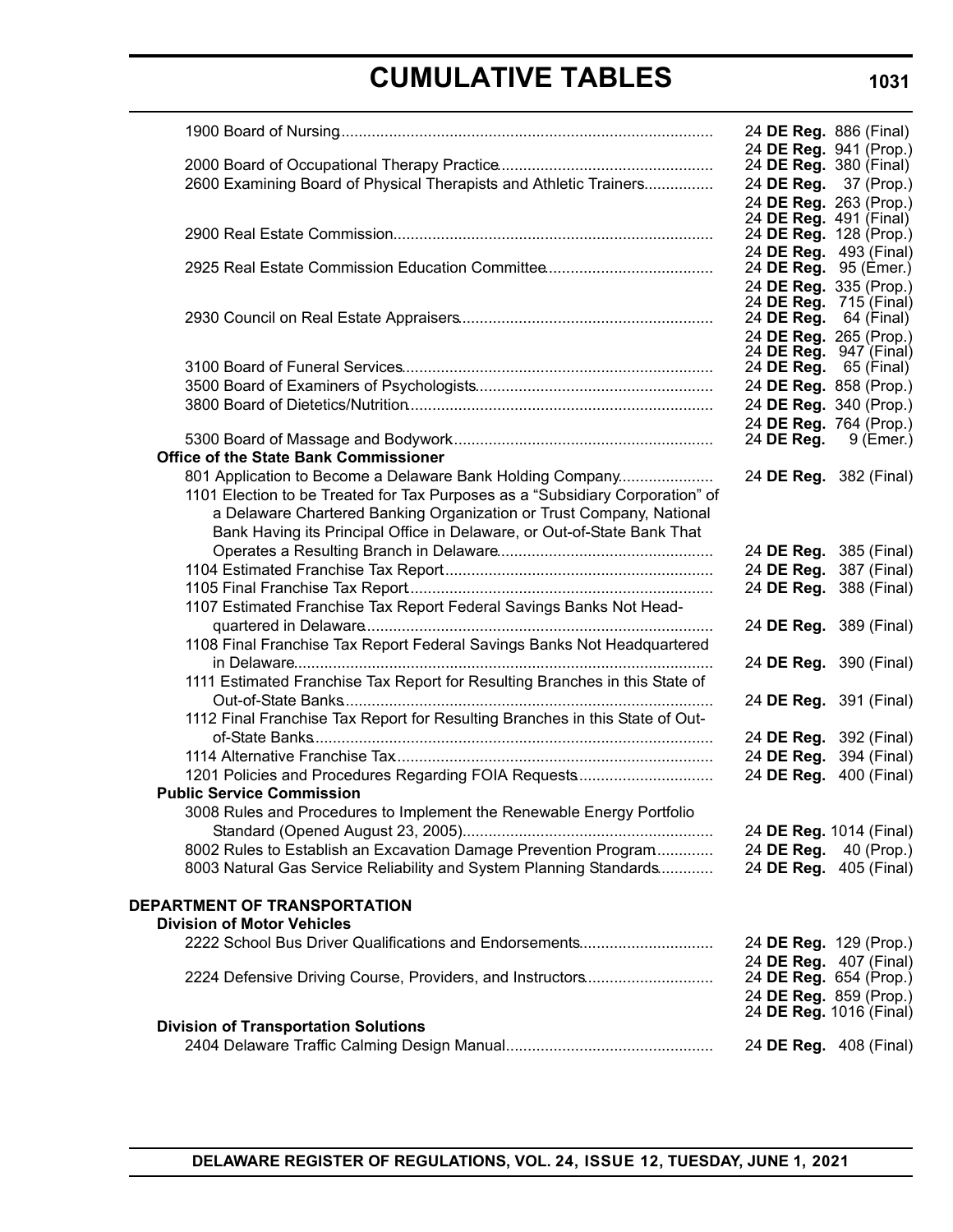# **CUMULATIVE TABLES**

| <b>OFFICE OF THE STATE TREASURER</b>                                       |                        |
|----------------------------------------------------------------------------|------------------------|
| <b>Cash Management Policy Board</b>                                        |                        |
| 1201 Statement of Objectives and Guidelines for the Investment of State of |                        |
|                                                                            | 24 DE Reg. 345 (Prop.) |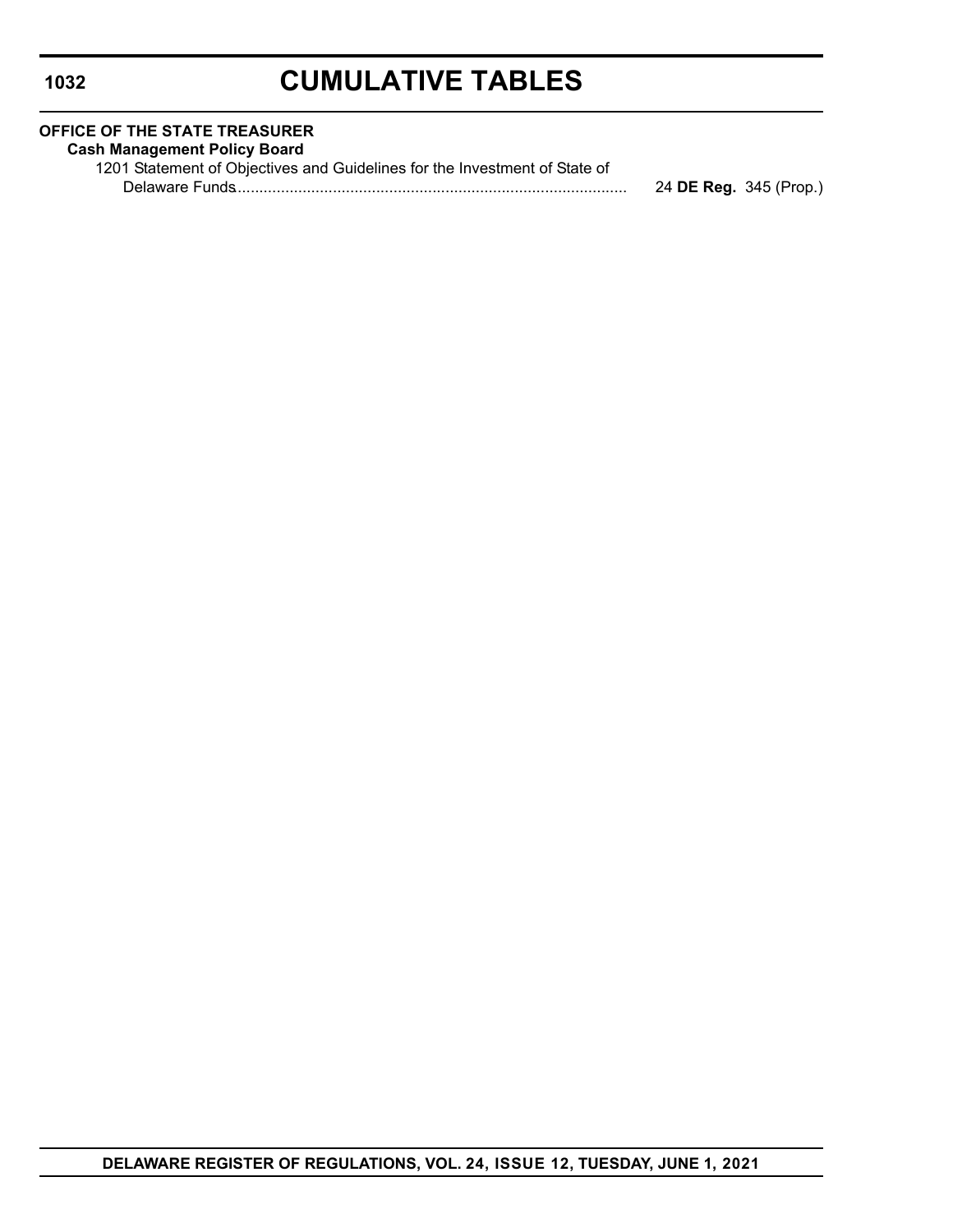# **Symbol Key**

<span id="page-12-0"></span>Arial type indicates the text existing prior to the regulation being promulgated. Underlined text indicates new text. Language which is stricken through indicates text being deleted.

# **Proposed Regulations**

Under 29 **Del.C.** §10115 whenever an agency proposes to formulate, adopt, amend or repeal a regulation, it shall file notice and full text of such proposals, together with copies of the existing regulation being adopted, amended or repealed, with the Registrar for publication in the *Register of Regulations* pursuant to §1134 of this title. The notice shall describe the nature of the proceedings including a brief synopsis of the subject, substance, issues, possible terms of the agency action, a reference to the legal authority of the agency to act, and reference to any other regulations that may be impacted or affected by the proposal, and shall state the manner in which persons may present their views; if in writing, of the place to which and the final date by which such views may be submitted; or if at a public hearing, the date, time and place of the hearing. If a public hearing is to be held, such public hearing shall not be scheduled less than 20 days following publication of notice of the proposal in the *Register of Regulations*. If a public hearing will be held on the proposal, notice of the time, date, place and a summary of the nature of the proposal shall also be published in at least 2 Delaware newspapers of general circulation. The notice shall also be mailed to all persons who have made timely written requests of the agency for advance notice of its regulation-making proceedings.

# **[DELAWARE PUBLIC EMPLOYEES' RETIREMENT SYSTEM](https://open.omb.delaware.gov/) DELAWARE BOARD [OF PENSION TRUSTEES](https://open.omb.delaware.gov/information/boardTrusties/BoardTrusteesMinutes.shtml)**

Statutory Authority: 29 Delaware Code, Section 8308(c)(1) (29 **Del.C.** §8308(c)(1)) 19 **DE Admin. Code** 2002, 2003, 2004, 2005, & 2006

# **PUBLIC NOTICE**

#### **2002 State Employees' Pension Plan 2003 State Judiciary Pension Plan 2004 State Police Pension Plan 2005 County and Municipal Employees' Pension Plan [2006 County and Municipal Police/Firefighter Pension Plan](#page-3-0)**

The Delaware Public Employees' Pension System ("DPERS") hereby give notice of its intention to adopt amended regulations pursuant to the General Assembly's delegation of authority to adopt such measures found at 29 Delaware Code, §8308(c)(1) and in compliance with Delaware's Administrative Procedures Act, 29 *Del.C.* §§10115 and 10117. The proposed regulations are reorganized to provide for clarity, to delete obsolete language, to bring the regulations into compliance with changes in federal law, and to incorporate current practices. Identical update and formatting changes are made in each set of regulations. The State Police and Country and Municipal Police/Firefighter Plans include updated standards for PTSD work related disability claims which are consistent with federal law and current practice.

DPERS solicits, and will consider, timely filed written comments from interested individuals and groups concerning these proposed amended regulations. The deadline for the filing of such written comments will be thirty days (30) after these proposed amended regulations are published in the Delaware Register of Regulations.

Any such submissions should be mailed or delivered to Joanna Adams, State of Delaware Office of Pensions, State of Delaware, Office of Pensions, McArdle Building, 860 Silver Lake Blvd., Suite #1, Dover, DE 19904-2402.

### **\*Please Note:**

**(1) The Regulatory Flexibility Analysis and Impact Statement for these regulations, as required by 29 Del.C. Ch. 104, is available at:**

**<http://regulations.delaware.gov/register/june2021/proposed/24 DE Reg 1033RFA 06-01-21.pdf>**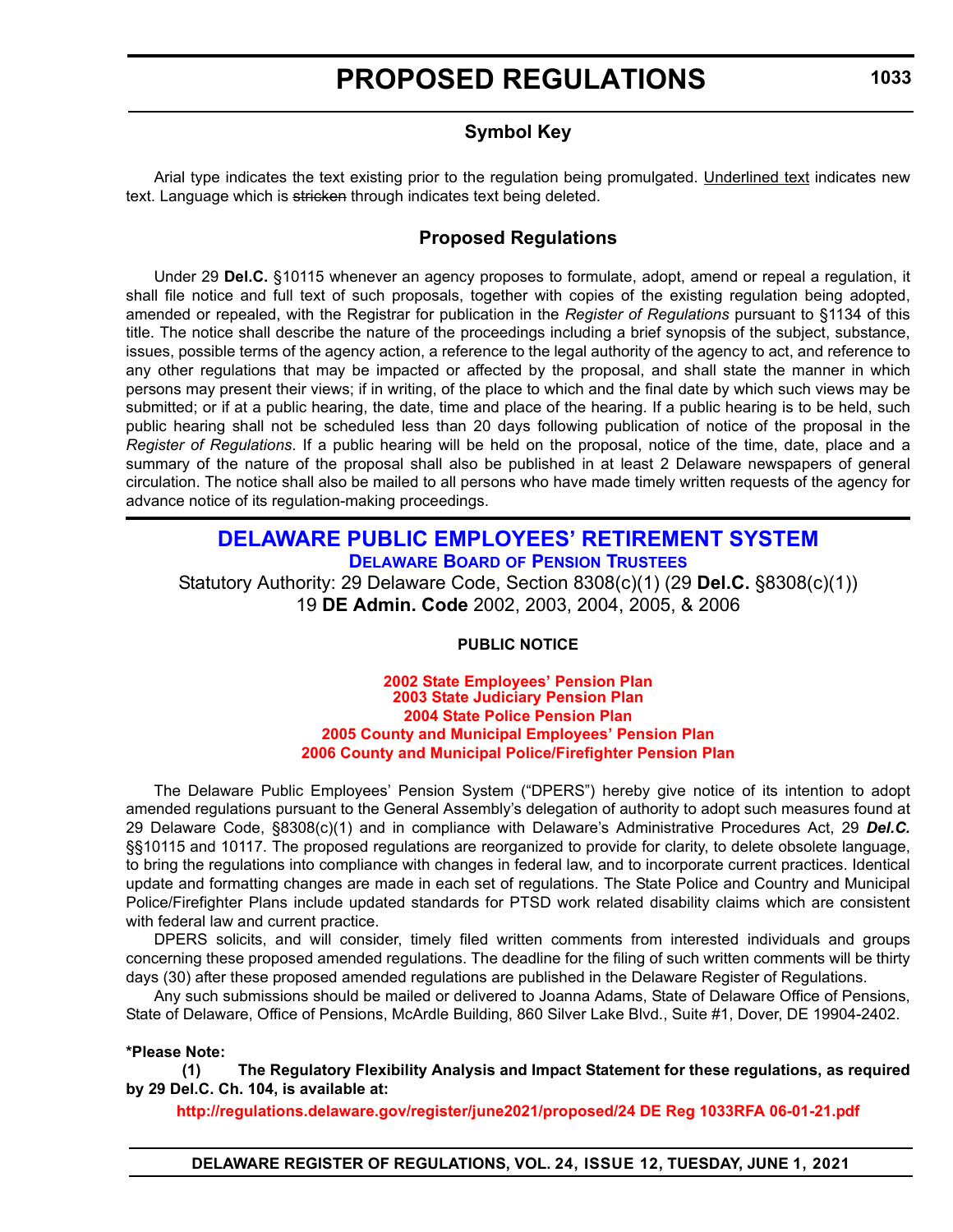**(2) Due to the size of the proposed regulations, they are not being published here. Copies of the regulations are available at:**

**[2002 State Employees' Pension Plan](http://regulations.delaware.gov/register/june2021/proposed/24 DE Reg 1033 06-01-21.pdf) <http://regulations.delaware.gov/register/june2021/proposed/24 DE Reg 1033 06-01-21.pdf>**

**[2003 State Judiciary Pension Plan](http://regulations.delaware.gov/register/june2021/proposed/24 DE Reg 1033a 06-01-21.pdf) <http://regulations.delaware.gov/register/june2021/proposed/24 DE Reg 1033a 06-01-21.pdf>**

**[2004 State Police Pension Plan](http://regulations.delaware.gov/register/june2021/proposed/24 DE Reg 1033b 06-01-21.pdf) <http://regulations.delaware.gov/register/june2021/proposed/24 DE Reg 1033b 06-01-21.pdf>**

**[2005 County and Municipal Employees' Pension Plan](http://regulations.delaware.gov/register/june2021/proposed/24 DE Reg 1033c 06-01-21.pdf) <http://regulations.delaware.gov/register/june2021/proposed/24 DE Reg 1033c 06-01-21.pdf>**

**[2006 County and Municipal Police/Firefighter Pension Plan](http://regulations.delaware.gov/register/june2021/proposed/24 DE Reg 1033d 06-01-21.pdf) <http://regulations.delaware.gov/register/june2021/proposed/24 DE Reg 1033d 06-01-21.pdf>**

# **[DEPARTMENT OF AGRICULTURE](https://agriculture.delaware.gov/)**

**[DELAWARE STANDARDBRED BREEDERS' FUND](https://agriculture.delaware.gov/)** Statutory Authority: 29 Delaware Code, Section 4815(b)(4)b.2 (29 **Del.C.** §4815(b)(4)b.2) 3 **DE Admin. Code** 502

# **PUBLIC NOTICE**

# **502 Delaware [Standardbred Breeders' Fund Regulations](#page-3-0)**

The State of Delaware, Department of Agriculture's Standardbred Breeders' Fund ("the Fund") hereby gives notice of its intention to adopt an amended regulation pursuant to the General Assembly's delegation of authority to do so found at 29 *Del.C.* §4815(b)(4)b.2 and in compliance with Delaware's Administrative Procedures Act at 29 *Del.C.* §10115. The proposed amended regulation eliminates the restriction on private treaty breeding and allows for later payment of registration fees for the Fund's program pertaining to the registration of stallions. This proposal is an attempt to allow greater flexibility and simplicity for participation in the Fund's program.

The Fund solicits, and will consider, timely filed written comments from interested individuals and groups concerning these proposed amended regulations. The deadline for the filing of such written comments will be thirty days (30) after these proposed amended regulations are promulgated in the *Delaware Register of Regulations*. Any such submissions should be mailed or hand-delivered to Ms. Judy Davis-Wilson, Administrator, Delaware Standardbred Breeders' Fund Program whose address is State of Delaware, Department of Agriculture, 2320 South duPont Highway, Dover, Delaware 19901 by July 1, 2021.

Delaware Standardbred Breeders' Fund

Judy Davis-Wilson, Executive Director

**\*Please Note: The Regulatory Flexibility Analysis and Impact Statement for this regulation, as required by 29 Del.C. Ch. 104, is available at:**

**<http://regulations.delaware.gov/register/june2021/proposed/24 DE Reg 1034RFA 06-01-21.pdf>**

# **502 Delaware Standardbred Breeders' Fund Regulations**

**1.0 Introduction**

<span id="page-13-0"></span>**1034**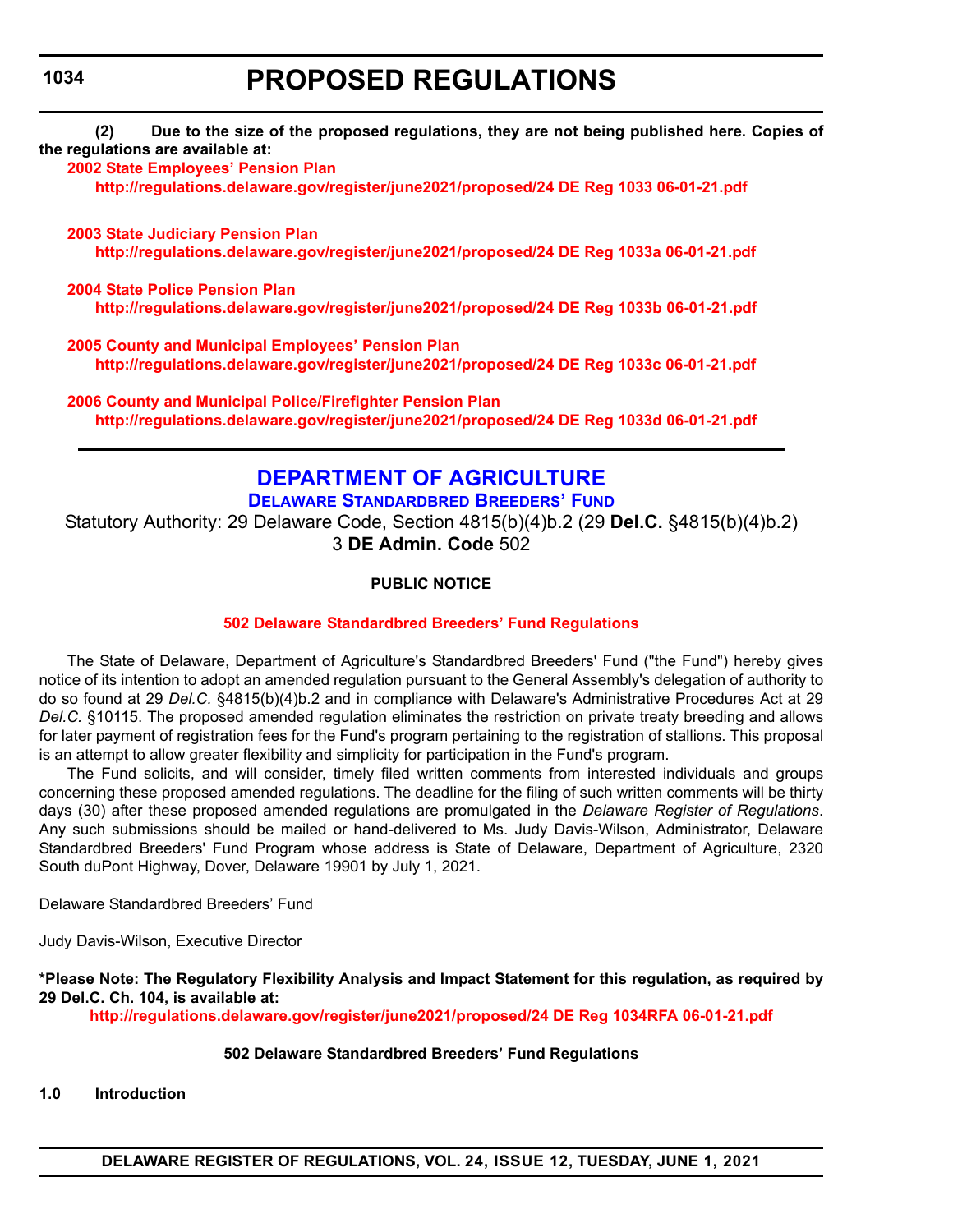- 1.1 These regulations are authorized pursuant to 29 **Del.C.** §4815(b)(3)b.2.D, which established in the State of Delaware a Delaware Standardbred Breeder's Breeders' Program (herein "the Program") for:
	- 1.1.1 Standardbred horses;
	- 1.1.2 that are bred in a manner prescribed in Section 2.0;
	- 1.1.3 that are the product of a registered Delaware stallion;
	- 1.1.4 that are registered, and whose sire is registered with the Administrator of the Program; and,
	- 1.1.5 listed in their registry books.
- 1.2 Horses eligible to race in Delaware Standardbred Breeder's **Breeders'** Fund Program races shall include the foal of any registered Delaware sire standing at a Delaware breeding farm. A registered Delaware sire is one that stands the full season on a breeding farm located in Delaware. If a registered Delaware sire is leased, a copy of such lease shall be filed with the United States Trotting Association and the Administrator of the Delaware Standardbred Breeders' Fund Program.
- 1.3 The Board of the Delaware Standardbred Breeder's Breeders' Program (herein "the Board") is authorized to do all that is reasonable and necessary for the proper administration of the Program and shall prepare, issue and promulgate rules and regulations providing for:
	- 1.3.1 Classes and divisions of races, eligibility of horses and owners therefor and purses and bonuses to be awarded;
	- 1.3.2 Nominating, sustaining and entry fees on horses and races;
	- 1.3.3 Such temporary programs including eligibility of horses, breeding, and other matters as may be necessary to make the Program operable as soon as possible;
	- 1.3.4 Registration and certification of Delaware stallions, mares bred to such stallions and foals produced thereby; and,
	- 1.3.5 Such other matters as the board determines to be necessary and appropriate for the proper administration and implementation of the Program.
- 1.4 The funds for the Program and any nominating, sustaining and entry fees provided for herein shall be administered by the Delaware Department of Agriculture by deposit in a trust account entitled Delaware Standardbred Breeders' Fund. The Board of the Delaware Standardbred Breeder's Breeders' Program shall approve an annual budget including the payment of purses and awards, cost of administration, reimbursement of expenses of members of the Board, promotional expenses, and any other appropriate expenses. The budget shall be administered by the Secretary of Agriculture or his designee in consultation with the Board and in a manner consistent with state laws and procedures. A report shall be prepared and filed annually by the Secretary of Agriculture with the Delaware Harness Racing Commission and the Board of the Breeder's Breeders' Program Fund setting forth an itemization of all deposits to and expenditures from said fund.
- 1.5 Races in the Program shall be contested at each licensed harness track in the State of Delaware. Purses and awards for program races, shall be in compliance with the rules and regulations of the Board and the Delaware Harness Racing Commission.
- 1.6 The Board can propose to amend these regulations by the affirmative vote of eight of its eleven members. Changes to the rules of eligibility for the Program will be effective at the beginning of the next breeding season and the corresponding racing season.

# **2.0 Definitions**

The following words and terms, when used in this part for purposes of the Delaware Standardbred Breeder's Breeders' Fund Program, have the following meanings, unless the context clearly indicates otherwise. Such definitions shall not affect the use of that term by the Delaware Harness Racing Commission for purposes other than for the Breeder's Breeders' Fund Program.

**"Bred"** means any form of insemination inside the State of Delaware by a Delaware sire, including insemination using semen transported within the State of Delaware, provided that such semen is not frozen or desiccated in any way or at any time. Bred shall also refer to foals of mares bred outside the State of Delaware by a Delaware sire through interstate semen transportation when such semen is not frozen or desiccated in any way or at any time, provided that owners of mares that produce foals from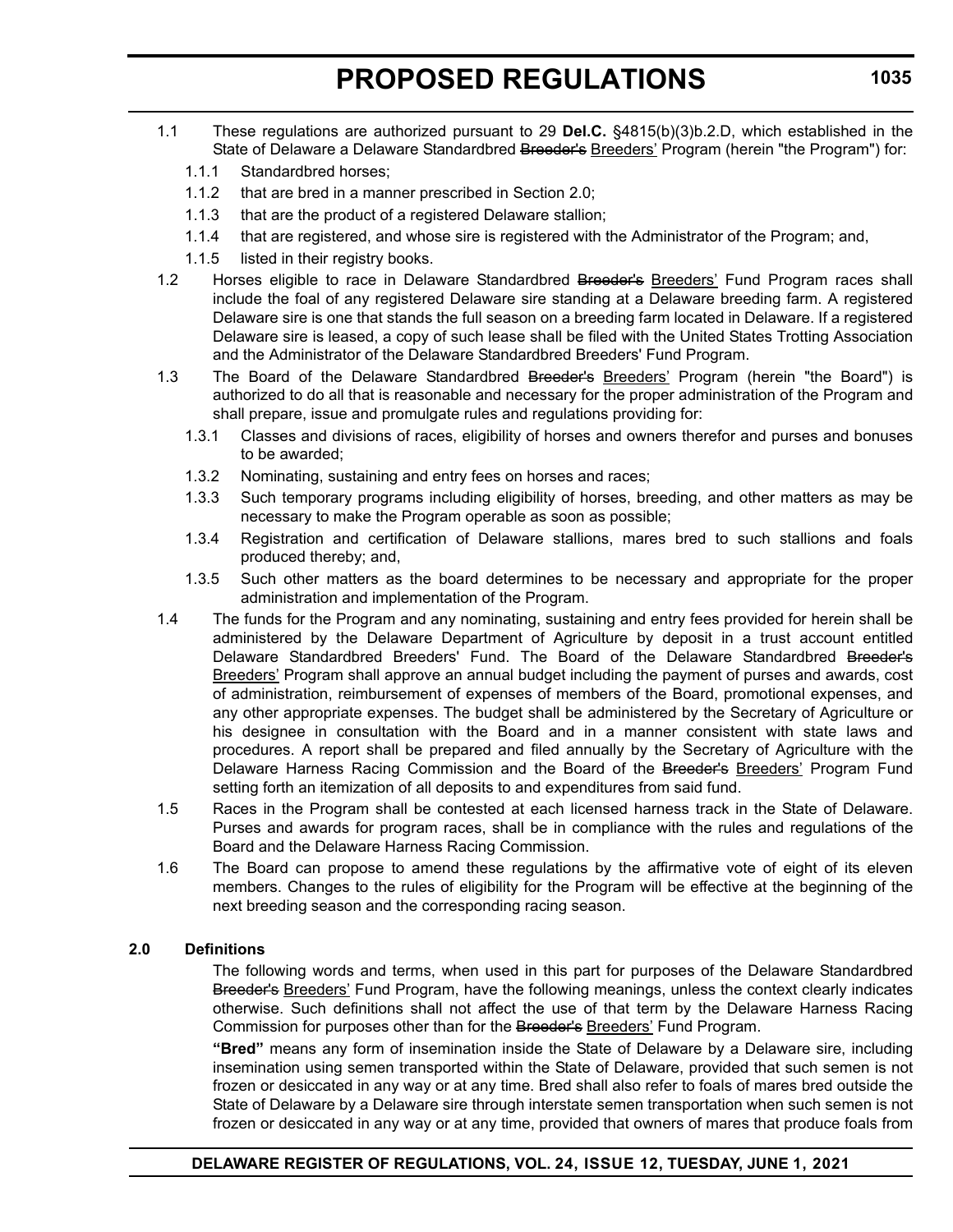Delaware sires eligible for this program that are bred through interstate semen transportation shall not be eligible for bonuses paid to owners of mares under the Delaware Standardbred Breeder's Breeders' Program set forth in Section 4 herein. This qualification shall also apply to the same mare owner (s) and official owner (s) or legal entities of record, of four (4) year olds beginning in 2012.

**"Breeder"** means the owner of the dam at the time of breeding.

**"Breeding Season"** is the season during which reproduction occurs and which runs from February 1st to August 1st of the calendar year.

**"Delaware-bred Horse"** means a Standardbred by a Delaware sire and registered with the Administrator by May15th of the yearling year.

**"Delaware Resident"** means a person as defined in 3 **Del.C.** §10032.

"**Delaware Sire**" means a Standardbred stallion that regularly stands for a breeding season in Delaware and is registered with the Administrator of the Delaware Standardbred Breeder's Breeders' Fund Program. A Delaware sire may be: 1) owned by a resident of the State of Delaware if it stands for the entire breeding season in the State of Delaware; or 2) owned or leased by a resident of a state other than Delaware if it stands for the entire breeding season in the State of Delaware.

**"Owner"** means any person(s) or legal entity listed on the horse's registration papers as the official owner at the time of the race.

**"Private Treaty"** No stallion participating in the Program may be offered for service under private treaty. Each stallion registered in the Program must make public the breeding fee.

**"Registrant"** is a horse owner, the horse owner's agent of record or trainer of record, or the lessee of a horse.

**"Satisfactory Performance Line"** means the path of the Standardbred on the racetrack as charted by the licensed charter at Dover Downs and/ or Harrington Raceway during which the horse does not break stride for any reason.

"**Stand**" means that a Delaware sire is available for reproductive services.

# **3.0 Eligibility for Delaware-bred Races**

- 3.1 To be eligible for races under the Program for race year 2004, the horse shall be a Delaware sired 2 year old registered with the Administrator by May 15th of its yearling year or a 3-year old product of a 100% wholly owned mare at the time of breeding through foaling by a Delaware resident, which mare shall have been registered with the Department of Agriculture by March 1, 2000 and said 3-year old registered with the Administrator by May 15th of its yearling year.
- 3.2 To be eligible for races under the Program for race year 2005 and thereafter, the horse shall be a Delaware sired 2 or 3-year old registered with the Administrator by May 15th of its yearling year.

### **4.0 Eligibility of Breeders for Bonus Payments**

- 4.1 Bonus payments of eight percent (8%) of money earned in the Program by a foal shall be paid to the owner of the mare at the time of breeding that is bred to Delaware sires to produce that foal. Bonus payments of two percent (2%) of money earned in the Program by a foal shall be paid to owners of stallions standing in Delaware. In order for a Delaware-bred horse to be eligible to earn an award for its breeder, in a race conducted by a licensed harness race track in Delaware, the foals, mares, and stallions shall be registered in accordance with these regulations with the Administrator of the Breeder's Breeders' Program prior to entry for the race. In race year 2002, bonus payments shall be restricted to 2 year olds.
- 4.2 Beginning in race year 2018, the four year old bonus program will be terminated.

### **5.0 Eligibility of Owners of Delaware Sires for Awards**

In order for a Delaware sire to be eligible to earn an award for its owner, the sire shall have been registered as a sire of Delaware with the Administrator of the Breeder's Breeders' Program during each breeding season when the sire inseminated the dams that, as a result of that insemination,

**1036**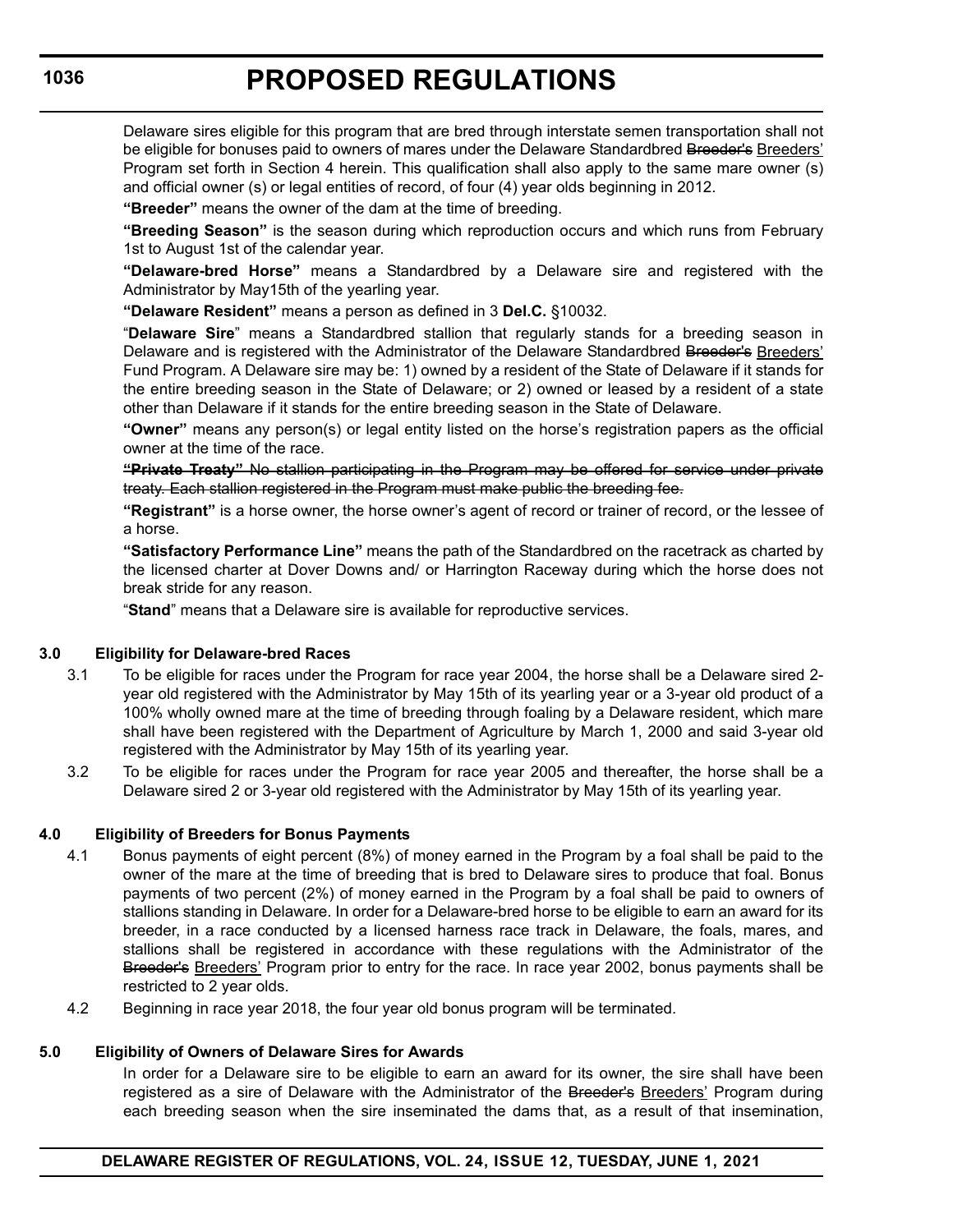produced Delaware-breds. To be eligible for a sire award, it is necessary that the foal entitling the sire owner to the award be itself registered in accordance with these regulations.

### **6.0 Records of Registration**

Foals and sires eligible for registration shall be registered on official registration forms approved and maintained by the Administrator of the Program. The Administrator shall certify thereon the name and address of the Owner, or agent. If registration is made by an agent, the name and address of the owner shall also be provided. Breeding information must include name, color, sex, gait, sire, and dam. For sires, the address and contact information for the breeding farm where the stallion will be collected, and current phone number, address and contact information for where the stallion actually resides, if different from where semen collection occurs. The registration records shall be maintained by the Administrator of the Program and be open to public inspection during normal business days and hours at the State Department of Agriculture. Immediately upon completion and filing of the form, the Administrator of the Program shall cause a correct copy of it to be filed with the offices of the State Department of Agriculture.

# **7.0 Duties and Powers of the Fund Administrator; Public Hearings; Appeals**

- 7.1 In addition to the duties of the Fund's Administrator that are set forth elsewhere in these regulations, the Administrator is charged with receiving and reviewing for compliance with all rules and regulations of the Fund, information submitted by registrants who are seeking to register or renew the registration of horses for participation in the Program.
- 7.2 If, after performing the review set forth in the immediately preceding section, the Administrator determines, in his or her sole discretion, that the information supplied by a registrant is incomplete or false, the Administrator has the power to: deny any application for registration; deny an application to renew an existing registration; and to suspend or revoke an existing registration.
- 7.3 The Administrator must provide the registrant with a written decision explaining the reason(s) why the registration, or application for renewal of registration, has been denied, suspended or revoked. Such written decision shall inform the registrant of the right to file a request for an administrative hearing before the Fund. Such a request for a hearing shall be considered timely filed with the Fund if it is received by the Fund within ten (10) days of the date the Administrator mails his or her written decision to the registrant. Such a request for a hearing challenging the Administrator's written decision must state with specificity the ground(s) upon which the Administrator's written decision is being contested.
- 7.4 No more than thirty (30) days after receiving a registrant's request a public hearing before the Fund will be scheduled and at which the registrant will be permitted to subpoena, call and cross-examine witnesses, and to introduce documentary evidence challenging the Administrator's decision. The formal rules of evidence will not apply to such proceeding. The proceeding will be conducted in such a way as to allow for the creation of a verbatim transcript of the proceeding should either party wish to obtain one, the cost of such a transcript to be born by the requestor.
- 7.5 The Fund will, after considering all the evidence, and within thirty (30) days from the close of the public hearing, mail a written decision to the Administrator of the Fund and to the registrant stating its Findings of Fact and Conclusions of Law. An appeal from the decision by the Fund will be to the Superior Court of the State of Delaware on the record made before the Fund.

### **8.0 Records of Expenses**

The Administrator of the Breeders' Program shall maintain a complete record of reasonable and necessary expenses and will submit bills to the Department of Agriculture following the normal procedures of the State of Delaware as set forth by the Finance Department within the Department of Agriculture. The Secretary of Agriculture has the responsibility to authorize all travel and major purchases.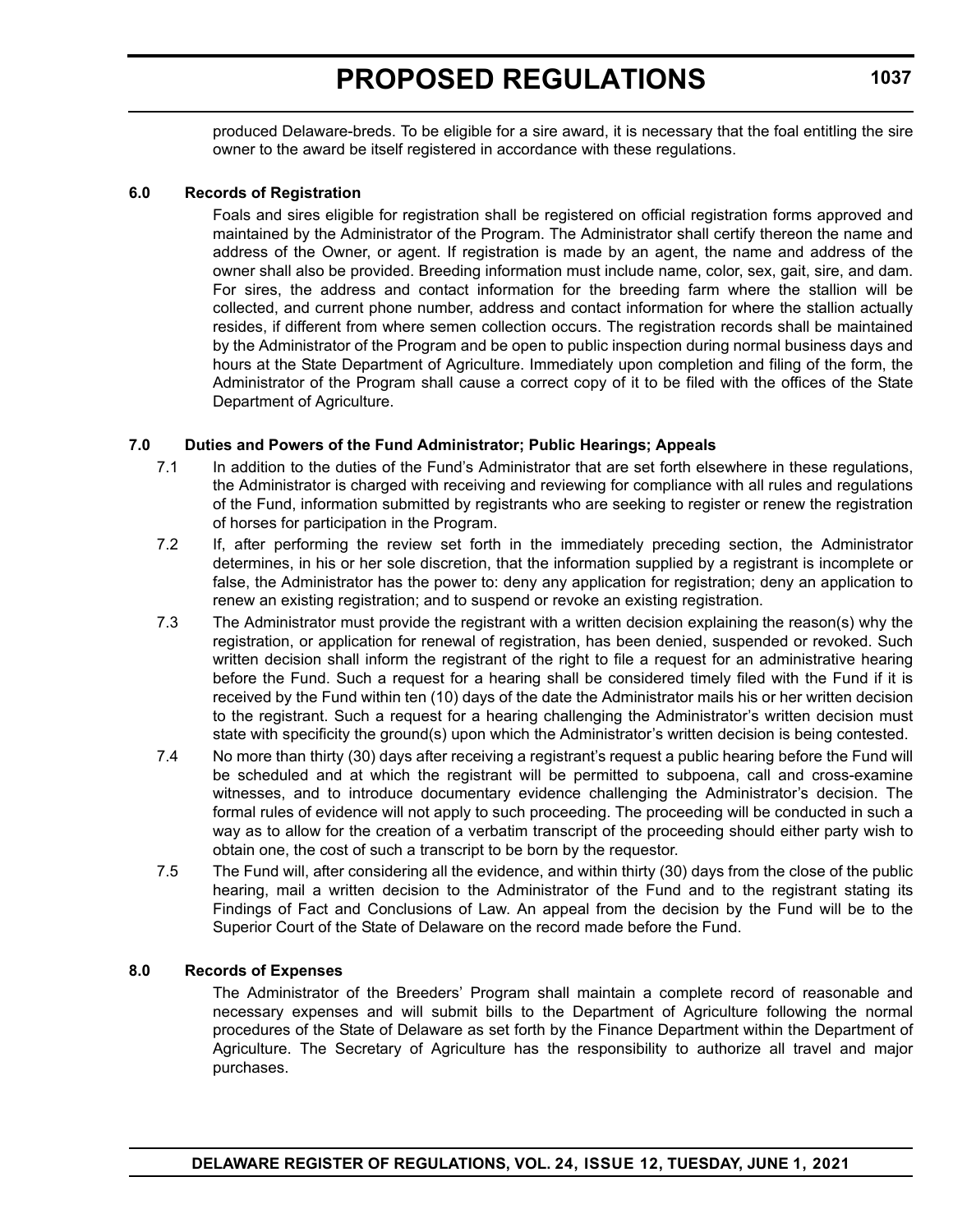### **9.0 Purses and Bonus Awards**

- 9.1 A purse or bonus awarded under this section shall be in accordance with the standards for purses at each racing meet as approved by order of the Commission. The Administrator shall send a confirmation to the Department of Agriculture on a race week basis which will state the amount owed for purses of the Program.
- 9.2 Administrator of the Program shall compile bonus payments earned by breeders of Delaware Sires and Dams and maintain a separate ledger of them. Starting in race year 2018, the four year old Bonus and the Consolation race bonus will be terminated. Bonus payments will be paid out at the end of the racing year.
- 9.3 A person interested in the bonus payments and objecting to calculations or determinations thereof as shown on the records of the Administrator of the Program shall be responsible for taking written appeals to the Board in the manner provided for appeals from decisions of the Administrator pertaining to registrations.
- 9.4 Records, funds and accounts of funds, prizes, purses, allowances and awards under this program shall be maintained separate from other records, funds and accounts and may not become co-mingled with other matters. The records, funds and accounts shall be kept continuously open for inspection by the Administrator of the Program.

# **10.0 Responsibilities of Owners or Lessees of Delaware Sires**

- 10.1 An owner or lessee of a standardbred stallion who desires to use him for breeding purposes and to have him qualify for the Delaware Standardbred Breeders' Fund Program, shall register the stallion by December 1st of the approaching breeding season with the Administrator of the Program or by January 1st, February 1st, and March 1st of the approaching breeding season with an additional supplemental fee equal to the standard registration fee as set forth in subsection 11.4 of this regulation. Unless the stallion is contracted to stand at stud in the southern hemisphere, the stallion shall stand in the State of Delaware for the remainder of the breeding season. If a stallion is contracted to stand at stud in the southern hemisphere, a copy of said contract must be provided to the Administrator of the Program at the time of application for registration in the Program or, in the event the contract is entered into at a subsequent date, within ten days of entering into the contract. A virgin standardbred stallion entering stud for the first time shall be registered prior to his first breeding and shall stand in the State of Delaware the remainder of the breeding season, unless he is contracted to stand at stud in the southern hemisphere. A stallion shall be registered on an application established by the Administrator of the Program.
- 10.2 The owner or lessee of a Delaware sire that is eligible to register for the Delaware Standardbred Breeders' Fund Program shall designate an authorized agent who shall be responsible for the registrations and records of the Delaware sire; for the records of the breeding farm; and complying with the requirements of the Delaware Standardbred Breeders' Fund Program. The "authorized agent" name, current phone number and mailing address shall be incorporated into the Delaware sire's registration form and be filed with the Administrator of the Delaware Standardbred Breeders' Fund Program. A Delaware sire may compete for purses within the State of Delaware at any time. However, a Delaware sire may compete for purses outside the State of Delaware, or enter claiming races inside or outside the State of Delaware, only after the breeding season in the State of Delaware ends. A violation of this regulation will disqualify the Delaware sire from registering for racing in the Delaware Standardbred Breeders' Fund Program for the racing season of the year following the violation.
- 10.3 No stallion participating in the Delaware Standardbred Breeder's Program may be offered under private treaty. Each stallion registered in the Delaware Standardbred Breeder's Program must make public the maximum possible breeding fee.

# **11.0 Sire Registration Fees**

11.1 Sires shall initially register for the Delaware Standardbred Breeder's Breeders' Program no later than December 1st of the approaching breeding season, or no later than January 1st, February 1st, and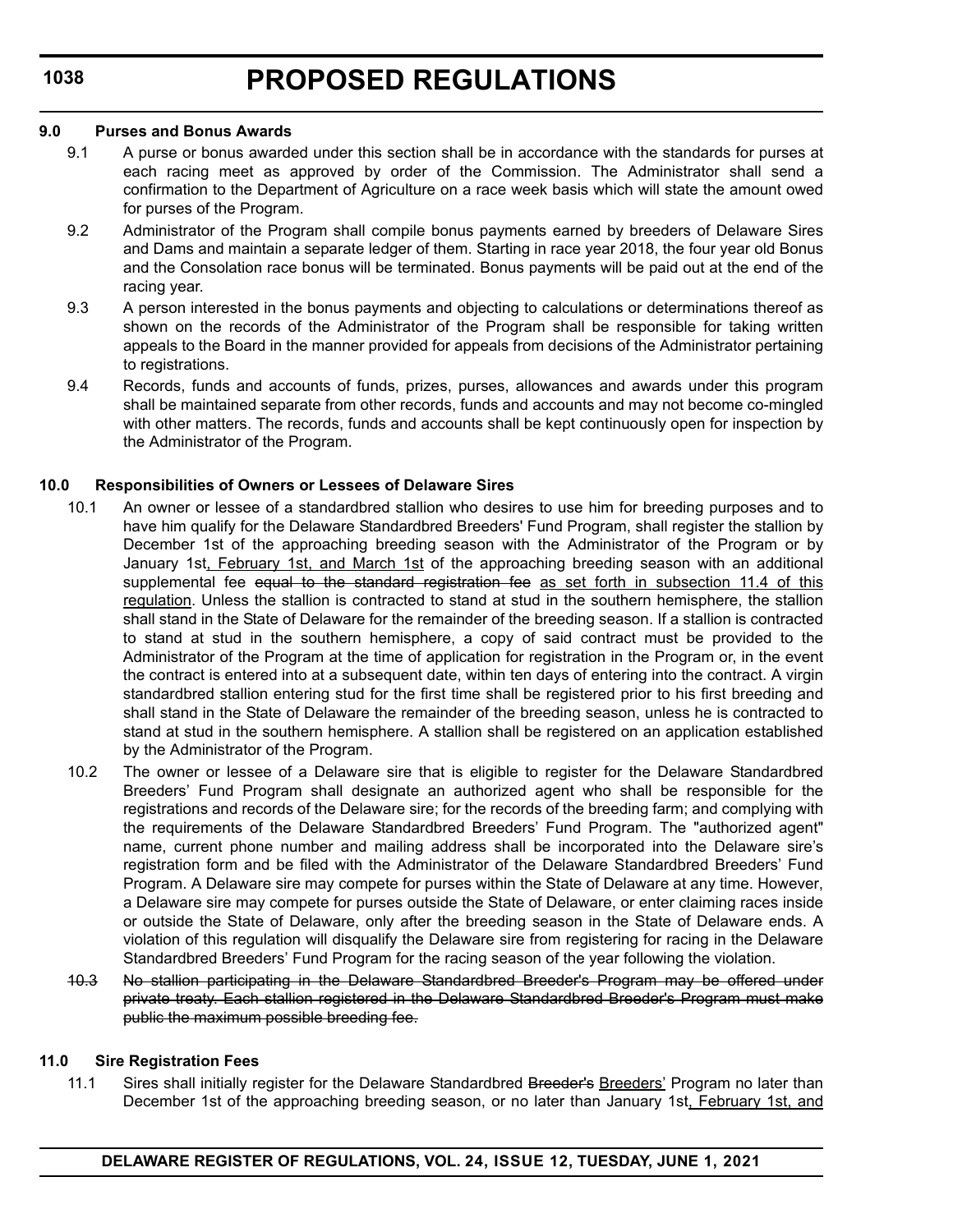March 1st with an additional supplemental registration fee equal to the regular registration fee as set forth in subsection 11.4 of this regulation.

- 11.2 All fees must accompany this registration and must be submitted by registered or certified mail.
- 11.3 Registration fees for the Delaware Standardbred Breeder's Breeders' Program are non-refundable.
- 11.4 Sire registration fee for a stallion shall be \$500.00. The supplemental registration fee shall be \$1,000.00 for January 1st, \$2,000.00 for February 1st, and \$3000.00 for March 1st.
- 11.5 The annual stallion registration fees may be used to offset reasonable expenses related to administering and promoting the Delaware Standardbred Breeder's Breeders' Program. Any fees beyond reasonable expenses shall be invested in the endowment account of the Program.
- 11.6 An owner of a Standardbred stallion registered with the Administrator shall submit by September 1st after the breeding season which the stallion serviced mares a copy of the USTA "Mares Bred Report."

# **12.0 Sire Renewal Fees**

- 12.1 The registration of a stallion that remains in the state for more than one (1) breeding season shall be renewed annually.
- 12.2 The annual renewal fee for registration of stallions to the Delaware Standardbred Breeders' Fund Program shall be \$500.

### **13.0 Races**

- 13.1 The purses for all races for two and three year old horses under this Breeder's Breeders' Program shall be distributed on the following percentage basis: 50-25-12-8-5. Walkovers receive 50% of the purse. Points to qualify for the finals shall be distributed on the same percentage basis. In fields with more than five horses, places six through eight shall receive 4-3-2 points, respectively.
- 13.2 In the case of a tie in points, the fastest time in either elimination shall determine the horse eligible to enter the final. In the case of horses tied in points that have recorded identical times, the amount of the horses' lifetime earnings will decide the horse eligible to enter the final. In the case where points, times, and lifetime earnings are equal, the eligible horse shall be drawn by lot. All horses must start in one elimination in order to start in the final. All horses shall be on the gate in eliminations and the final.
- 13.3 The percentage basis established by subsection (1) of this section shall apply at each of the associations licensed by the Delaware Harness Racing Commission.
- 13.4 If circumstances prevent the racing of an event, and the race is not drawn, all stake payments shall be refunded to the purse account of the Program.
- 13.5 The monies provided for purses and bonus payments shall be distributed evenly between the races of each:
	- 13.5.1 Age;
	- 13.5.2 Sex; and
	- 13.5.3 Gait.
- 13.6 Beginning in 2004, the minimum purse for elimination races for 2 and 3-year old trotters and pacers shall be \$15,000.00 and the finals shall be \$100,000.00. The Board of the Program, pursuant to a recommendation from the Administrator of the Program, may agree to increase purses should funds and other conditions permit, or decrease purses in the event of insufficient funds.
	- 13.6.1 Consolation races will be held by gait and sex if at least five horses declare to start. If there are at least five horses declared, but fewer than eight horses of the same sex, horses of the other sex shall be drawn in to complete a full field of eight, provided there is no consolation race for that sex. Eligibility in a combined consolation race for that sex which did not have enough entries for a separate consolation race will be based on the point system used to determine eligibility within its own division.
	- 13.6.2 If fewer than five horses declare to start in both sexes of the same gait, the sexes shall be combined provided there are at least five horses declared to start after the sexes are combined.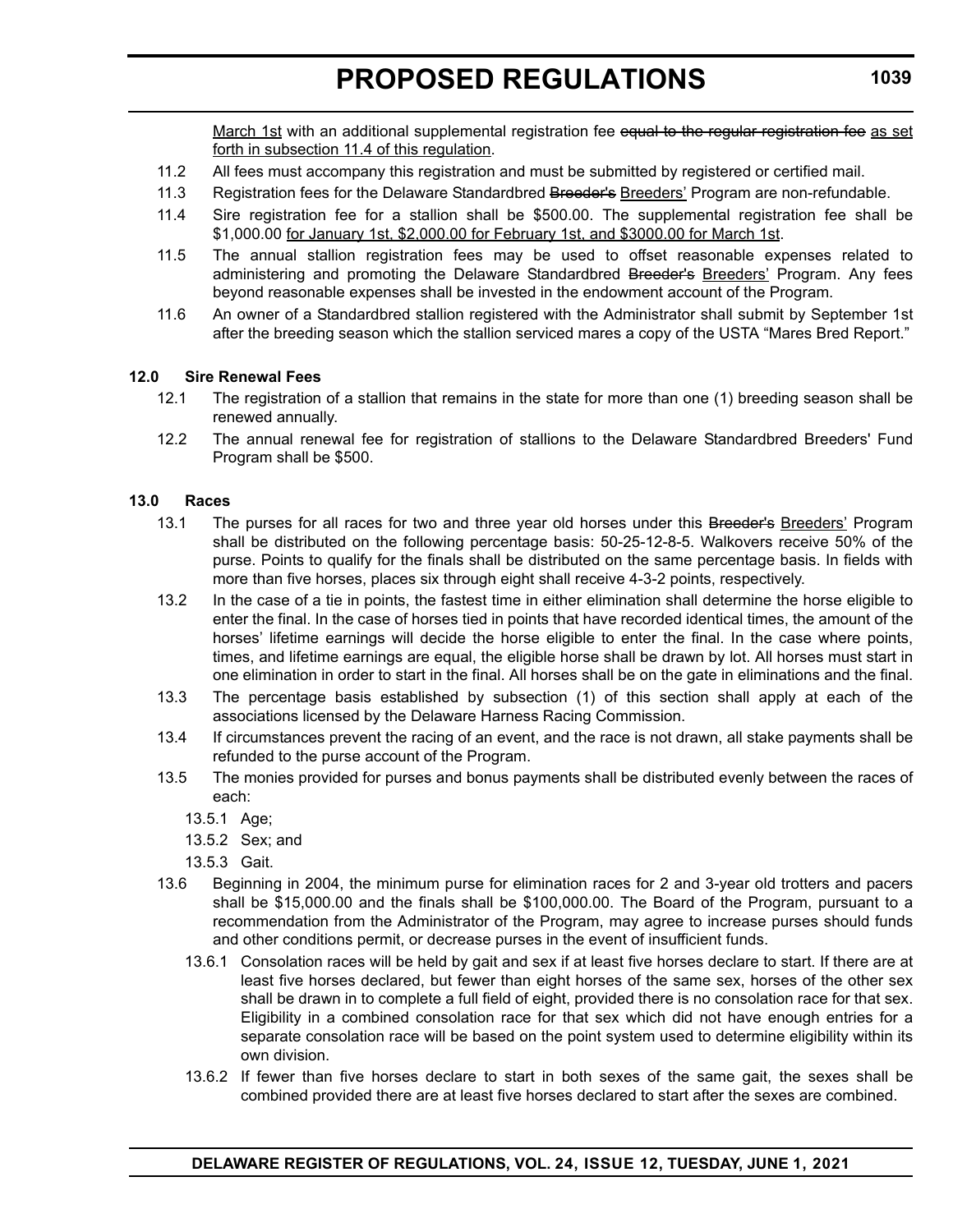- 13.6.3 Horses of opposite sex shall be combined per the above unless the owner or his/her agent notes at time of declaration that the declaration be withdrawn should the sexes be combined.
- 13.6.4 Any horse qualifying for the final is not eligible for the consolation.
- 13.6.5 Consolation races shall race for the same purse as a leg.
- 13.7 No horse is eligible to declare unless it has at least one charted satisfactory performance line within 60 days of declaration and must meet the following qualifying standards:

| 2 Year Olds |                 | 3 Year Olds   |                 |  |
|-------------|-----------------|---------------|-----------------|--|
| Pacers      | <b>Trotters</b> | <b>Pacers</b> | <b>Trotters</b> |  |
| 2:08        | 2:10            | 2:06          | 2:09            |  |

- 13.8 Horses that meet the qualifying standards for a preliminary leg at each racetrack are qualified for all subsequent legs consolation and the final at that racetrack.
- 13.9 The Administrator of the Program shall be responsible for races conducted under the Program and shall ensure that:
	- 13.9.1 each track declares the time specified for races under this program by proper notice and racing dates are issued for sires stakes after the track's race dates are set.
	- 13.9.2 entry for races run under the Program is required to be received by the Racing Office at the date and time specified on the track condition sheet.
	- 13.9.3 The eligibility and class of all horses participating in races is carefully screened.
	- 13.9.4 The Administrator, or his/her designee, is present for the race draw by the Judges for all races conducted under the Program.

# **14.0 Nomination and Sustaining Payments**

- 14.1 Nomination and sustaining payments shall be made to the Program in U.S. funds.
- 14.2 A fee payment required by this section shall be postmarked no later than the due date that is specified for the fee by this section. If the date due is on a Sunday and/or a legal federal holiday which falls on a Saturday, payment is due by the following Monday. If the due date falls on a Monday that is a legal holiday, such payment is due on Tuesday. Payment made by commercial delivery services shall be treated the same as those made by letters bearing a postmark.
- 14.3 Beginning with the yearlings of 2001, the yearling nomination fee shall be:
	- 14.3.1 Forty (40) dollars each; and
	- 14.3.2 Due by May 15th of the yearling year.
- 14.4 A nomination shall be accompanied by a photocopy of the United States Trotting Association registration certificate. Supplemental fees of \$25 shall be assessed if the USTA registration certificate does not accompany the nomination. No nomination shall be accepted where a USTA registration certificate is not obtained and submitted within 60 days of nomination to the Delaware Standardbred Breeder's Program.
- 14.5 If the May 15th deadline to nominate a yearling is missed, a late supplemental payment of \$350 shall be required. The late supplemental payment shall be accepted if it is received by March 15th of the two (2) year old year. This payment is in addition to the regular sustaining payment due on March 15th.
- 14.6 Sustaining payments shall be as follows:
	- 14.6.1 Two (2) Year Old payments

| March 15th                         | \$100 (must be made to ensure eligibility as a three (3) year old) |  |
|------------------------------------|--------------------------------------------------------------------|--|
| Mav 15th                           | \$200                                                              |  |
| Declaration Fee                    | \$500 (for each track)                                             |  |
| 14.6.2 Three (3) Year Old payments |                                                                    |  |

February  $15<sup>th</sup>$  \$300 Declaration Fee \$500 (for each track)

# **1040**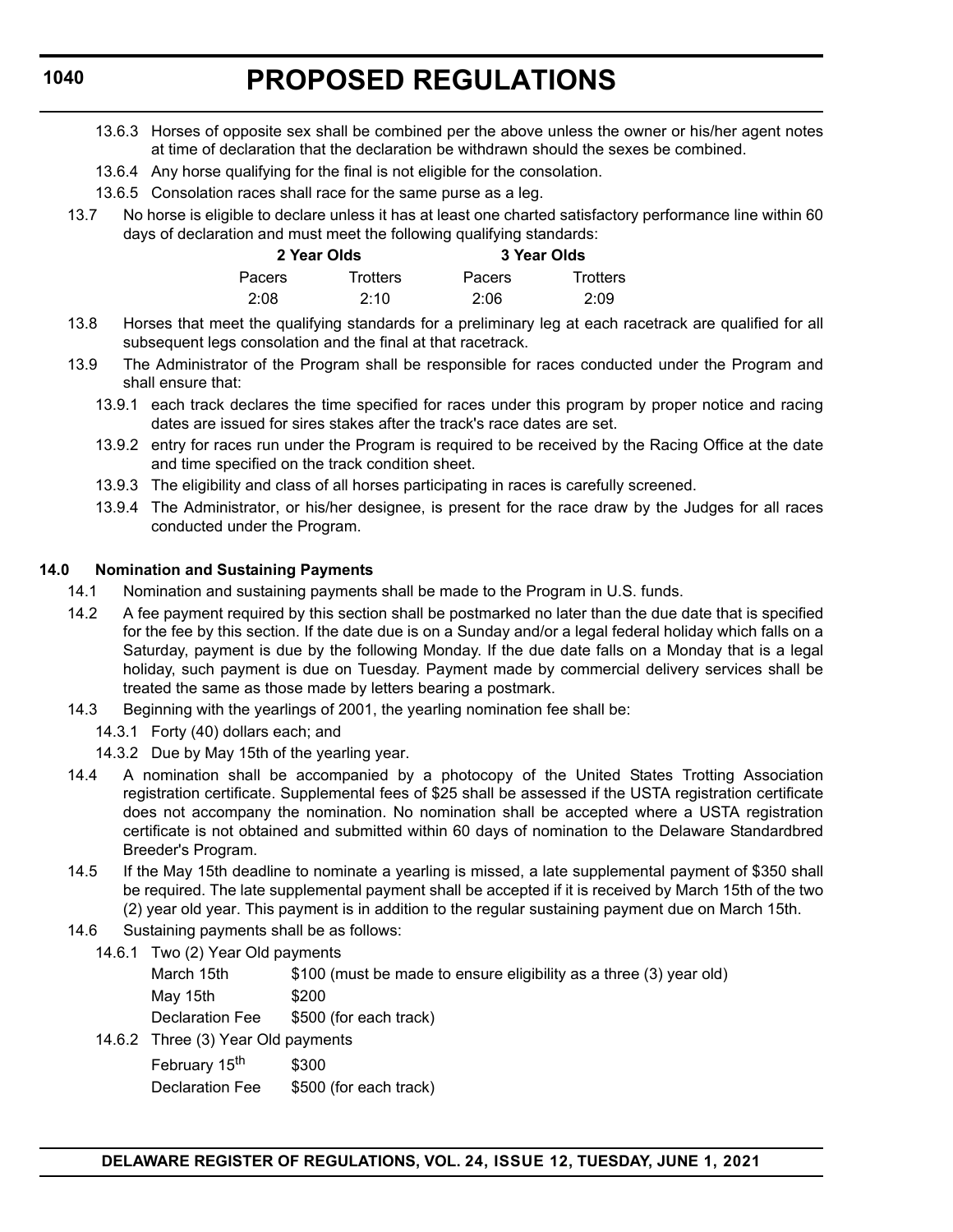### <span id="page-20-0"></span>**15.0 Investment Plan and Use of Fees**

- 15.1 All proceeds received pursuant to 29 **Del.C.** §4815(b)(3)b.2.D., which established in the State of Delaware a Delaware Standardbred Breeder's Program and any interest earned on these monies shall be invested in an endowment account until race year 2002.
- 15.2 For race year 2002, five hundred thousand dollars (\$500,000) of the proceeds received pursuant to 29 **Del.C.** §4815(b)(3)b.2.D**.**, which established in the State of Delaware the Program and any interest earned on that money in the preceding twelve (12) months shall be deposited in a separate purse account for purses and bonus for that race year. For race year 2002, one million five hundred thousand dollars (\$1,500,000) of the proceeds pursuant to 29 **Del.C.** §4815(b)(3)b.2.D., which established in the State of Delaware the Program, shall be deposited in the endowment account.
- 15.3 For race year 2003, two million dollars (\$2,000,000) of the proceeds received pursuant to 29 **Del.C.** §4815(b)(3)b.2.D., which established in the State of Delaware the Program and any interest earned on the endowment fund in the preceding twelve (12) months shall be deposited in a separate purse account for purses and bonus for that race year.
- 15.4 For the year 2004 and each race year thereafter, three million dollars (\$3,000,000) of the proceeds received pursuant to 29 **Del.C.** §4815(b)(3)b.2.D., which established in the State of Delaware the Program and any interest earned on the endowment fund in the preceding (12) twelve months shall be deposited in a separate purse account for purses and bonuses for that race year.
- 15.5 Any monies from the purse account for the Program at the end of the race year shall revert to the endowment account of the Program.

# **[DEPARTMENT OF EDUCATION](https://www.doe.k12.de.us/)**

**OFFICE OF [THE SECRETARY](https://www.doe.k12.de.us/Page/11)**

Statutory Authority: 14 Delaware Code, Section 122(b)(3) (14 **Del.C.** §122(b)(3)) 14 **DE Admin. Code** 505

# **PUBLIC NOTICE**

# **Education Impact Analysis Pursuant to 14 Del.C. Section 122(d)**

# **[505 High School Graduation Requirements and Diplomas](#page-3-0)**

# **A. TYPE OF REGULATORY ACTION REQUIRED**

Amendment to Existing Regulation

# **B. SYNOPSIS OF SUBJECT MATTER OF THE REGULATION**

Pursuant to 14 **Del. C.** §122(b)(3), the Secretary of Education seeks the consent of the State Board of Education to amend 14 **DE Admin. Code** 505 High School Graduation Requirements and Diplomas. This regulation is being amended to clarify and update the process for requesting a duplicate Delaware High School diploma or Diploma of Alternate Achievement Standards. It is also being updated to include reference to students who may be experiencing homelessness.

Persons wishing to present their views regarding this matter may do so in writing by the close of business on or before July 2, 2021 to the Department of Education, Office of the Secretary, Attn: Regulation Review, 401 Federal Street, Suite 2, Dover, Delaware 19901 or email to [DOEregulations.comment@doe.k12.de.us](mailto:DOEregulations.comment@doe.k12.de.us). A copy of this regulation may be viewed online at the Registrar of Regulation's website, [http://regulations.delaware.gov/services/](http://regulations.delaware.gov/services/current_issue.shtml) current issue.shtml or obtained at the Department of Education's Office of the Secretary, located at the address above.

# **C. IMPACT CRITERIA**

1. Will the amended regulation help improve student achievement as measured against state achievement standards? The amended regulation does not specifically address the improvement of student achievement as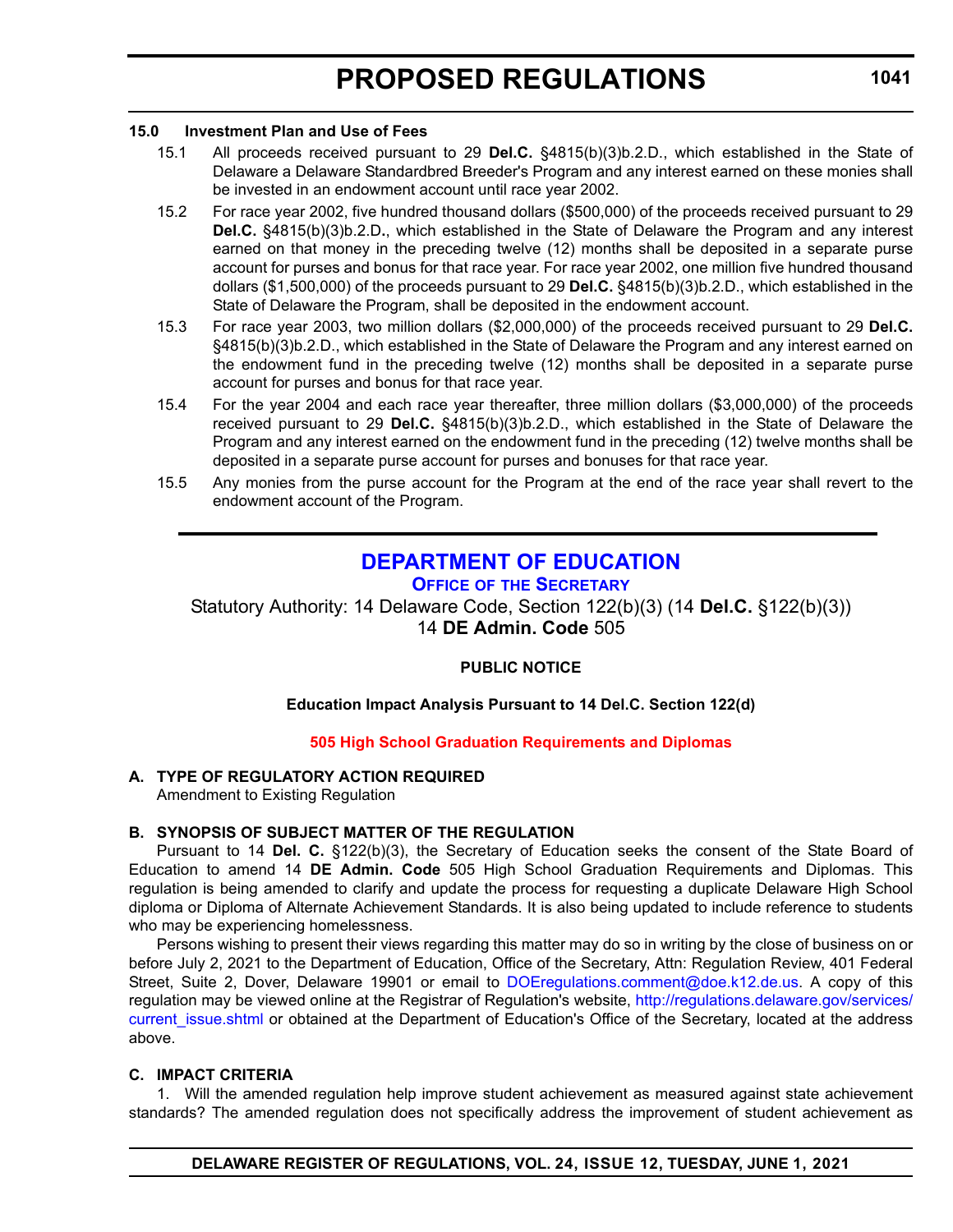measured against state achievement standards.

2. Will the amended regulation help ensure that all students receive an equitable education? Will the amended regulation help ensure that all students receive an equitable education? The amended regulation does not impact the education received by any student. It impacts students who have met graduation requirements.

3. Will the amended regulation help to ensure that all students' health and safety are adequately protected? The amended regulation does not address students' health and safety.

4. Will the amended regulation help to ensure that all students' legal rights are respected? The amended regulation continues to help ensure that all students' legal rights are respected.

5. Will the amended regulation preserve the necessary authority and flexibility of decision making at the local board and school level? The amended regulation does not change the decision making at the local board and school level.

6. Will the amended regulation place unnecessary reporting or administrative requirements or mandates upon decision makers at the local board and school levels? The amended regulation does not place any unnecessary reporting or administrative requirements or mandates on decision makers.

7. Will the decision making authority and accountability for addressing the subject to be regulated be placed in the same entity? The amended regulation does not change the decision making authority and accountability for addressing the subject to be regulated.

8. Will the amended regulation be consistent with and not an impediment to the implementation of other state educational policies, in particular to state educational policies addressing achievement in the core academic subjects of mathematics, science, language arts and social studies? The amended regulation is consistent with and not an impediment to the implementation of other state educational policies.

9. Is there a less burdensome method for addressing the purpose of the regulation? There is no less burdensome method for addressing the purpose of the amended regulation.

10. What is the cost to the State and to the local school boards of compliance with the regulation? There are no material costs to the Department or local school boards for implementing this amended regulation as all costs are to be passed along to the individual requesting a duplicate diploma.

# **\*Please Note: The Regulatory Flexibility Analysis and Impact Statement for this regulation, as required by 29 Del.C. Ch. 104, is available at:**

**<http://regulations.delaware.gov/register/june2021/proposed/24 DE Reg 1041RFA 06-01-21.pdf>**

# **505 High School Graduation Requirements and Diplomas** *(Break in Continuity of Sections)*

# **3.0 Credit Requirements Beginning with the Graduation Class of 2015 (Freshman Class of 2011-2012)**

3.1 For the graduating class of 2015, a public school student shall be granted a State of Delaware Diploma when such student has successfully completed a minimum of twenty four (24) credits in order to graduate including: four (4) credits in English Language Arts, four (4) credits in Mathematics, three (3) credits in Science, three (3) credits in Social Studies, two (2) credits in a World Language, one (1) credit in Physical Education, one-half (1/2) credit in Health Education, three (3) credits in a Career Pathway, and three and one-half (3 ½) credits in elective courses.

# *(Break in Continuity Within Section)*

3.2 World Language:

- 3.2.1 Students may fulfill the two (2) credit World language requirement by either:
	- 3.2.1.1 Earning a minimum of two  $(2)$  World Language credits in the same language of language; or

# **4.0 Credit Requirements Beginning with the Graduation Class of 2016 (Freshman Class of 2012-2013)**

4.1 Beginning with the graduating class of 2016, a public school student shall be granted a State of Delaware Diploma when such student has successfully completed a minimum of twenty four (24) credits in order to graduate including: four (4) credits in English Language Arts, four (4) credits in Mathematics, three (3) credits in Science, three (3) credits in Social Studies, two (2) credits in a World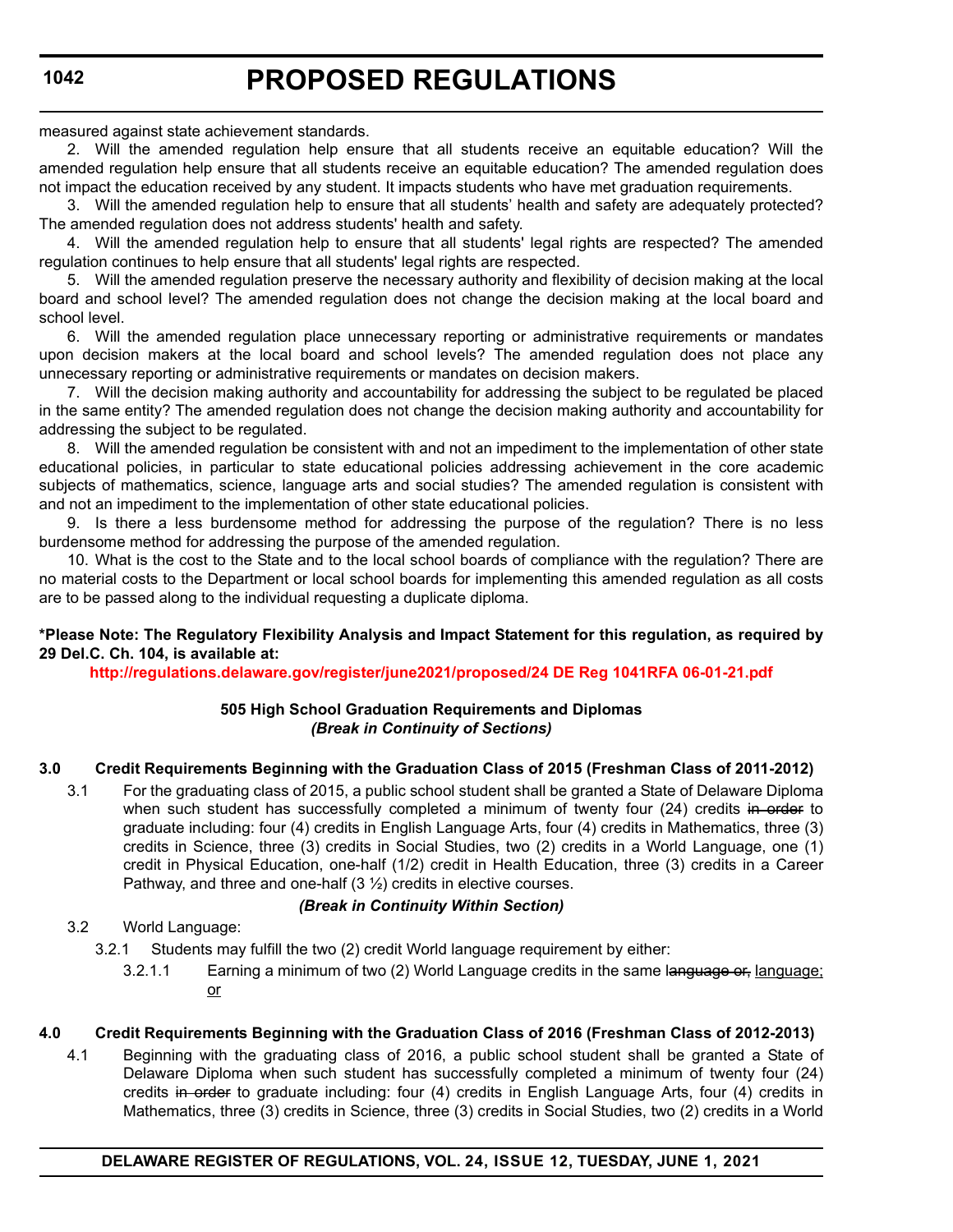Language, one (1) credit in Physical Education, one-half (1/2) credit in Health Education, three (3) credits in a Career Pathway, and three and one-half  $(3 \frac{1}{2})$  credits in elective courses.

# *(Break in Continuity Within Section)*

# 4.2 World Language:

- 4.2.1 Students may fulfill the two (2) credit World Language requirement by either:
	- 4.2.1.1 Earning a minimum of two (2) World Language credits in the same language or, language; or

# **5.0 Credit Requirements for State of Delaware Diploma - Beginning with the Graduation Class of 2019 (Freshman Class of 2015-2016)**

5.1 Beginning with the graduating class of 2019, a public school student shall be granted a State of Delaware Diploma when such student has successfully completed a minimum of twenty-four (24) credits in order to graduate including: four (4) credits in English Language Arts, four (4) credits in Mathematics, three (3) credits in Science, three (3) credits in Social Studies, two (2) credits in a World Language, one (1) credit in Physical Education, one-half (1/2) credit in Health Education, three (3) credits in a Career Pathway, and three and one-half  $(3 \frac{1}{2})$  credits in elective courses.

# *(Break in Continuity of Sections)*

# **10.0 State of Delaware Diplomas and State of Delaware – Diplomas of Alternate Achievement Standards**

- 10.1 Diplomas from one (1) school year shall not be issued after September 15 of the next school year.
- 10.2 Duplicate diplomas or certificates of performance State of Delaware Diplomas or Diplomas of Alternate Achievement Standards will not be issued, but legitimate requests for validation of the diploma or the certificate of performance will be satisfied through a letter of certification issued upon validated request. Requests for diploma information duplicate diplomas from graduates of Delaware High Schools should be directed to the High School the student was attending at the time of graduation. If the school is no longer open or does not have the records, the student should contact the Department for a notarized letter of certification that contains the name of the applicant, the name of the school, the date of graduation, and the diploma registry number (if available) of Education. Fees for duplicate diplomas will be assessed at the High School's or Department of Education's cost. The requesting student will pay all associated fees.
- 10.3 State High School Diploma for Veterans serving during times of war or conflict, pursuant to 14 **Del.C.** §159
	- 10.3.1 The Department shall provide a High School diploma Diploma to any Veteran who:
		- 10.3.1.1 Left a Delaware High School prior to graduation in order to serve in the armed forces of the United States. States:
		- 10.3.1.2 Did not receive a High School diploma Diploma, or received a G.E.D., as a consequence of such service and, service; and

# **11.0 Exceptions for Homeless Youth and Students in DSCYF Custody**

11.1 A Any student who experiences homelessness or is placed in DSCYF custody while the student is in high school, including a Homeless Youth or a Student in DSCYF custody who transfers into a district or charter school shall be permitted to graduate based on the successful completion of the Department's graduation requirements as defined in this regulation in lieu of the district's or charter school's specific requirements permitted by Section 9.0.

**\*Please Note: As the rest of the sections were not amended, they are not being published. A copy of the regulation is available at:**

# **[505 High School Graduation Requirements and Diplomas](http://regulations.delaware.gov/register/june2021/proposed/24 DE Reg 1041 06-01-21.htm)**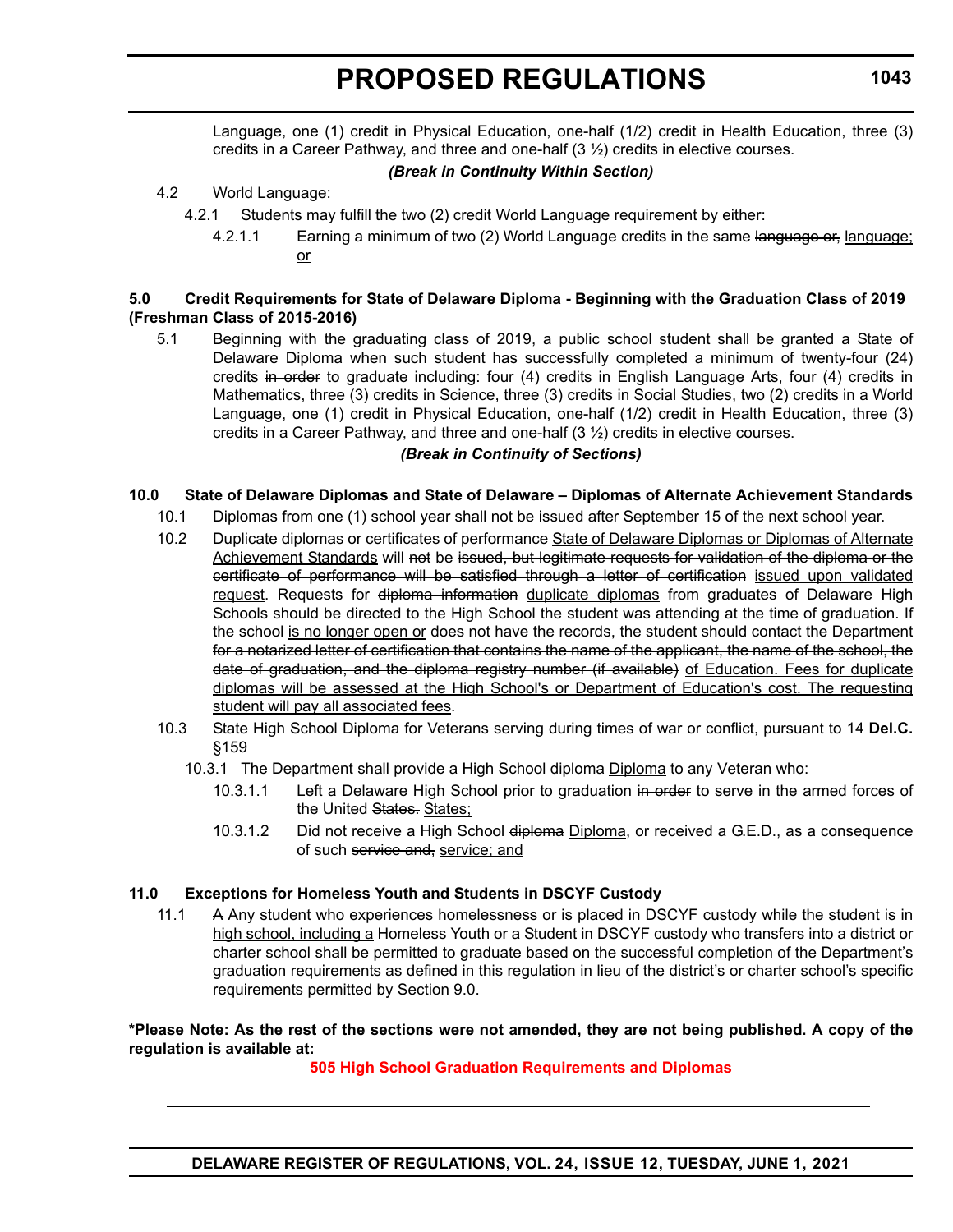# **PROPOSED REGULATIONS**

# **OFFICE OF [THE SECRETARY](https://www.doe.k12.de.us/Page/11)**

<span id="page-23-0"></span>Statutory Authority: 14 Delaware Code, Section 122(a) (14 **Del.C.** §122(a)) 14 **DE Admin. Code** 716

# **PUBLIC NOTICE**

**Education Impact Analysis Pursuant To 14 Del.C. Section 122(d)**

**[716 Maintenance of Local School District and Charter School Personnel Records](#page-3-0)**

# **A. TYPE OF REGULATORY ACTION REQUIRED**

Amendment to Existing Regulation

# **B. SYNOPSIS OF SUBJECT MATTER OF THE REGULATION**

Pursuant to 14 **Del. C.** §122 (a), the Secretary of Education intends to amend 14 **DE Admin. Code** 716 Maintenance of Local School District and Charter School Personnel Records. The Department has reviewed the regulation in order to comply with 29 **Del.C.** §10407 which requires regulations to be reviewed on a recurring basis every four years. The proposed amendments being made to: correct grammar, to clarify that the regulation applies to both district and charter schools and the word "Local" is no longer needed, and are made to ensure compliance with the *Delaware Administrative Code and Drafting and Style Manual*.

Persons wishing to present their views regarding this matter may do so in writing by the close of business on or before July 2, 2021 to Department of Education, Office of the Secretary, Attn: Regulation Review, 401 Federal Street, Suite 2, Dover, Delaware 19901 or email to [DOEregulations.comment@doe.k12.de.us.](mailto:DOEregulations.comment@doe.k12.de.us) A copy of this regulation may be viewed online at the Registrar of Regulation's website, [http://regulations.delaware.gov/services/](http://regulations.delaware.gov/services/current_issue.shtml) current issue.shtml, or obtained at the Department of Education, located at the address listed above.

# **C. IMPACT CRITERIA**

1. Will the amended regulation help improve student achievement as measured against state achievement standards? The amended regulation does not specifically address the improvement of student achievement as measured against state achievement standards.

2. Will the amended regulation help ensure that all students receive an equitable education? The amended regulation will help ensure all students receive an equitable education.

3. Will the amended regulation help to ensure that all students' health and safety are adequately protected? The amendment regulation does not impact students' health and safety are adequately protected.

4. Will the amended regulation help to ensure that all students' legal rights are respected? The amended regulation continues to help ensure that all students' legal rights are respected.

5. Will the amended regulation preserve the necessary authority and flexibility of decision making at the local board and school level? The amended regulation does not change the decision making at the local school board and school level.

6. Will the amended regulation place unnecessary reporting or administrative requirements or mandates upon decision makers at the local board and school levels? The amended regulation does not place any unnecessary reporting or administrative requirements or mandates on decision makers.

7. Will the decision making authority and accountability for addressing the subject to be regulated be placed in the same entity? The amended regulation does not change the decision making authority and accountability for addressing the subject to be regulated.

8. Will the amended regulation be consistent with and not an impediment to the implementation of other state educational policies, in particular to state educational policies addressing achievement in the core academic subjects of mathematics, science, language arts and social studies? The amended regulation is consistent with and not an impediment to the implementation of other state educational policies.

9. Is there a less burdensome method for addressing the purpose of the regulation? There is no less burdensome method for addressing the purpose of the amended regulation.

10. What is the cost to the State and to the local school boards of compliance with the regulation? There are no material costs to implementing this amended regulation.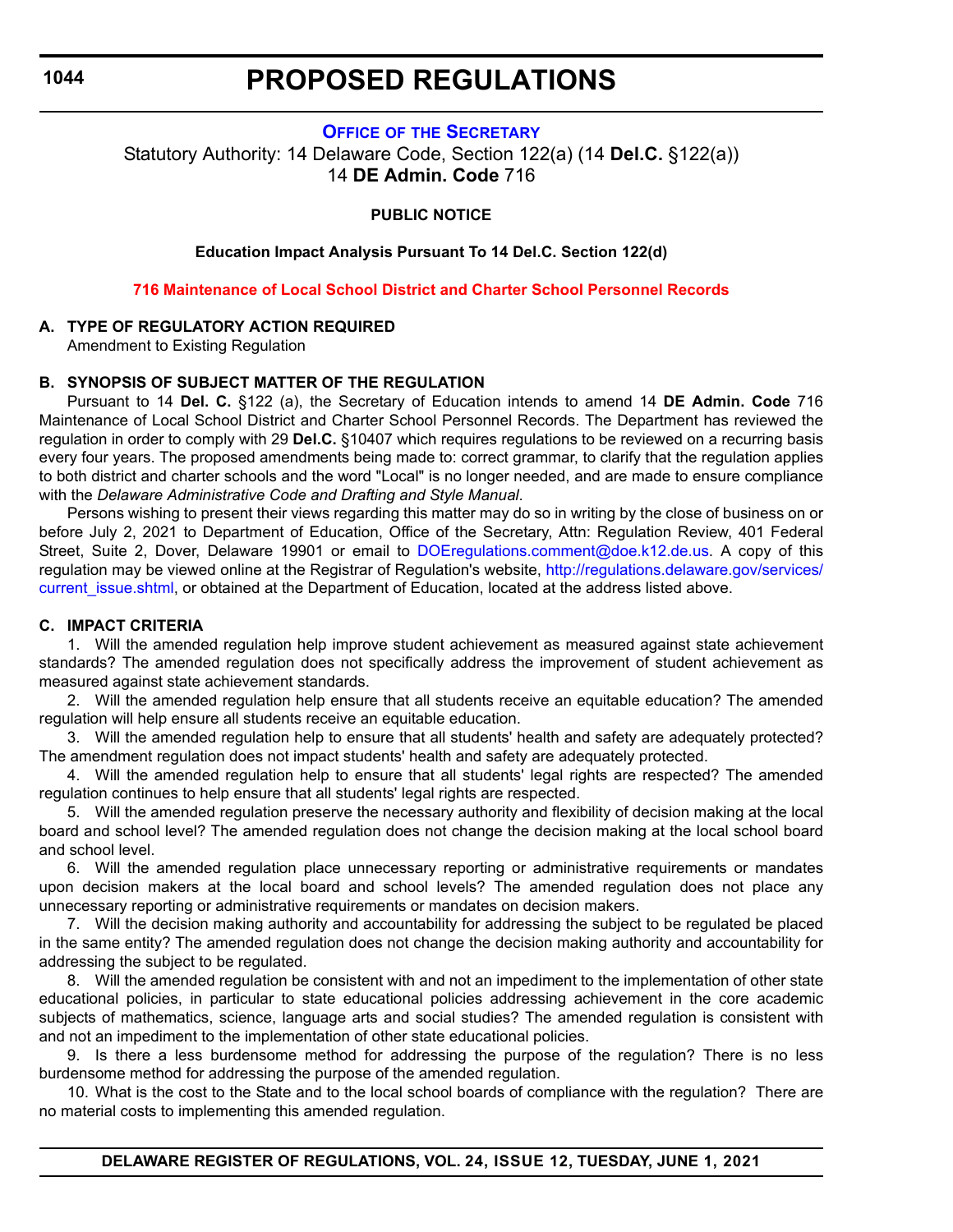**\*Please Note: The Regulatory Flexibility Analysis and Impact Statement for this regulation, as required by 29 Del.C. Ch. 104, is available at:**

**<http://regulations.delaware.gov/register/june2021/proposed/24 DE Reg 1044RFA 06-01-21.pdf>**

# **716 Maintenance of Local School District and Charter School Personnel Records**

### **1.0 Definitions**

The following words and terms, when used in this regulation, shall have the following meaning unless the context clearly states otherwise:

> **"Delaware Public Archives (DPA)"** "**Delaware Public Archives**" or "**DPA**" means the division within the Department of State that is charged with administering, implementing and enforcing all provisions of the Delaware Public Records Law.

> **"Employee"** means any person whose terms of employment are adequate to qualify the employee for the earning of credit toward pension.

> **"Termination"** means, not only retirement, but any reason the employee leaves the district district or charter school.

# **2.0 Records Retention**

- 2.1 Records for all school district and charter school employees shall be kept up to date including:
	- 2.1.1 Salary data records for each year of employment in the school district or charter school. (Total salary paid identified as fiscal or calendar year); and
	- 2.1.2 Records that show sick leave days earned and used and the number of days available at any time; and
	- 2.1.3 The record of vacation time for those employees whose terms of employment provide for earned vacation.
	- 2.1.4 All forms and documents that become part of the Delaware Performance Appraisal System II (DPAS II) shall be retained in the individual's personnel file until there are at least five (5) complete summatives summative evaluations. The oldest complete set of evaluation forms and documents may be purged from the personnel file once the sixth set is complete.

### **3.0 Records Retention**

- 3.1 Each school district and charter school shall keep the records referred to in Section 2.0 above for all employees' inactive personnel files for at least fifty (50) years following termination of employment.
- 3.2 For the security of records and the protection of the personnel for whom the information is recorded, it is recommended that original records are to be maintained at the school district or charter school for three (3) years after termination of an employee and a successful audit of such records. Records shall be purged in accordance with the *Delaware Public Archives School Districts General Records Retention Schedule* and prepared for storage according to the *Delaware Public Archives Records Management Handbook Preparation of Records for Short-Term Storage*. Records shall remain in their original format and shall then be transferred to DPA and retained in storage for the balance of the fifty (50) required years. Local District and charter school records officers and authorized agents may request files from storage in accordance with DPA's procedures for requesting files. At the end of the retention period, the documents will be destroyed in accordance with DPA's destruction procedures.
- 3.3 The style and form of the records shall be at the discretion of the local school districts or charter schools, except that records transferred to the Delaware Public Archives DPA for storage shall be in a format acceptable to DPA. Individual local school districts and charter schools may elect to have their records recorded onto a different type of media at district expense, in accordance with DPA guidelines.
	- 3.3.1 The information referred to above shall be maintained and available for any employee or former employee seeking information concerning their own employment records for a period of fifty (50) years after termination of employment. It is recommended that for the convenience of employees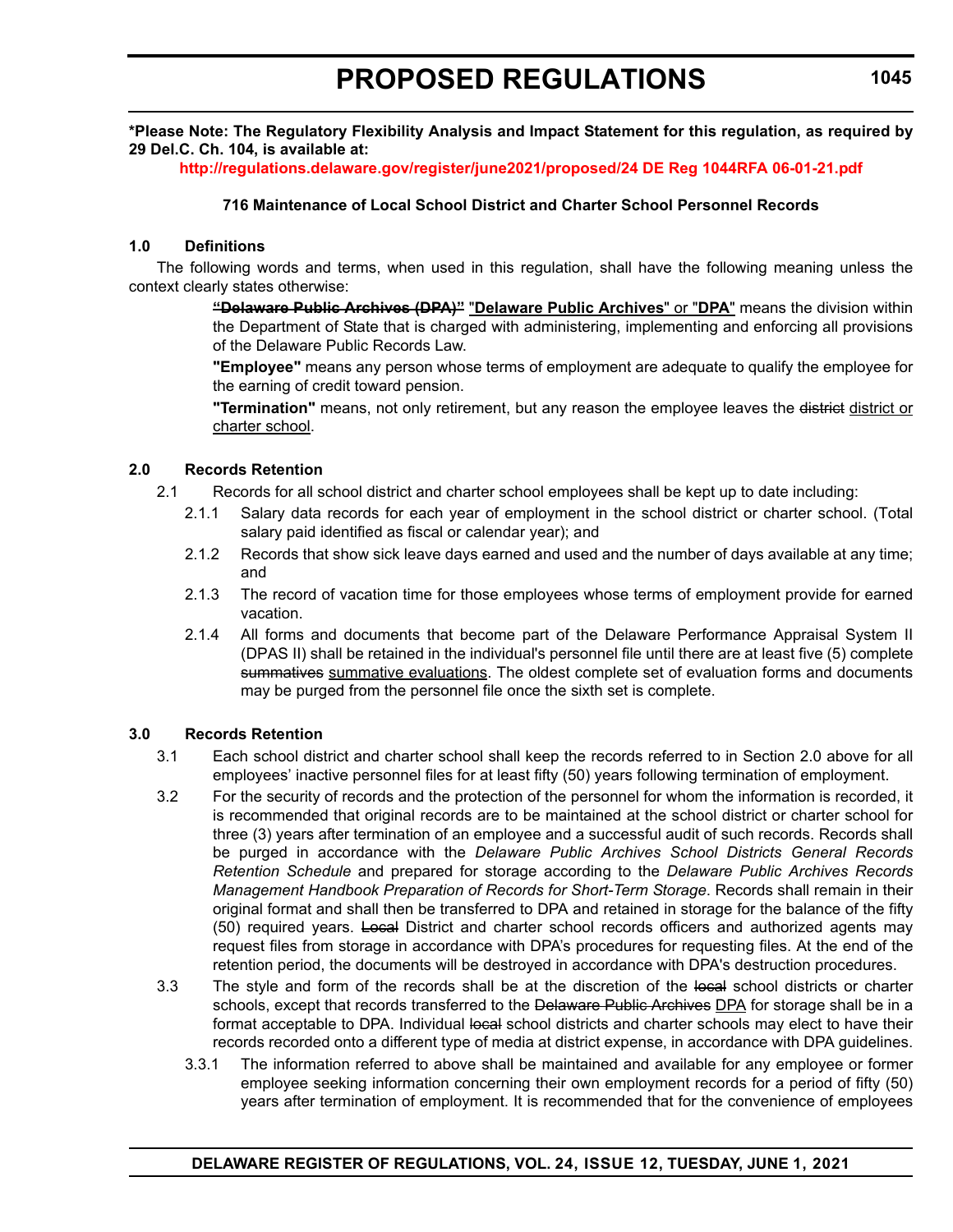# **PROPOSED REGULATIONS**

<span id="page-25-0"></span>and former employees that school districts and charter schools develop an alphabetically arranged file showing the name of each employee and the disposition of his or her records.

# **OFFICE OF [THE SECRETARY](https://www.doe.k12.de.us/Page/11)**

Statutory Authority: 29 Delaware Code, Section 9003(a)(7) and 14 Delaware Code, Sections 3001A-3005A (29 **Del.C.** §9003(a)(7) & 14 **Del.C.** §§3001A-3005A)

# **PUBLIC NOTICE**

# **Education Impact Analysis Pursuant To 14 Del.C. Section 122(d)**

# **[938 Regulations for Youth Camps](#page-3-0)**

# **A. TYPE OF REGULATORY ACTION REQUIRED**

New Regulation

# **B. SYNOPSIS OF SUBJECT MATTER OF THE REGULATION**

Pursuant to 29 **Del.C.** §9003(a)(7) and 14 **Del.C.** §§3001A-3005A, the Secretary of Education wishes to add 14 **DE Admin. Code** 938 Regulations for Youth Camps. This regulation was created to comply with the Child Care and Development Block Grant Act (CCDBG) by requiring camps who accept Purchase of Care to become licensed. Currently, the Division of Public Health issues permits for camps after they receive an exemption letter from the Office of Child Care Licensing. This permitting process alone does not meet the requirements of CCDBG because it does not include health and safety training and comprehensive background checks for staff members, an unannounced monitoring visit, complaint investigations, and full inspection reports posted publically online. These new regulations include the permitting process as well as the additional requirements of CCDBG. The creation of this regulation will allow youth camps to apply for and receive Purchase of Care funding from the Department of Health and Social Services (DHSS) for eligible children.

Interested parties wishing to offer comments, suggestions, data, briefs, or other materials concerning the proposed regulation may submit them in writing by the close of business on or before July 2, 2021, to the Department of Education, Office of the Secretary, Attn: Regulation Review, 401 Federal Street, Suite 2, Dover, Delaware 19901 or email to [DOEregulations.comment@doe.k12.de.us](mailto:DOEregulations.comment@doe.k12.de.us). A copy of this regulation may be viewed online at the Registrar of Regulation's website, [http://regulations.delaware.gov/services/current\\_issue.shtml](http://regulations.delaware.gov/services/current_issue.shtml) or obtained at the Department of Education's Office of the Secretary, located at the address above.

# **C. IMPACT CRITERIA**

1. Will the regulation help improve student achievement as measured against state achievement standards? The new regulation does not address the improvement of student achievement as measured against state achievement standards.

2. Will the regulation help ensure that all students receive an equitable education? The new regulation does not involve education.

3. Will the regulation help to ensure that all students' health and safety are adequately protected? The new regulation will help ensure all students' health and safety are adequately protected.

4. Will the regulation help to ensure that all students' legal rights are respected? The new regulation continues to help ensure that all students' legal rights are respected.

5. Will the regulation preserve the necessary authority and flexibility of decision making at the local board and school level? The new regulation does not change the decision making at the local board and school level.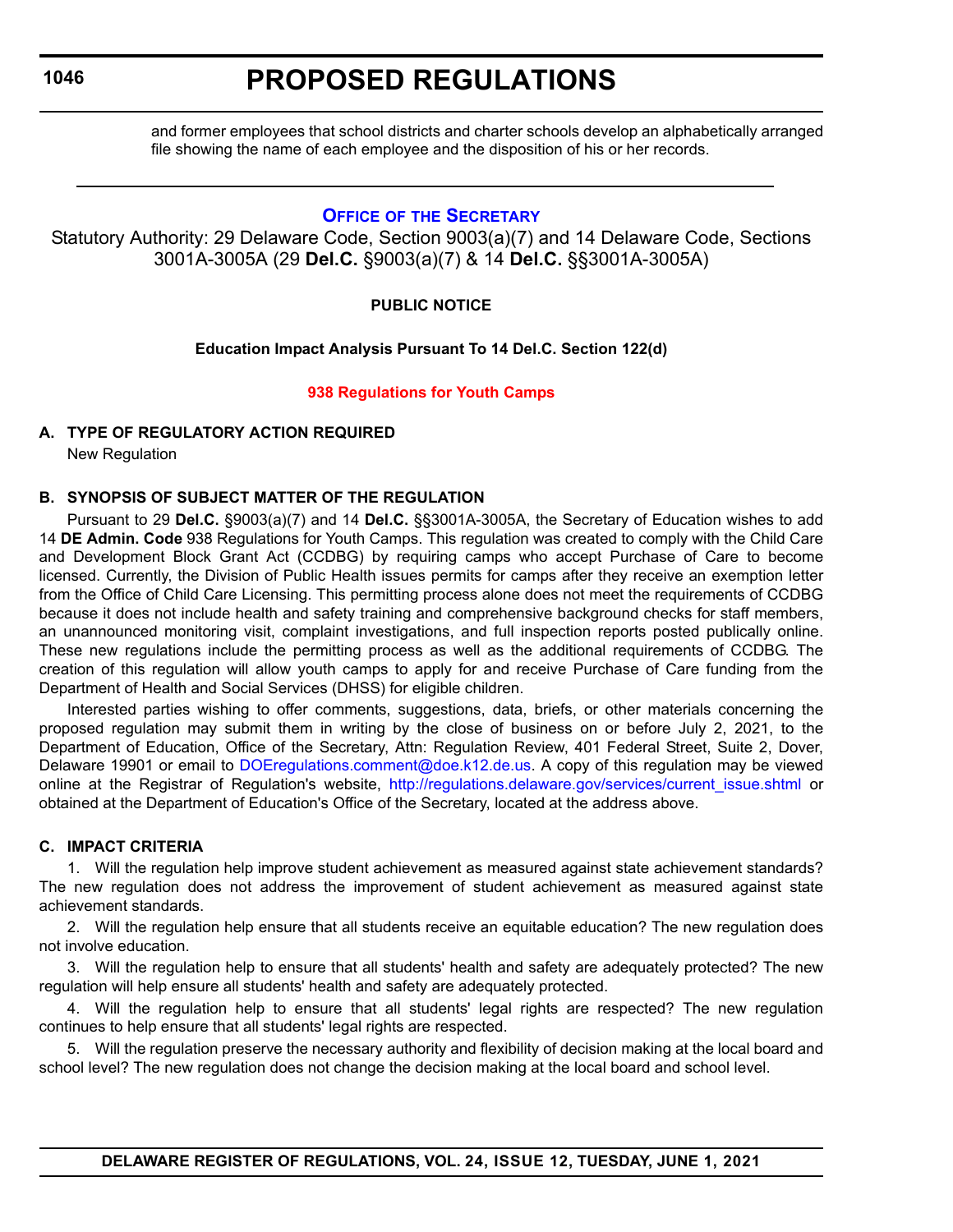<span id="page-26-0"></span>6. Will the regulation place unnecessary reporting or administrative requirements or mandates upon decision makers at the local board and school levels? The new regulation does not change existing reporting or administrative requirements or mandates on decision makers.

7. Will the decision making authority and accountability for addressing the subject to be regulated be placed in the same entity? The amended regulation does not change the decision making authority and accountability for addressing the subject to be regulated.

8. Will the regulation be consistent with and not an impediment to the implementation of other state educational policies, in particular to state educational policies addressing achievement in the core academic subjects of mathematics, science, language arts and social studies? The new regulation does not impact other state educational policies.

9. Is there a less burdensome method for addressing the purpose of the regulation? There is no less burdensome method for addressing the purpose of the new regulation.

10. What is the cost to the State and to the local school boards of compliance with the regulation? There are no costs to State or local school boards for compliance with this new regulation.

### **\*Please Note:**

**(1) The Regulatory Flexibility Analysis and Impact Statement for this regulation, as required by 29 Del.C. Ch. 104, is available at:**

**<http://regulations.delaware.gov/register/june2021/proposed/24 DE Reg 1046RFA 06-01-21.pdf>**

**(2) Due to the size of the proposed regulation, it is not being published here. A copy of the regulation is available at:**

### **[938 Regulations for Youth Camps](http://regulations.delaware.gov//register/june2021/proposed/24 DE Reg 1046 06-01-21.htm)**

# **[DEPARTMENT OF HEALTH AND SOCIAL SERVICES](https://www.dhss.delaware.gov/dhss/index.html)**

**DIVISION [OF SOCIAL SERVICES](https://www.dhss.delaware.gov/dhss/dss/)**

Statutory Authority: 31 Delaware Code, Section 512 (31 **Del.C.** §512) 16 **DE Admin. Code** 11004

# **PUBLIC NOTICE**

### **[Processing Applications for Child Care](#page-3-0)**

In compliance with the State's Administrative Procedures Act (APA - Title 29, Chapter 101 of the Delaware Code) and under the authority of 31 *Del. C.* § 512, Delaware Health and Social Services ("Department") / Division of Social Services (DHSS/DSS) is proposing to amend the Division of Social Services Manual (DSSM) regarding Purchase of Care, specifically, to update the formatting and text to provide clear child care application requirements and procedures for DSS staff, stakeholders, and the public.

Any person who wishes to make written suggestions, compilations of data, testimony, briefs, or other written materials concerning the proposed new regulations must submit same to, Division of Social Services (DSS), 1901 North DuPont Highway, P.O. Box 906, New Castle, Delaware 19720-0906, by email to [Nicole.M.Cunningham@delaware.gov,](mailto:Nicole.M.Cunningham@delaware.gov) or by fax to 302-255-4413 by 4:30 p.m. on July 1, 2021. Please identify in the subject line: Processing Applications for Child Care.

The action concerning the determination of whether to adopt the proposed regulation will be based upon the results of Department and Division staff analysis and the consideration of the comments and written materials filed by other interested persons.

### **SUMMARY OF PROPOSAL**

The purpose of this notice is to advise the public that Delaware Health and Social Services/Division of Social Services (DHSS/DSS) is proposing to amend Division of Social Services Manual (DSSM) regarding Purchase of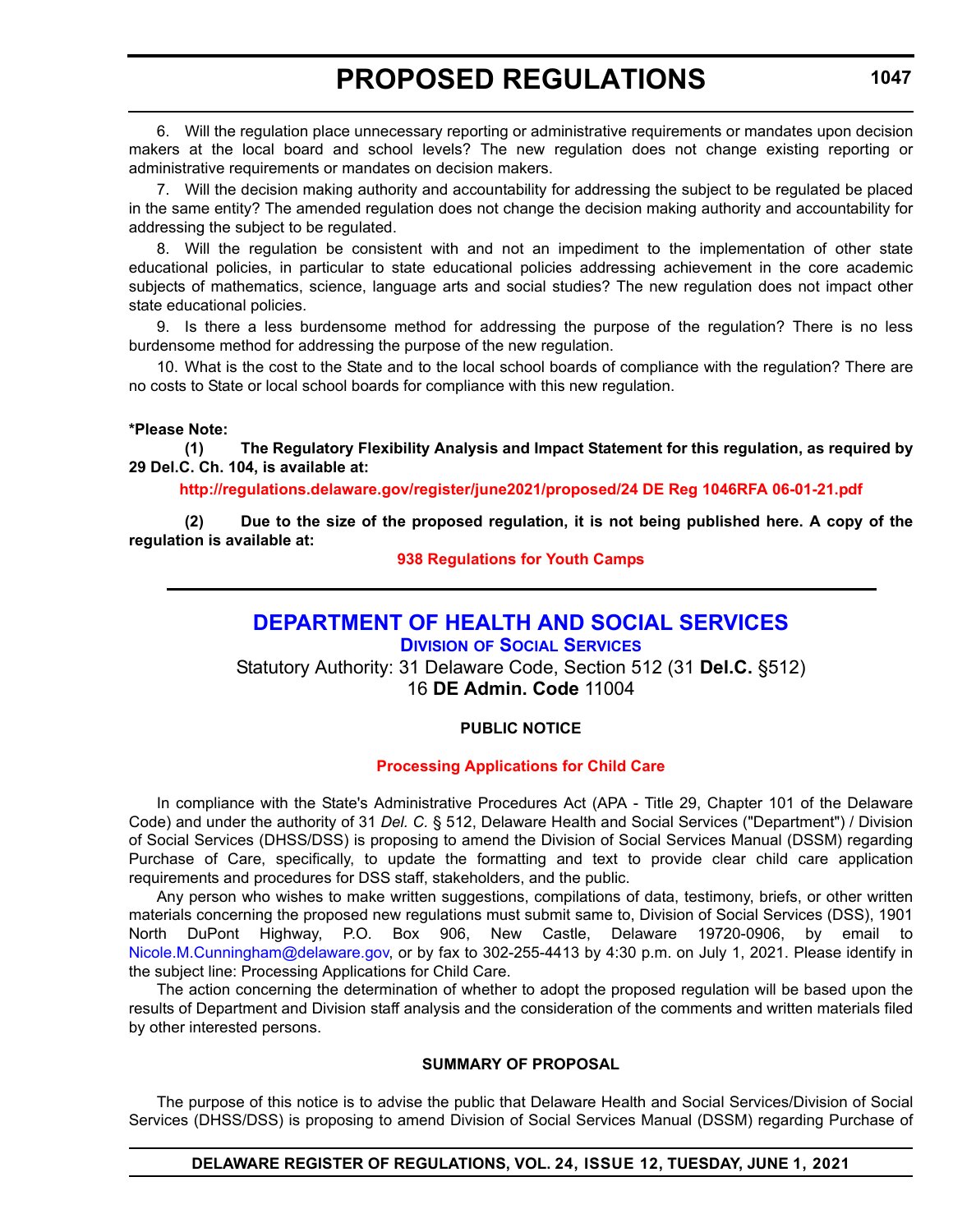# **PROPOSED REGULATIONS**

Care, specifically, to update the formatting and text to provide clear child care application requirements and procedures for DSS staff, stakeholders, and the public.

### **Statutory Authority**

- 45 C.F.R 98.20
- 31 *Del. C.* §503(e)
- 31 *Del. C.* §508
- 31 *Del. C.* §512(1)

### **Background**

DSSM 11004.1 Processing Applications for Child Care explains the requirements for parents and caretakers to apply for child care assistance, including application methods and verification requirements. DSSM 11004.8 Defining Presumptive Child Care Services explains that parents and caretakers may be eligible for presumptive child care services for a one- or two-month period when the parent or caretaker has an immediate need for child care but has not submitted all mandatory verifications to DSS. These policies also detail application processing procedures for DSS staff.

### **Summary of Proposal**

### *Purpose*

The purpose of DSS amended DSSM 11004.1 and 11004.8 is to update the formatting and text to provide clear child care application requirements and procedures for DSS staff, stakeholders, and the public. DSS added examples of when child care is guaranteed, application methods, and types of verifications to DSSM 11004.1.

### *Summary of Proposed Changes*

Effective for services provided on and after August 11, 2021, DHSS/DSS proposes to amend the DSSM regarding Purchase of Care, specifically, to update the formatting and text to provide clear child care application requirements and procedures for DSS staff, stakeholders, and the public.

### **Fiscal Impact**

DSS amended these regulations to provide clear and accurate directions on application processing for child care. These regulations are currently in place and there are no new financial responsibilities associated with the amendments.

### **\*Please Note: The Regulatory Flexibility Analysis and Impact Statement for this regulation, as required by 29 Del.C. Ch. 104, is available at:**

**<http://regulations.delaware.gov/register/june2021/proposed/24 DE Reg 1047RFA 06-01-21.pdf>**

**POLICY AMENDMENT** Delaware Health and Social Services Division of Social Services Policy and Program Development Unit

### **11004.1 Application Process Processing Applications for Child Care**

### 45 C.F.R 98.20

The application process will always consist of the following:

- A. a Case Manager, parent/caretaker interview; (in person or over the phone)
- B. a review and verification of eligibility requirements;
- C. a review of the parent information about child care certificates;
- D. a determination of eligibility along with written parent/caretaker notification of the eligibility decision;
- E. completion of the Application for Child Care Assistance;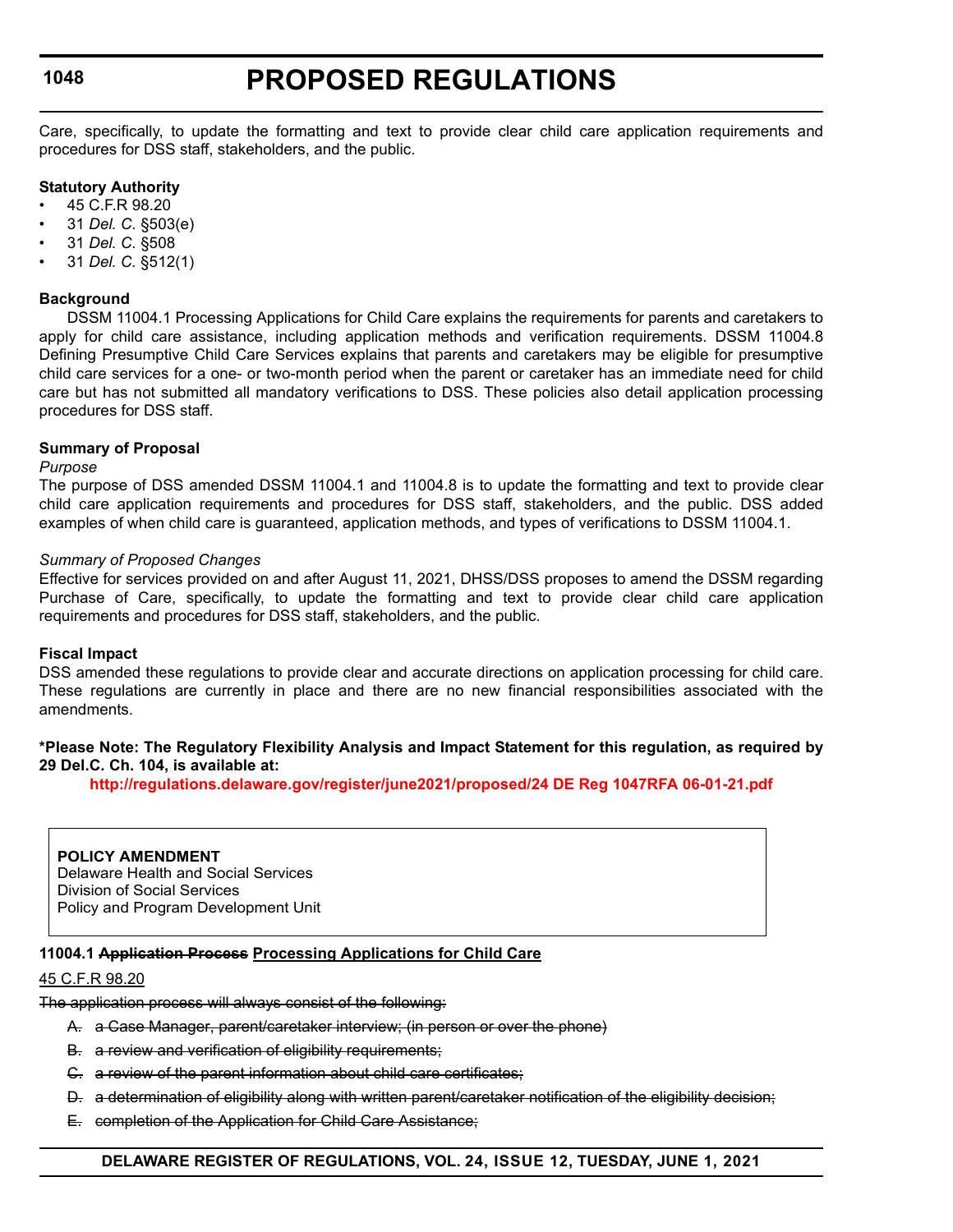- F. as necessary, a determination of the child care fee;
- G. creation of a case in the DCIS II Child Care Sub system;
- H. as appropriate, completion of the Service Authorization Form;
- I. completion of the Child Care Payment Agreement; and

J. a review of the parent/caretaker's rights and responsibilities, such as keeping their Case Manager informed of changes.

This policy applies to parents and caretakers who submit an application for child care assistance.

- 1. DSS will provide child care assistance for eligible children when a parent or caretaker:
	- Participates in a TANF or Food Benefit Employment and Training (E&T) program;
	- Participates in the TANF Transitional Work Program (TWP);
	- Is employed or accepts an offer of employment;
	- Receives protective services from the Division of Family Services (DFS); or
	- Verifies a special need.
- 2. A parent or caretaker may apply for child care:
	- In person at any DSS location;
	- Over the phone with a DSS case worker;
	- By mailing, faxing, or emailing a completed application to the local DSS office; or
	- Online through Delaware ASSIST or other online application methods.
- 3. DSS will interview the applicant and process the signed child care application within two business days. The filing date will be the effective begin date for assistance.
- 4. A parent or caretaker must verify household income and the need for child care during the application process.
	- A. A parent or caretaker must verify the last 30 days of earned and unearned income received prior to the date of application for DSS to determine financial eligibility.
		- i. Earned income may be verified by:
			- a. Wage stubs;
			- b. A signed employer statement on employer letterhead noting the employee's name, start date, work schedule, earnings, and frequency of pay;
			- c. Verification of Employment (Form 170); or
			- d. A data match confirming employment and income.
		- ii. Unearned income may be verified by:
			- a. Award letters;
			- b. Pension statements;
			- c. Court order documentation;
			- d. Other forms of documentation from sources verifying the gross unearned income amount; or
			- e. A data match confirming unearned income.
	- B. A parent or caretaker must verify their need for child care by providing:
		- i. Wage verification or an offer of employment that includes the amount of work hours;
		- ii. A schedule, proof of registration, or statement from an authorized education program verifying the start date, days and hours of attendance, and expected completion date;
		- iii. A schedule, proof of registration, or statement from an authorized training program verifying the start date, days and hours of attendance, and expected completion date;
		- iv. A DFS referral for protective care; or
		- v. Child Care Medical Certification Form (Form 611) or written documentation completed by a physician or medical professional that verifies a special need and the required care.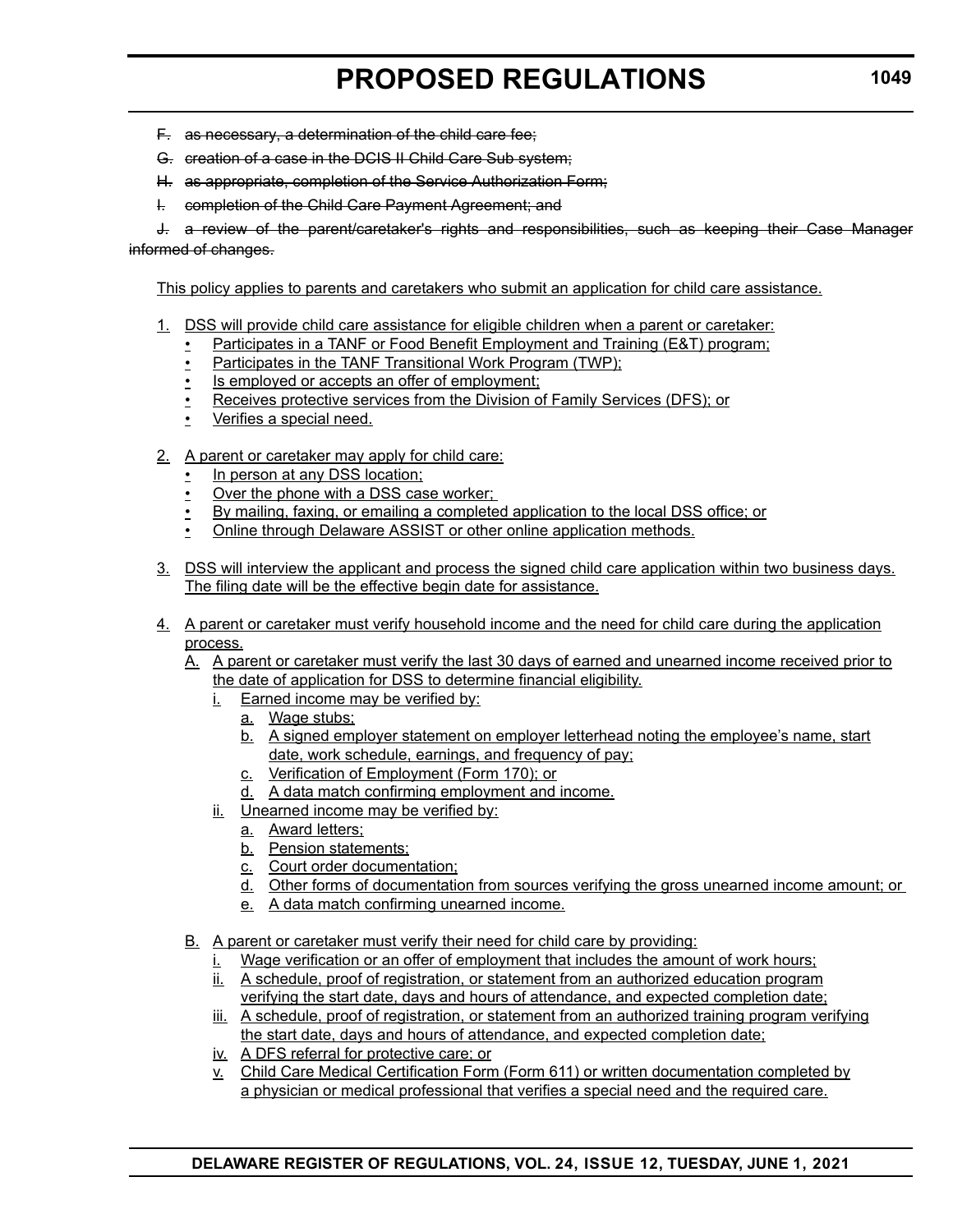- C. Presumptive child care may open when a parent or caretaker reports income and a need for child care but has not provided all mandatory verifications in accordance with DSSM 11004.8.
- 5. A parent or caretaker must provide all mandatory verifications, complete an intake interview, and make a provider selection within 30 days from the application date for child care to become effective on the application filing date.
	- A. If information is returned after 30 days of the application date, but before 60 days, child care will begin on the date verifications are received.
	- B. If information is not returned before 60 days from the application date, the parent or caretaker must reapply for child care.
- 6. DSS must inform parents and caretakers of their:
	- Eligibility determination;
	- Monthly parent copayment amount; and
	- Rights and responsibilities for the Child Care Subsidy Program.
- 7. DSS must give parents and caretakers a Subsidized Child Care Client Agreement (Form 626) when child care approval cannot be generated from the eligibility system.

**POLICY AMENDMENT**

Delaware Health and Social Services Division of Social Services Policy and Program Development Unit

# **11004.8 Defining Presumptive Child Care Services**

# 31 **Del.C.** §503(e), 508, and 512(1)

Presumptive Child Care is a limited one to two month eligibility period and authorization for child care. This will be automatically generated when a mandatory verification field is in the "pending verification" status and the parent/ caretaker did not receive Child Care in the previous month.

When the case is entered into the DCIS II Child Care Sub system and the status is pending due to verification needed, the system automatically calculates the 10 day period allowed for the return of necessary information. If the case is entered and the 10 day calculation falls prior to adverse action, the system will generate an authorization for the current month only. If the case is entered and the 10 day calculation falls after adverse action the system will generate an authorization for the current month and the next month only. Eligibility will be denied after the presumptive period if the client does not return the necessary information. It will be necessary to change the appropriate fields and check verified if the client returns the necessary information. The system will generate the appropriate notices.

If a client was opened in Presumptive Child Care or denied Presumptive Child Care in the previous determination, Presumptive Child Care will not be issued.

This policy applies to parents and caretakers who need immediate child care services, but who have not verified all mandatory eligibility factors.

- 1. Parents and caretakers may self-declare income and the need for child care at the time of application and receive presumptive child care services if they are determined eligible pending verifications.
- 2. Presumptive child care is limited to a one- or two-month eligibility and authorization period.

# **1050**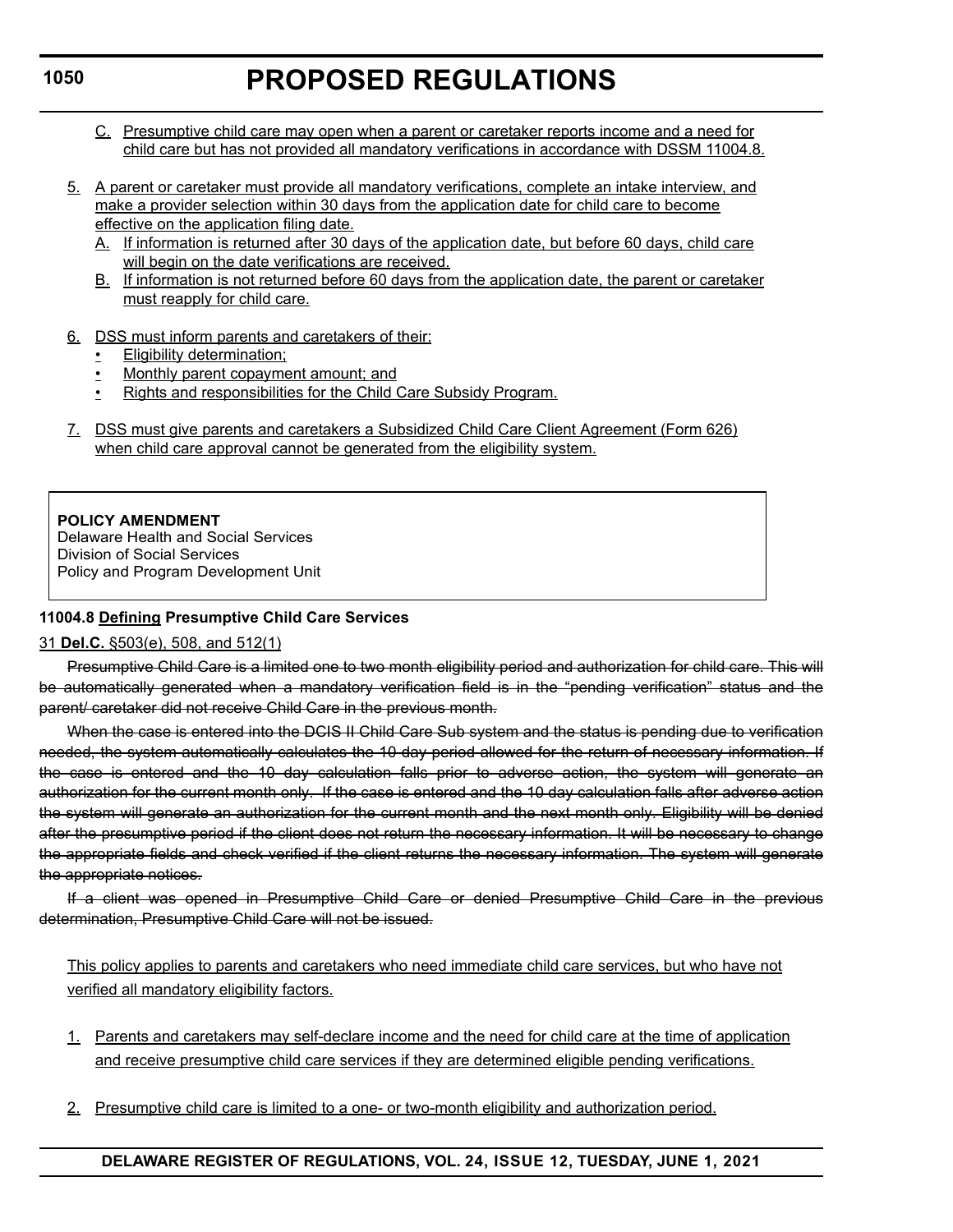- <span id="page-30-0"></span>A. If a case is pending verifications prior to adverse action, child care will be approved for the current month only.
- B. If a case is pending verifications after adverse action, child care will be approved for the current month and the next month only.
- 3. Parents and caretakers are not eligible for presumptive child care if they:
	- Received child care assistance in the previous month;
	- Were open in presumptive child care in their previous eligibility determination; or
	- Were denied for presumptive child care in their previous eligibility determination.
- 4. DSS case workers will:
	- A. Process the child care application and complete the intake interview within two business days for parents and caretakers in need of presumptive child care services.
	- B. Enter the application information and select "pending verification" for missing mandatory verifications in the eligibility system. The eligibility system will automatically open presumptive child care if the parent or caretaker is eligible in accordance with section (3) of this policy.
	- C. Enter the presumptive child care authorization period of one or two months after the child care has been confirmed.
	- D. Inform the parent or caretaker in writing of the mandatory verifications required to complete the eligibility determination for child care.
	- E. Update the mandatory verifications in the eligibility system to "verified" once the parent or caretaker provides the mandatory verifications.
		- i. The case worker will also update the authorization to the next review period, which will be 12 months from the application filing date, unless a shorter authorization period was requested in writing in accordance with DSSM 11004.5.
	- F. Update the mandatory verifications in the eligibility system to "not verified" one day after the requested return date if the parent or caretaker fails to provide the mandatory verifications.
		- i. The child care case will close at the end of the presumptive child care authorization period.

# **[DEPARTMENT OF STATE](https://sos.delaware.gov/)**

# **DIVISION [OF PROFESSIONAL REGULATION](https://dpr.delaware.gov/)**

# **3500 BOARD OF EXAMINERS [OF PSYCHOLOGISTS](https://dpr.delaware.gov/boards/psychology/)**

Statutory Authority: 24 Delaware Code, Section 3506(a)(1) (24 **Del.C.** §3506(a)(1)) 24 **DE Admin. Code** 3500

# **PUBLIC NOTICE**

# **[3500 Board of Examiners of Psychologists](#page-3-0)**

The Delaware Board of Examiners of Psychologists, pursuant to 24 Del. C. § 3506(a)(1), proposes to add a requirement that all licensees complete three continuing education credits in cultural inclusion, equity, and diversity. Psychologists will still be required to complete 40 CEs per renewal period, and psychological assistants will still be required to complete 20 CEs per renewal period, but of those totals, three must be in cultural inclusion, equity, and diversity.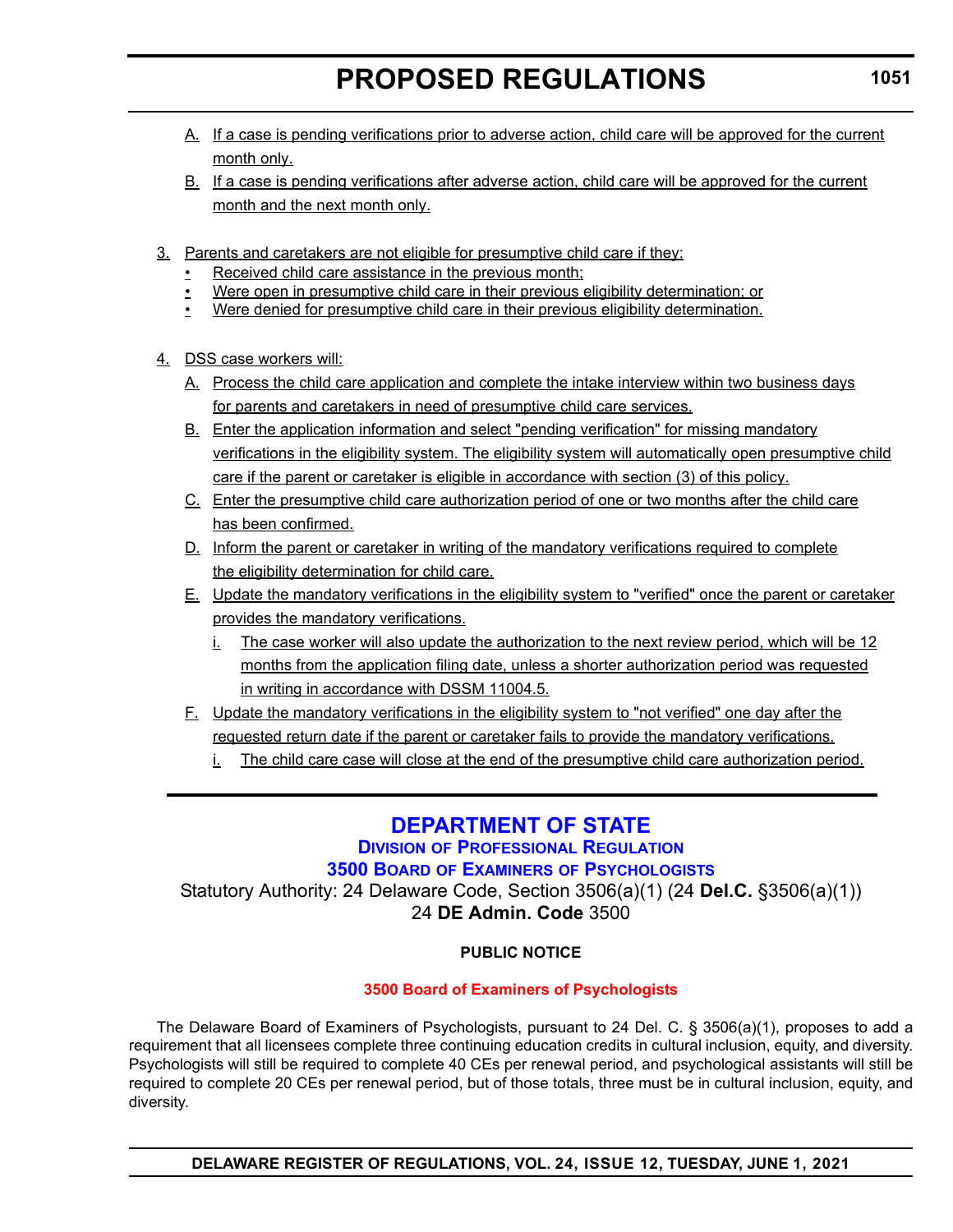The Board will hold a virtual public hearing on July 26, 2021 at 9:00 a.m. Written comments should be sent to Danielle Cross, Administrator of the Delaware Board of Examiners of Psychologists, Cannon Building, 861 Silver Lake Blvd, Suite 203, Dover, DE 19904. Written comments will be accepted until August 10, 2021.

# **\*Please Note: The Regulatory Flexibility Analysis and Impact Statement for this regulation, as required by 29 Del.C. Ch. 104, is available at:**

**<http://regulations.delaware.gov/register/june2021/proposed/24 DE Reg 1051RFA 06-01-21.pdf>**

# **3500 Board of Examiners of Psychologists** *(Break in Continuity of Sections)*

# **5.0 Procedures for Licensure**

# *(Break in Continuity Within Section)*

- 5.4 Inactive Status: A licensee may be placed on inactive status by the Board for a period of no more than five years. Requests for inactive status shall be made, in writing, to the Board and requests which exceed one year shall be renewed biennially at the time of regular license renewals.
	- 5.4.1 To apply for reactivation of an inactive license, a licensee shall:

### *(Break in Continuity Within Section)*

- 5.4.1.3 Be required to be fingerprinted by the State Bureau of Identification and provide all other necessary information in order to obtain a criminal background check; and
- 5.4.1.45.4.1.3 Submit proof of completion of the continuing education requirements below;
	- 5.4.1.4.15.4.1.3.1 Inactive status for one year or less: 20 CE hours, including three hours of continuing education in ethics and three hours in cultural inclusion, equity, and diversity;
	- 5.4.1.4.25.4.1.3.2 Inactive status for more than one year: 40 CE hours, including three hours of continuing education in ethics and three hours in cultural inclusion, equity, and diversity, completed within 24 months prior to reapplication.

# *(Break in Continuity of Sections)*

# **10.0 Continuing Education**

10.1 Hours required.

### *(Break in Continuity Within Section)*

- 10.1.2 Psychologists must obtain 40 hours of continuing education during each biennial licensing period in order to be eligible for renewal of license. A minimum of ten hours of continuing education credit must be obtained via face to face or live webinar. Effective as of the license renewal period beginning August 1, 2009 2021, all psychologists must complete three hours of continuing education in ethics and three hours in cultural inclusion, equity, and diversity.
- 10.1.3 Psychological assistants must obtain 20 hours of continuing education during each biennial licensing period for re-registration. Effective as of the license renewal period beginning August 1, 2009 2021, all psychological assistants must complete three hours of continuing education in ethics and three hours in cultural inclusion, equity, and diversity.

10.1.4 A "**continuing education hour**" is defined as one sixty-minute period, unless otherwise specified.

- 10.2 Proration of CE Requirement for New and Reactivating Licensees
	- 10.2.1 The CE requirement for a licensee's initial licensing period shall be prorated as follows:
		- 10.2.1.1 If an applicant is granted a psychologist license or reactivates a license during the first six months of a license period, i.e., between July 31 of an odd-numbered year and January 31 of the next year, the new licensee must complete 30 CEs. An applicant granted a psychological assistant license in the same time period must complete 15 CEs in the initial licensing period.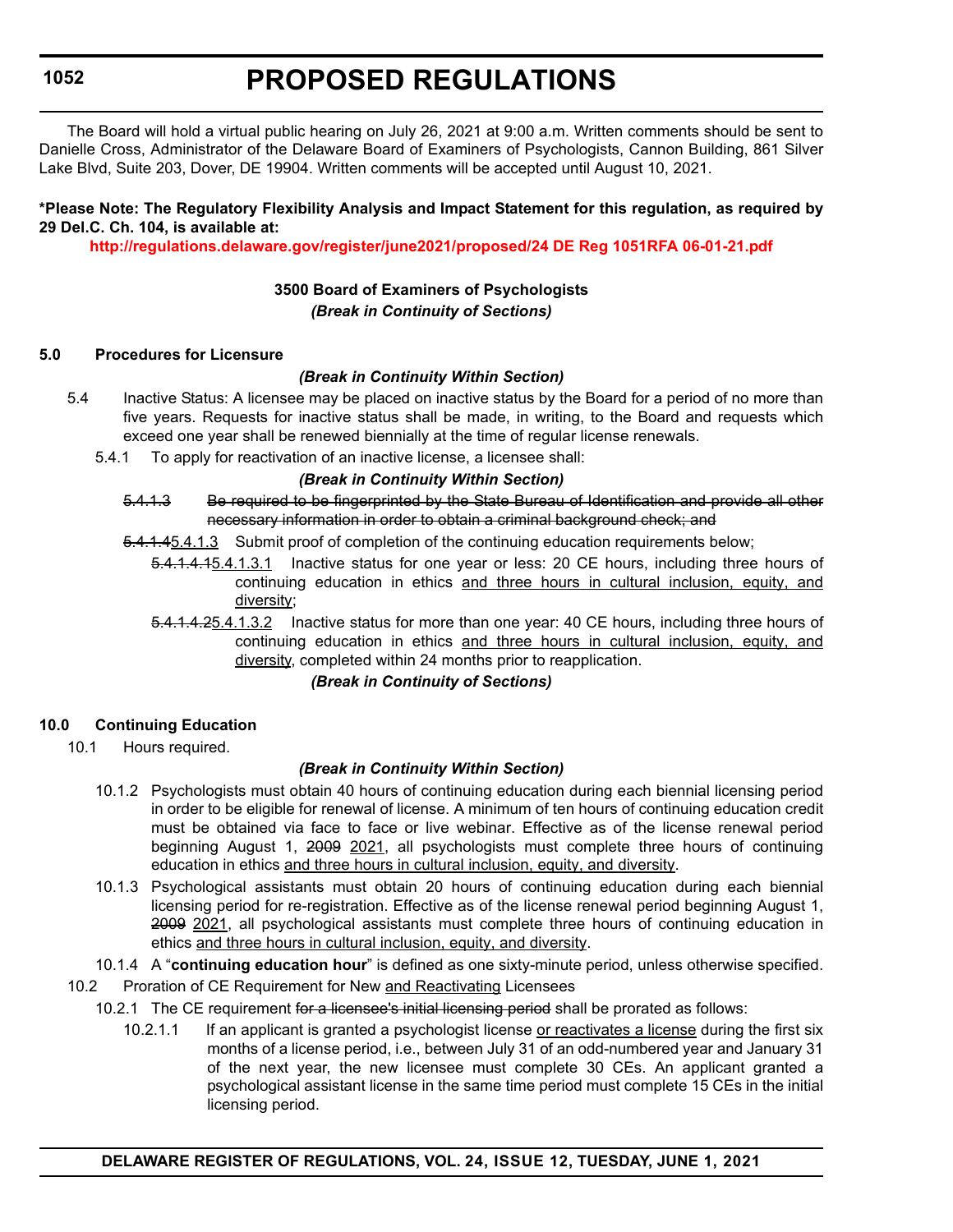- 10.2.1.2 If an applicant is granted a psychologist license or reactivates a license during the second six months of a license period, i.e., between February 1 of an even-numbered year and July 31 of that same year, the new licensee must complete 20 CEs. An applicant granted a psychological assistant license in the same time period must complete 10 CEs in the initial licensing period.
- 10.2.1.3 If an applicant is granted a psychologist license or reactivates a license during the third six months of a license period, i.e., between the dates of August 1 of an even-numbered year and January 31 of the next year, the licensee must complete 10 CEs. An applicant granted a psychological assistant license in the same time period must complete 5 CEs in the initial licensing period.
- 10.2.1.4 Any applicant granted a license or licensee who has reactivated a license during the last six months of a license period, i.e., between the dates of February 1 of an odd-numbered year and July 31 of that same year, need not complete any CEs during that period.

**\*Please Note: As the rest of the sections were not amended, they are not being published. A copy of the regulation is available at:**

**[3500 Board of Examiners of Psychologists](http://regulations.delaware.gov/register/june2021/proposed/24 DE Reg 1051 06-01-21.htm)**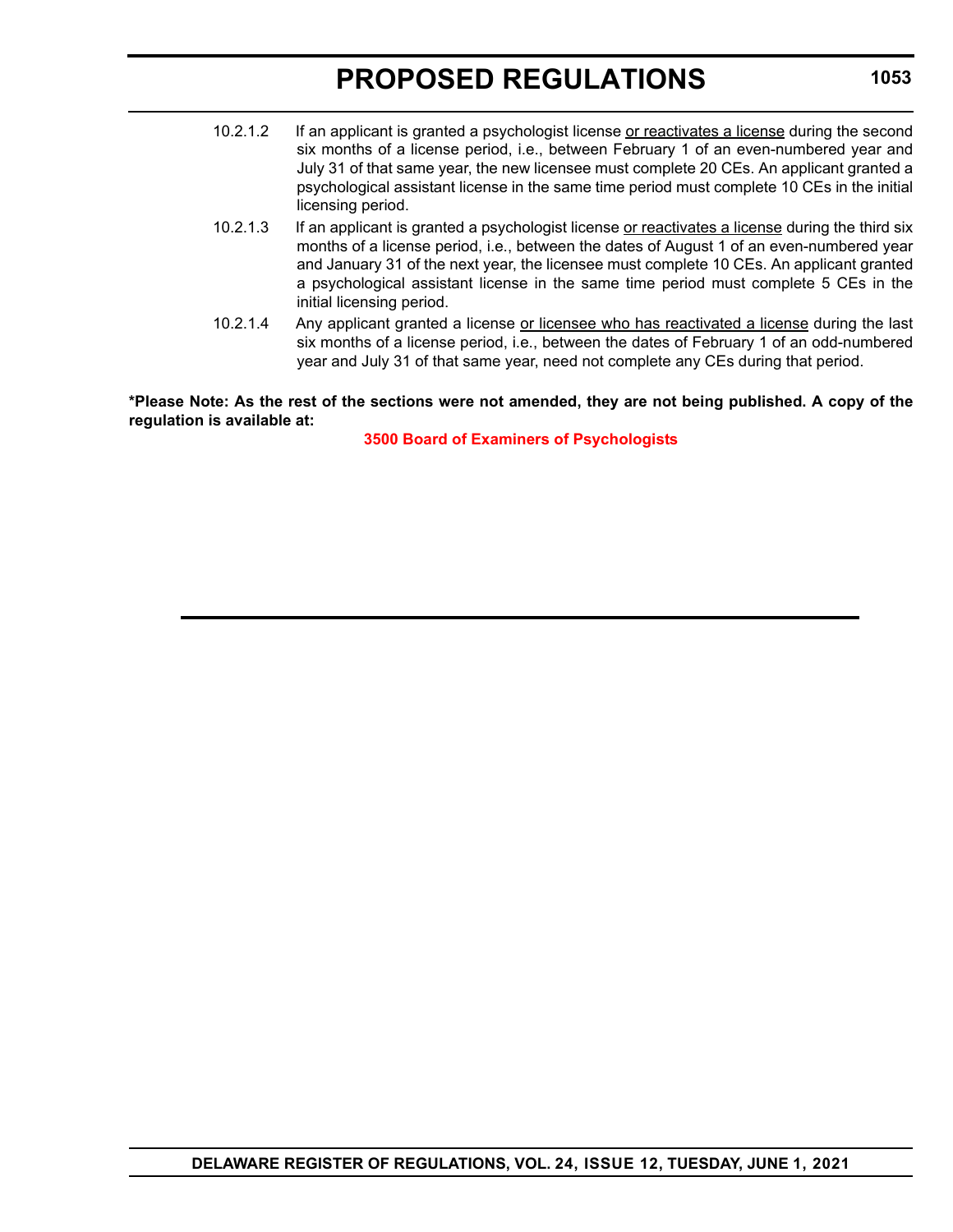# **FINAL REGULATIONS**

# **Symbol Key**

<span id="page-33-0"></span>Arial type indicates the text existing prior to the regulation being promulgated. Underlined text indicates new text added at the time of the proposed action. Language which is stricken through indicates text being deleted. **[Bracketed Bold language]** indicates text added at the time the final order was issued. **[Bracketed bold stricken through]** indicates language deleted at the time the final order was issued.

# **Final Regulations**

The opportunity for public comment shall be held open for a minimum of 30 days after the proposal is published in the *Register of Regulations*. At the conclusion of all hearings and after receipt within the time allowed of all written materials, upon all the testimonial and written evidence and information submitted, together with summaries of the evidence and information by subordinates, the agency shall determine whether a regulation should be adopted, amended or repealed and shall issue its conclusion in an order which shall include: (1) A brief summary of the evidence and information submitted; (2) A brief summary of its findings of fact with respect to the evidence and information, except where a rule of procedure is being adopted or amended; (3) A decision to adopt, amend or repeal a regulation or to take no action and the decision shall be supported by its findings on the evidence and information received; (4) The exact text and citation of such regulation adopted, amended or repealed; (5) The effective date of the order; (6) Any other findings or conclusions required by the law under which the agency has authority to act; and (7) The signature of at least a quorum of the agency members.

The effective date of an order which adopts, amends or repeals a regulation shall be not less than 10 days from the date the order adopting, amending or repealing a regulation has been published in its final form in the *Register of Regulations*, unless such adoption, amendment or repeal qualifies as an emergency under §10119.

# **[DELAWARE RIVER BASIN COMMISSION](https://www.nj.us/drbc/ )**

Statutory Authority: 53 Delaware Laws, Chapter 71, Approved May 26, 1961 (Delaware River Basin Compact) (53 Del.Laws, c. 71); United States Public Law 87-328, approved September 27, 1961,

75 Statutes at Large 688.

# **FINAL RULE**

# **[Comprehensive Plan and Special Regulations with Respect to High Volume Hydraulic Fracturing; Rules of](#page-3-0)  Practice and Procedure Regarding Project Review Classifications and Fees**

**Proposed:** *Delaware Register of Regulations* on January 1, 2018 (21 DE Reg. 526-528)

**Adopted:** February 25, 2021, by the Delaware River Basin Commission, Pamela M. Bush, Esq., Commission Secretary.

**Filed:** April 27, 2021 as a final regulation.

**Effective:** May 21, 2021 (30 days from publication of the final rule in the Federal Register, which occurred on April 21, 2021).

**Summary:** By Resolution No. 2021-01 on February 25, 2021, the Delaware River Basin Commission amended its Comprehensive Plan and adopted new regulations to prohibit high volume hydraulic fracturing in hydrocarbonbearing rock formations within the Delaware River Basin. The Commission simultaneously adopted unrelated amendments to its rules concerning the classification of projects for review under Section 3.8 of the Compact and regulatory program fees.

**Contact:** Pamela M. Bush, Esquire, 609-477-7203, [pam.bush@drbc.gov.](mailto:pam.bush@drbc.gov)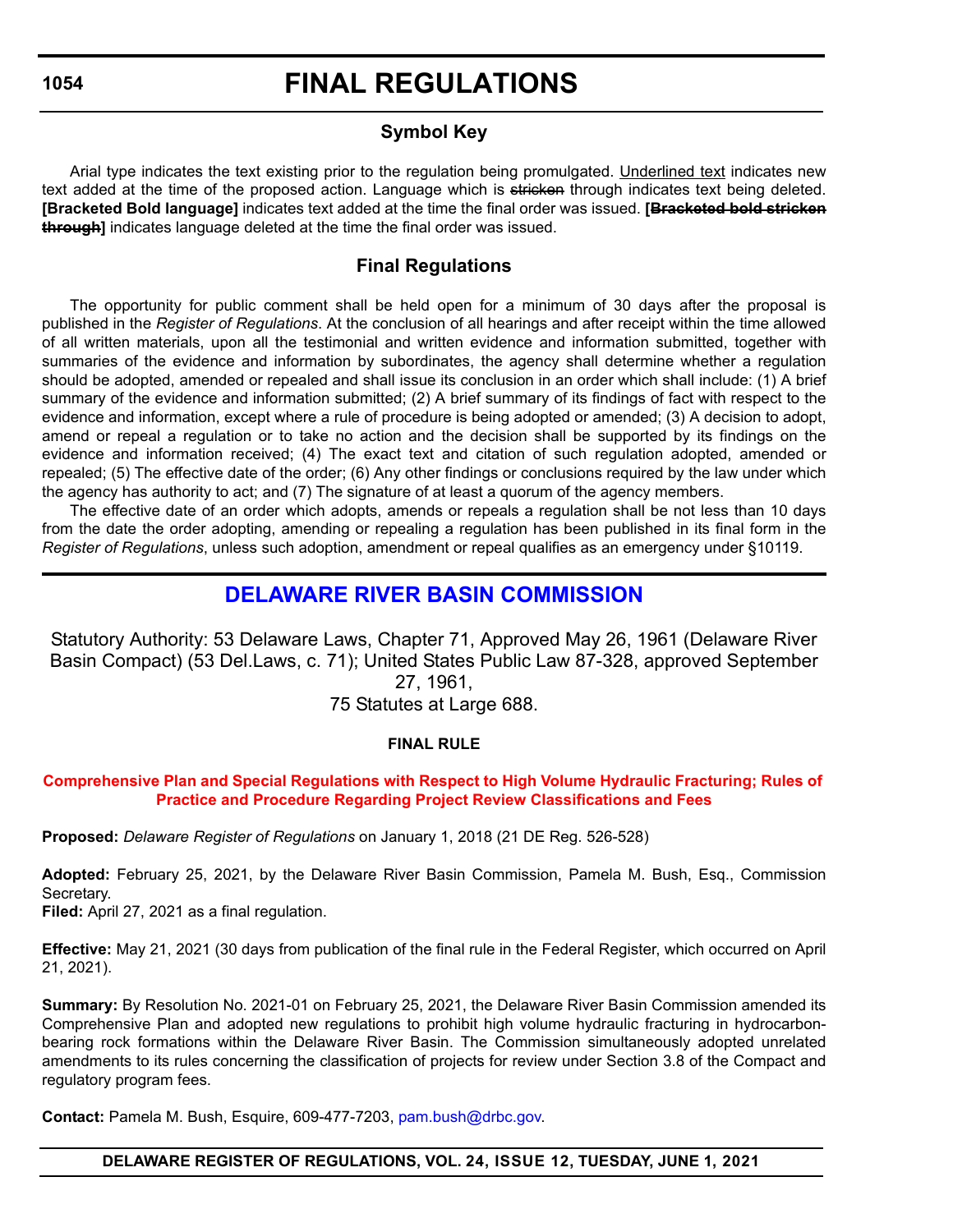# **FINAL REGULATIONS**

**Supplementary Information:** The Delaware River Basin Commission ("DRBC" or "Commission") is a Federalinterstate compact agency charged with managing the water resources of the Delaware River Basin on a regional basis without regard to political boundaries. Its members are the governors of the four basin states-Delaware, New Jersey, New York and Pennsylvania-and the North Atlantic Division Commander of the U.S. Army Corps of Engineers, representing the Federal Government. The Commission is not subject to the requirements of the Delaware Administrative Procedure Act. The purpose of this notice is to advise the public that duly adopted regulations of the Commission have been filed with the state in accordance with Section 14.2 of the Delaware River Basin Compact.

*Background*. When the potential for developing natural gas from tight shale formations within the Basin using high volume hydraulic fracturing ("HVHF") and horizontal drilling techniques and the risks to water resources posed by such activities became known to the Commission, Commission staff undertook a scientific, technical, regulatory, and policy analysis to determine the appropriate response in light of the Commission's statutory mission and Comprehensive Plan.

An important milestone occurred on September 13, 2017, when the DRBC Commissioners by a Resolution for the Minutes directed the Executive Director to prepare and publish for public comment a revised set of draft regulations, to include, among other things, "prohibitions relating to the production of natural gas utilizing horizontal drilling and hydraulic fracturing within the basin." In accordance with the Commissioners' directive, the Commission proposed amendments to its Comprehensive Plan and to its Special Regulations at 18 CFR part 440, including a prohibition on HVHF within the Basin. The Commission simultaneously proposed amendments to its Administrative Manual-Rules of Practice and Procedure, 18 CFR part 401, concerning the classification of projects for review under Section 3.8 of the Compact (§ 401.35) and regulatory program fees (§ 401.43). *See*, 21 DE Reg. 526, January 1, 2018. *Also see*, 83 Fed. Reg. 1586, January 12, 2018; 50 N.J.R. 717, February 5, 2018; NYS Register, January 3, 2018 p. 5; and 48 Pa. B. 255, January 13, 2018. Some of the proposed amendments to part 401 were related to the new part 440 and others were not; however, only the changes unrelated to part 440 have been adopted as final rules.

The changes unrelated to HVHF do not substantively alter Commission requirements or fees, but better align the rules with the Commission's practices, eliminate unnecessary language, clarify language that has been misconstrued, and in instances replace the discretion of the Executive Director with that of the Commission. The changes to project review classifications: 1) retain Commission review of alterations to wetlands of less than 25 acres where a state or a federal level review and permit system is not in effect, while eliminating additional triggers for such review; 2) remove the provision for review of regional wastewater treatment plans developed pursuant to the Federal Water Pollution Control Act because the basin states have effective programs for the transparent development and implementation of such plans; 3) replace the discretion of the Executive Director with that of the Commission to require review under Section 3.8 of the Compact of any project having a potential substantial water quality impact on waters classified as Special Protection Waters; and 4) clarify that the Commission as a whole, not merely any single agency of a signatory party, may determine that a project in an excluded classification is required to be submitted for review under Section 3.8 of the Compact. The changes to regulatory program fees replace the term "docket application fee" with the more accurate term "application fee," because project review does not always involve a "docket."

Extensive opportunity for public input on the proposed rules was provided during the public comment period that took place from November 30, 2017 to March 30, 2018. In addition to accepting written comments, the Commission accepted oral comment at six public hearings, one of which was conducted through an operatorassisted toll-free teleconference to avoid the need for travel to a hearing location. During the comment period, the Commission received a total of 8,903 comment submissions (8,680 in writing and 223 at public hearings). In many cases, a single comment submission included numerous detailed comments. A Comment and Response Document was prepared and adopted by the Commission to address the comments received from the public.

Together with the other materials gathered during the development of its regulation, the Commission reviewed the extensive public comments, including consultant reports, scientific literature and other statements and materials submitted, and examined the experience of other jurisdictions with HVHF. Based upon its review, the Commission by Resolution No. 2021-01 on February 25, 2021, found and determined that:

1. As the scientific and technical literature and the reports, studies, findings and conclusions of other government agencies reviewed by the Commission have documented, and as the more than a decade of experience with high volume hydraulic fracturing in regions outside the Delaware River Basin have evidenced, despite the dissemination of industry best practices and government regulation, high volume hydraulic fracturing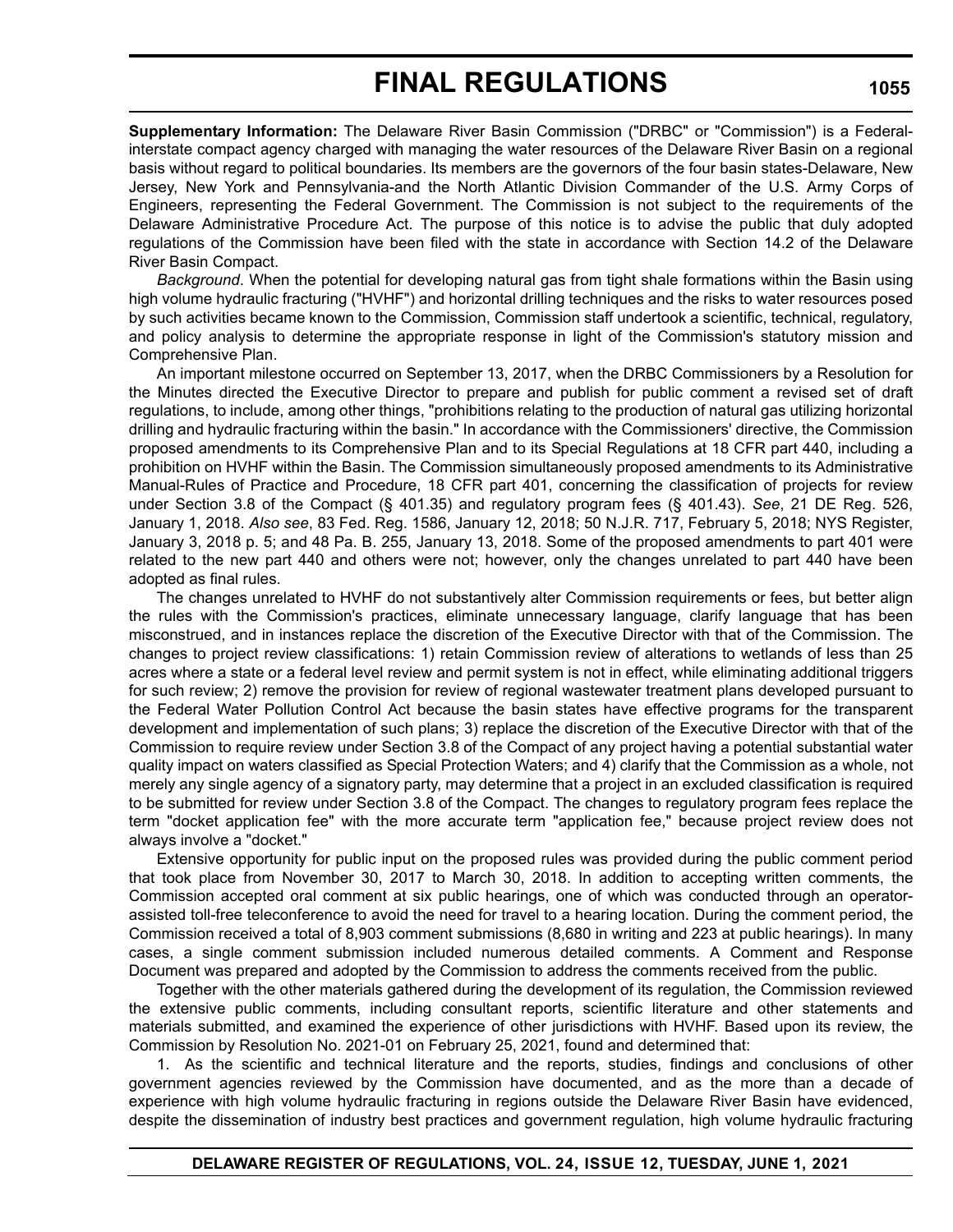and related activities have adversely impacted surface water and groundwater resources, including sources of drinking water, and have harmed aquatic life in some regions where these activities have been performed.

2. The region of the Delaware River Basin underlain by shale formations is comprised largely of rural areas dependent upon groundwater resources; sensitive headwater areas considered to have high water resource values; and areas draining to DRBC Special Protection Waters.

3. The geology of the region in which shale formations potentially containing natural gas are located in the Basin is characterized by extensive geologic faults and fractures providing preferential pathways for migration of fluids (including gases).

4. If commercially recoverable natural gas is present in the Delaware River Basin and if HVHF were to proceed in the Basin, then:

a. Spills and releases of hydraulic fracturing chemicals, fluids and wastewater would adversely impact surface water and groundwater, and losses of well integrity would result in subsurface fluid (including gas) migration, impairing drinking water resources, and other uses established in the Comprehensive Plan.

b. The fluids released or migrating would contain pollutants, including salts, metals, radioactive materials, organic compounds, endocrine-disrupting and toxic chemicals, and chemicals for which toxicity has not been determined, impairing the water uses protected by the Comprehensive Plan.

c. HVHF activities and their impacts would be dispersed over and adversely affect thousands of acres of sensitive water resource features, including, among others, forested groundwater infiltration areas, other groundwater recharge locations, and drainage areas to Special Protection Waters, where few existing roads are designed to safely carry the heavy industrial traffic required to support HVHF, prevent dangerous spills or provide access to remediate spills that occur.

5. For these reasons and other grounds described in the administrative record for this rulemaking:

a. High-volume hydraulic fracturing and related activities pose significant, immediate and long-term risks to the development, conservation, utilization, management, and preservation of the water resources of the Delaware River Basin and to Special Protection Waters of the Basin, considered by the Commission to have exceptionally high scenic, recreational, ecological, and/or water supply values.

b. Controlling future pollution by prohibiting high volume hydraulic fracturing in the Basin is required to effectuate the Commission's Comprehensive Plan, avoid injury to the waters of the Basin as contemplated by the Comprehensive Plan and protect the public health and preserve the waters of the Basin for uses in accordance with the Comprehensive Plan.

The Commission's Comment and Response Document responds to comments regarding the risks to water resources posed by HVHF, and the potential and observed adverse impacts of HVHF and related activities on water resources. In addition, it addresses comments concerning: the Commission's authority; the intersection of Commission, state and Federal rules; the proposed rule text; basis and background documents; economic impacts; the relationship of HVHF and related activities to DRBC's Comprehensive Plan, rules and policies; public health; chemical disclosures; climate change; renewable energy; policies and reports on the Susquehanna River Basin; the public input process; compliance and enforcement; constitutional challenges and other matters.

*Changes from the draft rule*. Upon adopting its final rules concerning HVHF, the Commission withdrew proposed § 440.4 - Exportation of water for hydraulic fracturing of oil and natural gas wells and § 440.5 - Produced Water (and importation of wastewater), and revised § 440.2 - Definitions to eliminate terms associated solely with the two deleted sections. Within part 401, comprising the Commission's Rules of Practice and Procedure, proposed amendments to § 401.35 - Classification of Projects for Review concerning the importation and exportation of water and wastewater into and from the Basin were withdrawn. Also, within part 401, proposed amendments to § 401.43 - Regulatory Program Fees related to wastewater treatability studies were withdrawn. The final rules were revised to eliminate all references to the deleted sections, and public comments specific to these sections are not addressed in the Commission's Comment and Response document. The topics of water exportation and wastewater importation will be addressed as appropriate through one or more separate Commission actions.

The Comprehensive Plan amendments and final rules replace the Executive Director Determinations of May 19, 2009, June 14, 2010 and July 23, 2010. The Resolution for the Minutes of May 5, 2010, which postponed the Commission's consideration of well pad projects until the adoption of final rules, expires by its own terms.

*Additional materials*. Additional materials can be found on the Commission's website, [www.drbc.gov,](https://www.drbc.gov) at [https://](https://www.state.nj.us/drbc/about/regulations/final-rule_hvhf.html) [www.state.nj.us/drbc/about/regulations/final-rule\\_hvhf.html](https://www.state.nj.us/drbc/about/regulations/final-rule_hvhf.html). These include links to Resolution No. 2021-01 of

### **1056**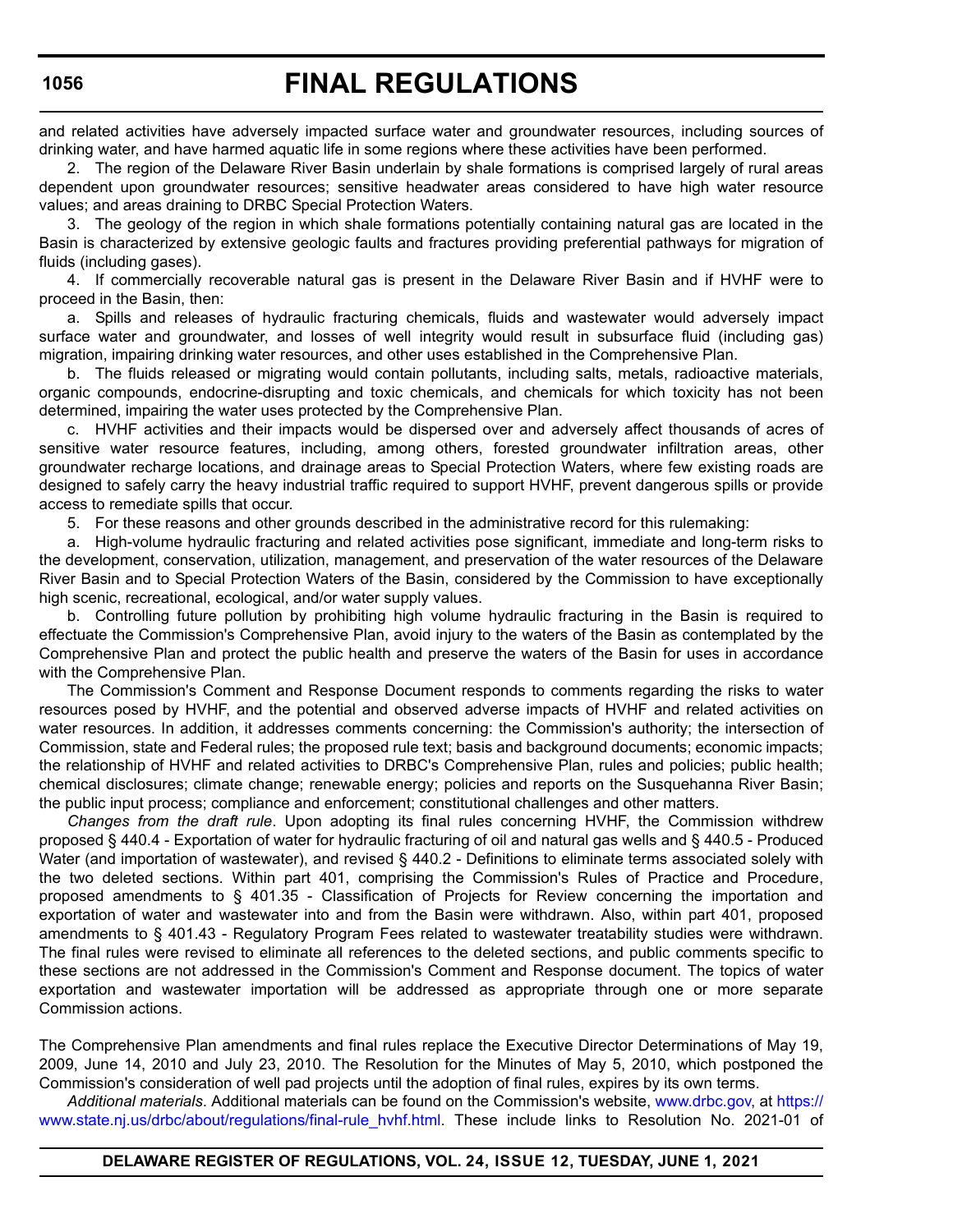# **FINAL REGULATIONS**

February 25, 2021 adopting the final rule; the Commission's Comment and Response Document; a mark-up comparing the final to the proposed rule text for 18 CFR part 440; and mark-ups comparing the amended to the existing rule text for 18 CFR 401.35 and 401.43. The Commission's notice of proposed rulemaking, proposed rule text, written comments received, and transcripts of public hearings also can be found on the Commission's website at [https://www.nj.gov/drbc/meetings/proposed/notice\\_hydraulic-fracturing.html.](https://www.nj.gov/drbc/meetings/proposed/notice_hydraulic-fracturing.html)

A summary of Commission actions with respect to hydraulic fracturing for oil and gas extraction prior to the Commission's September 13, 2017 directive is available at: [https://www.nj.gov/drbc/programs/natural/](https://www.nj.gov/drbc/programs/natural/archives.html) [archives.html.](https://www.nj.gov/drbc/programs/natural/archives.html)

For the reasons set forth in the preamble, the Delaware River Basin Commission amends 18 CFR chapter III as follows:

### PART 401 - RULES OF PRACTICE AND PROCEDURE

- 1. The authority citation for part 401 continues to read as follows:
- Authority: Delaware River Basin Compact (75 Stat. 688), unless otherwise noted.

Subpart C - Project Review Under Section 3.8 of the Compact

- 2. Amend § 401.35 as follows:
- a. Revise paragraphs (a) introductory text,  $(a)(2)$  and  $(15)$ , and  $(b)(14)$  through  $(17)$ ;
- b. Remove paragraph (b)(18);
- c. Revise paragraph (c);
- d. Remove paragraph (d).

The revisions read as follows:

### **§ 401.35 Classification of projects for review under section 3.8 of the Compact.**

(a) Except as the Commission may specially direct by notice to the project owner or sponsor, a project in any of the following classifications will be deemed not to have a substantial effect on the water resources of the Basin and is not required to be submitted under Section 3.8 of the Compact: \* \* \* \* \*

(2) A withdrawal from ground water when the daily average gross withdrawal during any 30 consecutive day period does not exceed 100,000 gallons; \* \* \* \* \*

# (15) Draining, filling, or otherwise altering marshes or wetlands when the area affected is less than 25 acres; provided, however, that areas less than 25 acres shall be subject to Commission review and action where neither a state nor a Federal level review and permit system is in effect;

# \* \* \* \* \*

 $(b) * * * *$ 

(14) Landfills and solid waste disposal facilities affecting the water resources of the Basin;

(15) State and local standards of flood plain regulation;

(16) Electric generating or cogenerating facilities designed to consumptively use in excess of 100,000 gallons per day of water during any 30-day period; and

(17) Any other project that the Commission may specially direct by notice to the project sponsor or land owner as having a potential substantial water quality impact on waters classified as Special Protection Waters.

(c) Regardless of whether expressly excluded from review by paragraph (a) of this section, any project or class of projects that in the view of the Commission could have a substantial effect on the water resources of the basin may, upon special notice to the project sponsor or landowner, be subject to the requirement for review under section 3.8 of the Compact.

3. Amend § 401.43 as follows:

a. Revise paragraphs (b)(1) introductory text, (b)(1)(iii) introductory text, (b)(2)(i), (b)(4)(iii), and (c); and

b. In paragraph (e), in table 1, revise the table heading and the heading for the middle column.

The revisions read as follows:

# **§ 401.43 Regulatory program fees.**

(b)  $* * * *$ 

\* \* \* \* \*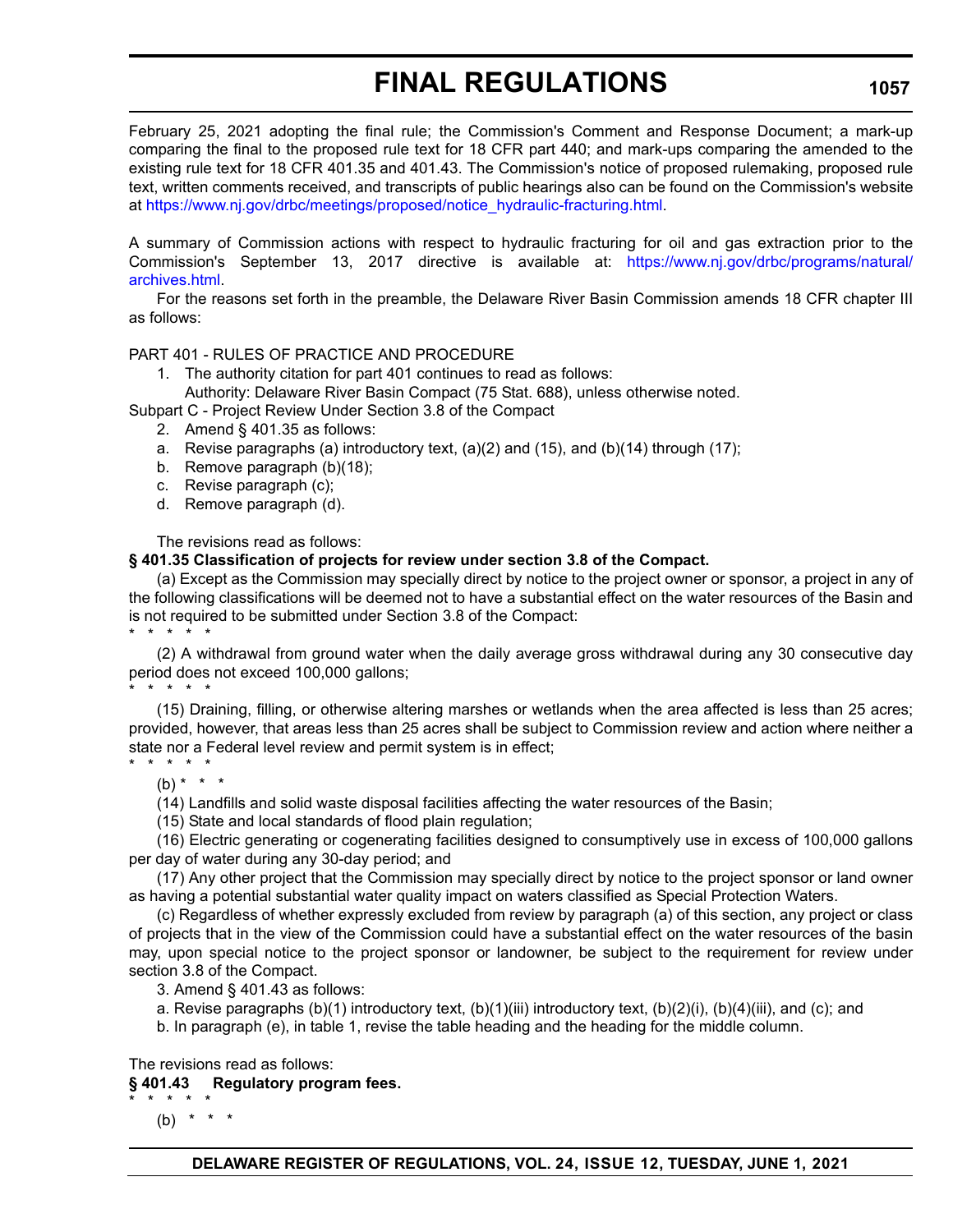# **FINAL REGULATIONS**

(1) *Application fee*. Except as set forth in paragraph (b)(1)(iii) of this section, the application fee shall apply to: \* \* \* \* \*

(iii) *Exemptions*. The application fee shall not apply to:

(i) Except as provided in paragraph (b)(2)(ii) of this section, an annual monitoring and coordination fee shall apply to each active water allocation or wastewater discharge approval issued pursuant to the Compact and implementing regulations in this part, regardless of whether the approval was issued by the Commission in the form of a docket, permit or other instrument, or by a Signatory Party Agency under the One Permit Program rule (§ 401.42). \* \* \* \* \*

 $(4) * * * *$ 

(iii) *Modification of a DRBC approval*. Following Commission action on a project, each project revision or modification that the Executive Director deems substantial shall require an additional application fee calculated in accordance with paragraph (e) of this section and subject to an alternative review fee in accordance with paragraph (b)(3) of this section.

\* \* \* \* \* (c) *Indexed adjustment*. On July 1 of every year, beginning July 1, 2017, all fees established by this section will increase commensurate with any increase in the annual April 12-month Consumer Price Index (CPI) for Philadelphia, published by the U.S. Bureau of Labor Statistics during that year.<sup>1</sup> In any year in which the April 12month CPI for Philadelphia declines or shows no change, the application fee and annual monitoring and coordination fee will remain unchanged. Following any indexed adjustment made under this paragraph (c), a revised fee schedule will be published in the Federal Register by July 1 and posted on the Commission's website. Interested parties may also obtain the fee schedule by contacting the Commission directly during business hours.

\* \* \* \* \* (e) \* \* \*

TABLE 1 TO § 401.43 - APPLICATION FEES

| $* * *$ | Application fee | $* * *$ |  |
|---------|-----------------|---------|--|
|         | * * * * * * *   |         |  |

\* \* \* \* \*

4. Add part 440 to read as follows:

# **PART 440 - HIGH VOLUME HYDRAULIC FRACTURING**

Sec.

440.1 Purpose, authority, and relationship to other requirements.

440.2 Definitions.

440.3 High volume hydraulic fracturing (HVHF).

**Authority:** Delaware River Basin Compact (75 Stat. 688).

# **§440.1 Purpose, authority, and relationship to other requirements.**

(a) *Purpose*. The purpose of this part is to protect and conserve the water resources of the Delaware River Basin. To effectuate this purpose, this section establishes standards, requirements, conditions, and restrictions to prevent or reduce depletion and degradation of surface and groundwater resources and to promote sound practices of water resource management.

(b) *Authority*. This part implements Sections 3.1, 3.2(a), 3.2 (b), 3.6(b), 3.6(h), 4.1, 5.2, 7.1, 13.1 and 14.2(a) of the Delaware River Basin Compact.

1. Consumer Price Index - U/Series ID: CUURA102SA0 / Not Seasonally Adjusted / Area: Philadelphia-Wilmington-Atlantic City, PA-NJ-DE-MD / Item: All items / Base Period: 1982-84=100.

<sup>\* \* \* \* \*</sup> (2) \* \* \*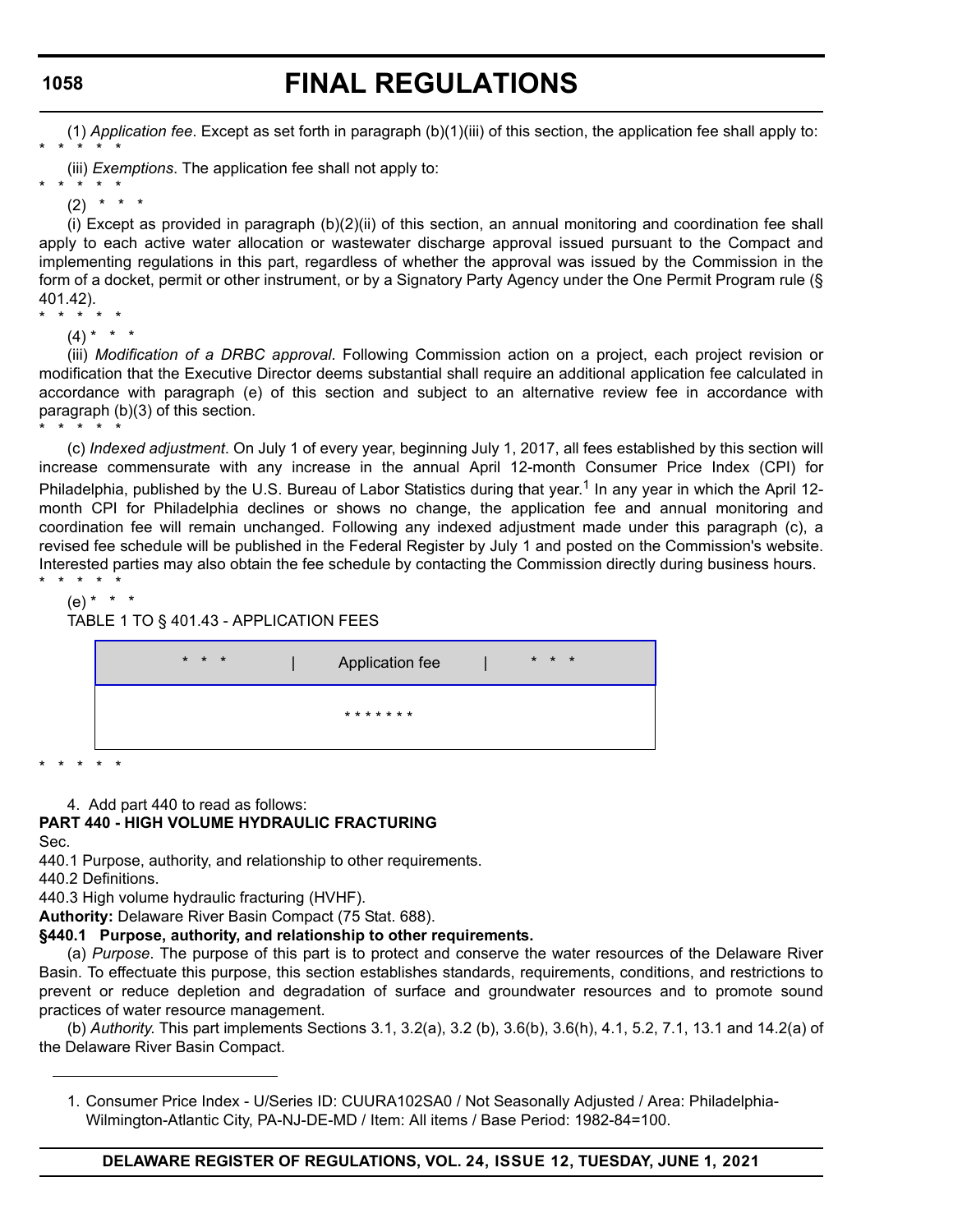(c) *Comprehensive Plan*. The Commission has determined that the provisions of this part are required for the immediate and long range development and use of the water resources of the Basin and are therefore incorporated into the Commission's Comprehensive Plan.

(d) *Relationship to other Commission requirements*. The provisions of this part are in addition to all applicable requirements in other Commission regulations in this chapter, dockets, and permits.

(e) *Severability*. The provisions of this part are severable. If any provision of this part or its application to any person or circumstances is held invalid, the invalidity will not affect other provisions or applications of this part, which can be given effect without the invalid provision or application.

(f) *Coordination and avoidance of duplication*. In accordance with and pursuant to section 1.5 of the Delaware River Basin Compact, to the fullest extent it finds feasible and advantageous the Commission may enter into an Administrative Agreement (Agreement) with any Basin state or the Federal Government to coordinate functions and eliminate unnecessary duplication of effort. Such Agreements will be designed to: effectuate intergovernmental cooperation, minimize the efforts and duplication of state and Commission staff resources wherever possible, ensure compliance with Commission-approved requirements, enhance early notification of the general public and other interested parties regarding proposed activities in the Basin, indicate where a host state's requirements satisfy the Commission's regulatory objectives, and clarify the relationship and project review decision making processes of the states and the Commission for projects subject to review by the states under their state authorities and by the Commission under Section 3.8 and Articles 6, 7, 10 and 11 of the Compact.

### **§440.2 Definitions.**

For purposes of this part, the following terms and phrases have the meanings provided. Some definitions differ from those provided in regulations of one or more agencies of the Commission's member states and the Federal Government.

*Basin* is the area of drainage into the Delaware River and its tributaries, including Delaware Bay.

*Commission* is the Delaware River Basin Commission (DRBC) created and constituted by the Delaware River Basin Compact.

*Fracturing fluid(s)* is a mixture of water (whether fresh or recycled) and/or other fluids and chemicals or other additives, which are injected into the subsurface and which may include chemicals used to reduce friction, minimize biofouling of fractures, prevent corrosion of metal pipes or remove drilling mud damage within a wellbore area, and propping agents such as silica sand, which are deposited in the induced fractures.

*High volume hydraulic fracturing (HVHF)* is hydraulic fracturing using a combined total of 300,000 or more gallons of water during all stages in a well completion, whether the well is vertical or directional, including horizontal, and whether the water is fresh or recycled and regardless of the chemicals or other additives mixed with the water.

*Hydraulic fracturing* is a technique used to stimulate the production of oil and natural gas from a well by injecting fracturing fluids down the wellbore under pressure to create and maintain induced fractures in the hydrocarbon-bearing rock of the target geologic formation.

*Person* is any natural person, corporation, partnership, association, company, trust, Federal, state, or local governmental unit, agency, or authority, or other entity, public or private.

*Water resource(s)* is water and related natural resources in, on, under, or above the ground, including related uses of land, which are subject to beneficial use, ownership, or control within the hydrologic boundary of the Delaware River Basin.

### **§440.3 High volume hydraulic fracturing (HVHF).**

(a) *Determination*. The Commission has determined that high volume hydraulic fracturing poses significant, immediate and long-term risks to the development, conservation, utilization, management, and preservation of the water resources of the Delaware River Basin and to Special Protection Waters of the Basin, considered by the Commission to have exceptionally high scenic, recreational, ecological, and/or water supply values. Controlling future pollution by prohibiting such activity in the Basin is required to effectuate the Comprehensive Plan, avoid injury to the waters of the Basin as contemplated by the Comprehensive Plan, and protect the public health and preserve the waters of the Basin for uses in accordance with the Comprehensive Plan.

(b) *Prohibition*. High volume hydraulic fracturing in hydrocarbon bearing rock formations is prohibited within the Delaware River Basin.

Dated: April 27, 2021.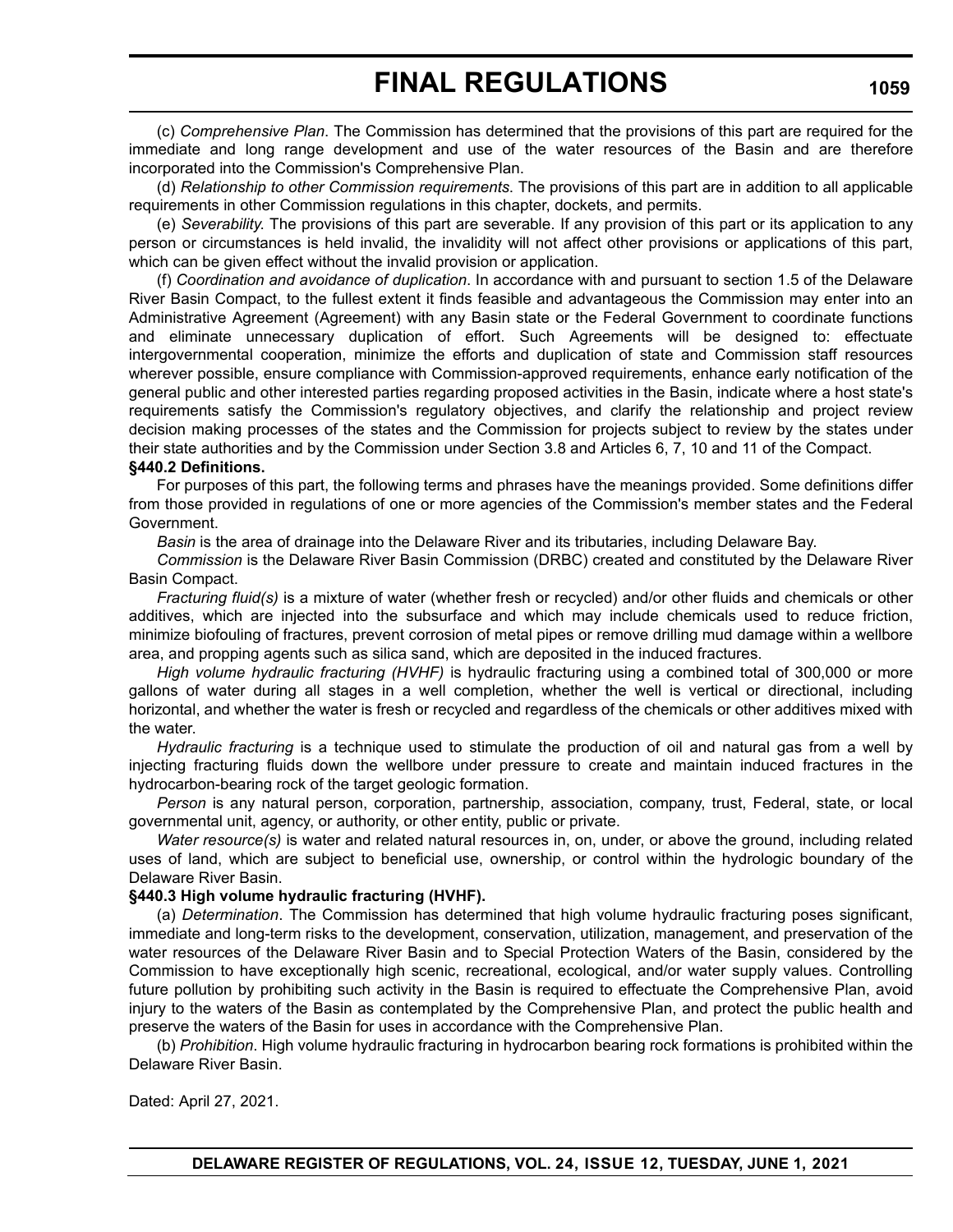# **FINAL REGULATIONS**

<span id="page-39-0"></span>Pamela M. Bush, Esq. Commission Secretary and Assistant General Counsel

# **[DEPARTMENT OF EDUCATION](https://www.doe.k12.de.us/)**

**OFFICE OF [THE SECRETARY](https://www.doe.k12.de.us/Page/11)** Statutory Authority: 14 Delaware Code, Section 122(b) (14 **Del.C.** §122(b)) 14 **DE Admin. Code** 915

# **REGULATORY IMPLEMENTING ORDER**

# **[915 James H. Groves High School](#page-3-0)**

# **I. SUMMARY OF THE EVIDENCE AND INFORMATION SUBMITTED**

Pursuant to 14 **Del. C.** §122(b), the Secretary of Education seeks the consent of the State Board of Education to amend 14 **DE Admin. Code** 915 James H. Groves High School. This regulation is being updated to amend language related to the age of a student in the In School Credit (ISC) Program. Specifically, there is no longer a requirement that the ISC Program mirror federal regulations since Groves does not receive federal funding. This change to the regulation will be in effect until June 30, 2022 as it is the result of the COVID-19 pandemic. Other minor changes were made to the regulation to comply with the *Delaware Administrative Code Style Manual*.

Notice of the proposed regulation was published in the *Delaware Register of Regulations* on March 1, 2021. In addition, notice was published in *The News Journal* and the *Delaware State News* on March 1, 2021, in the form hereto attached as *Exhibit "A"*. One comment was received from the Governor's Advisory Council for Exceptional Citizens which was in support of the proposed amended regulation.

# **II. FINDINGS OF FACTS**

The Secretary finds that it is appropriate to amend 14 **DE Admin. Code** 915 James H. Groves High School updated to amend language related to the age of a student in the In School Credit (ISC) Program. Specifically, there is no longer a requirement that the ISC Program mirror federal regulations since Groves does not receive federal funding. This change to the regulation will be in effect until June 30, 2022 as it is the result of the COVID-19 pandemic. Other minor changes were made to the regulation to comply with the *Delaware Administrative Code Style Manual*.

# **III. DECISION TO AMEND THE REGULATION**

For the foregoing reasons, the Secretary concludes that it is appropriate to amend 14 **DE Admin. Code** 915 James H. Groves High School. Therefore, pursuant to 14 **Del.C.** §122, 14 **DE Admin. Code** 915 James H. Groves High School attached hereto as *Exhibit "B"* is hereby amended. Pursuant to the provision of 14 **Del.C.** §122(e), 14 **DE Admin. Code** 915 James H. Groves High School hereby amended shall be in effect for a period of one year from the effective date of this order as set forth in Section V. below.

# **IV. TEXT AND CITATION**

The text of 14 **DE Admin. Code** 915 James H. Groves High School amended hereby shall be in the form attached hereto as Exhibit "B", and said regulation shall be cited as 14 **DE Admin. Code** 915 James H. Groves High School in the *Administrative Code of Regulations* for the Department of Education.

# **V. EFFECTIVE DATE OF ORDER**

The actions hereinabove referred to were taken by the Secretary pursuant to 14 **Del.C.** §122 on April 22, 2021. The effective date of this Order shall be ten (10) days from the date this Order is published in the *Delaware Register of Regulations.*

**IT IS SO ORDERED** the 22nd day of April 2021.

# **Department of Education**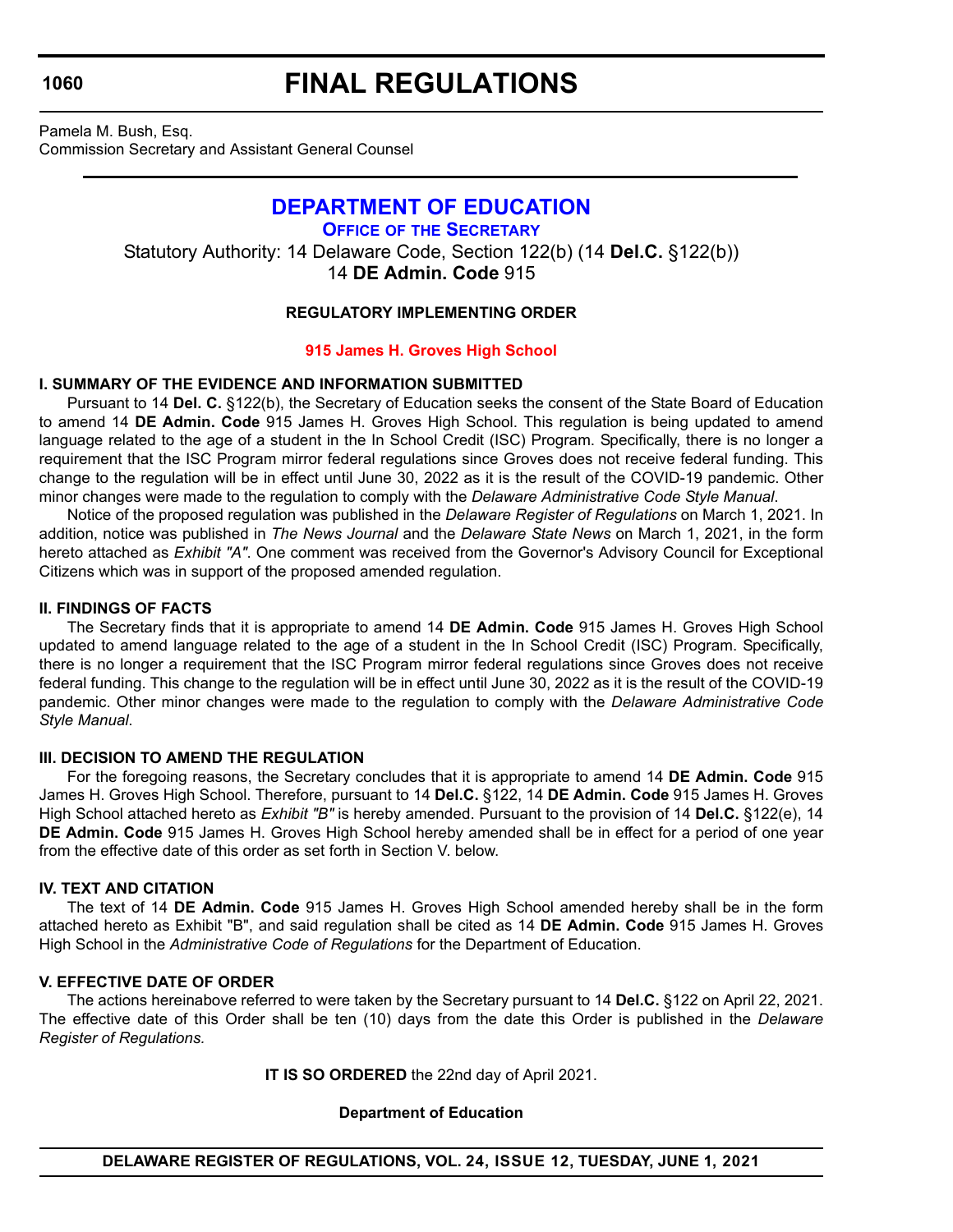# **FINAL REGULATIONS**

### Susan S. Bunting, Ed.D., Secretary of Education

Approved this 22nd day of April 2021

## **State Board of Education**

/s/ Whitney Townsend Sweeney, President /s/ Vincent Lofink /s/ Wali W. Rushdan, II, Vice President /s/ Audrey J. Noble, Ph.D. /s/ Shawn Brittingham Provey Powell, Jr. (absent)

/s/ Candace Fifer

# **\*Please Note: Electronic signatures ("/s/") were accepted pursuant to 6 Del.C. §12A-107(d).**

### **915 James H. Groves High School**

### **1.0 Definitions**

"**Certificate of Educational Attainment (CEA3)**" "**Certificate of Educational Attainment**" or "**CEA3**" means that the holder of the certificate has passed the designated assessments with the required scores in each sub test area and has written an approved Groves content area research paper. "**Department**" means the Delaware Department of Education.

"**Groves Leadership Team**" means an advisory group composed of the Groves Center administrators, the State Director of Adult Education, a representative from the Groves student association and prison education teacher supervisor(s) supervisors. The Associate Secretary, Student Supports shall be an ex officio member of the leadership team.

"**James H Groves Center**" or "**Center(s)**" "**Center**" or "**Centers**" means the specific location in a school district, agency or organization where instruction is provided for the James H. Groves High School program.

"**James H. Groves High School**" or "**Groves**" means an adult high school established by the State of Delaware to provide the opportunity for adults and out of school youth to earn and obtain a high school diploma. The James H. Groves High School is a single school with multiple centers established and operated through a proposal application process. The James H. Groves High School is administered by the Delaware Department of Education.

"**Sex Offender**" means an offender convicted of offenses specified in 11 **Del.C.** §4121(a)(4).

## **2.0 Admission Criteria and Process**

- 2.1 The following individuals may enroll in the James H. Groves High School:
- 2.12.1.1 An adult 18 years of age and older, who resides in the State of Delaware or is a resident of another state and is currently employed in Delaware and has been so employed for a minimum of six  $(6)$ months prior to enrollment.

 $2.1.12.1.11$  The applicant shall:

- 2.1.1.12.1.1.1.1 Submit an application on forms approved by the Department;
- 2.1.1.22.1.1.1.2 Qualify as meeting secondary level skills, as determined by the Department, on a standardized assessment.
- 2.22.1.2 Out of school youth 16 to 17 years of age, who have officially withdrawn from a day school and who have not been expelled or have an expulsion pending shall enroll under a waiver process.
	- 2.2.1.2.1.2.1To apply for an age waiver, the prospective student shall submit to the Groves Center administrator the following.
		- 2.2.1.12.1.2.1.1 A letter of request for admission with the rationale for granting a waiver;

2.2.1.22.1.2.1.2 A letter of recommendation from the high school of record;

- 2.2.1.32.1.2.1.3 Proof of exit from high school; and
- 2.2.1.42.1.2.1.4 Proof of age.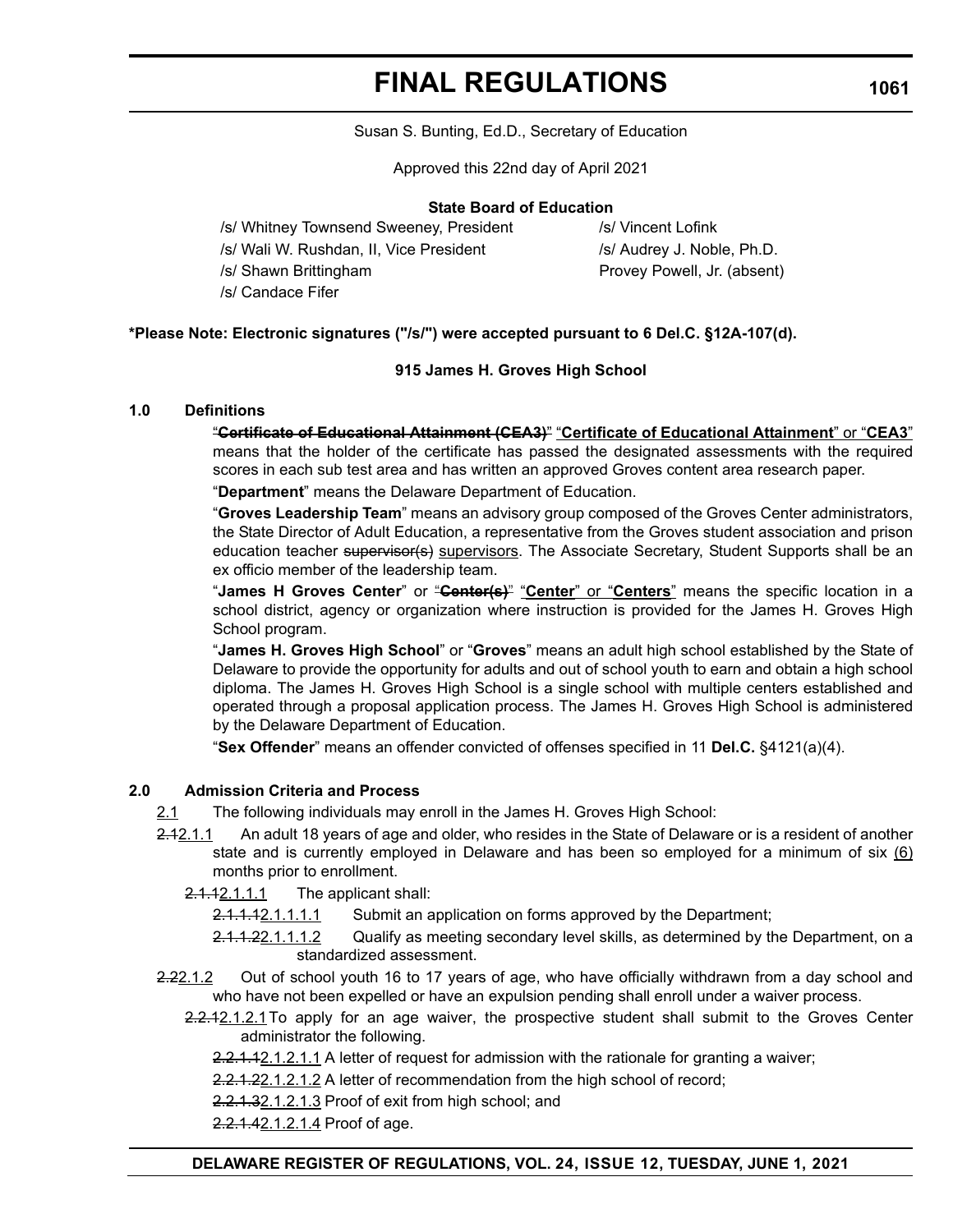# **FINAL REGULATIONS**

2.2.22.1.2.2 The prospective student seeking the age waiver shall be subject to subsection 2.1.1 2.1.1.1.

- 2.2.32.1.2.3 The decision regarding admission shall be made by the Center administrator.
- 2.2.42.1.2.4The names of all students receiving an age waiver shall be forwarded within five (5) working days of approval by the Center administrator or designee to the Department's Director of Adult and Prison Education Resources for reporting purposes.
- 2.32.2 High school students who are at least 46 14 years of age age, have completed at least one semester of high school and enrolled for at least one (1) credit in their high school of record may earn an unrestricted number of credits in the Groves In School Credit Program and still graduate from their high school of record until June 30, 2022.
	- 2.3.12.2.1 To enroll in this program, students shall have the permission of their high school of record, their parent(s), guardian(s) parent, guardian or Relative Caregiver relative caregiver and the Groves High School principal or designee.
	- 2.3.22.2.2 All students enrolled in the Groves In School Credit Program shall be included in the September 30th unit count of their high school of record.
	- 2.3.32.2.3 Students who withdraw from their high school of record and transfer to the Groves High School shall no longer be considered a student in the Groves In School Credit Program and shall be assessed the materials fee for that semester.
	- 2.3.42.2.4 Students in the Groves In School Credit program shall not receive instruction during the school's regularly scheduled school day.
- 2.42.3 Individuals expelled or pending expulsion from a local school district or charter school shall not be enrolled in Groves High School during the period of expulsion or pending expulsion without a waiver from the Department. Individuals who enroll without a waiver shall lose credits earned during the expulsion period.
	- 2.4.12.3.1 An applicant for an expulsion or pending expulsion waiver shall meet the following requirements:
		- 2.4.1.12.3.1.1 Be 16 or 17 years of age;
		- 2.4.1.22.3.1.2 Intend to graduate from the James H James H. Groves High School;
		- 2.4.1.32.3.1.3 Be expelled or be pending expulsion for a nonviolent reason and not be a security threat;
		- 2.4.1.42.3.1.4 Submit a letter of recommendation signed by the principal or designee of their high school of record;
		- 2.4.1.52.3.1.5 Meet with the Department's Director of Adult and Prison Education Resources or designee to orally present his or her their case for entry into Groves. The decision regarding admission shall be made by the Director or designee; and
		- 2.4.1.62.3.1.6 Meet the requirements in subsection 2.1.1 2.1.1.1.
- 2.52.4 An adult 18 years of age and older who is a registered Sex Offender and who resides in the State of Delaware or is a resident of another state and is currently employed in Delaware and has been continuously employed in Delaware for a minimum of  $six (6)$  months prior to enrollment shall:
	- 2.5.12.4.1 Present a letter to the Groves Center administrator from a licensed counselor, psychologist or physician including a summary of past behavior and a statement that the individual does not pose a safety threat to students or staff. The letter shall be dated within two  $(2)$  months prior to enrollment in the Groves Center.
	- 2.5.22.4.2 An adult 18 years of age and older who is a registered Sex Offender may be enrolled in the Diploma-At-A-Distance without the letter described in subsection 2.5.1 2.4.1.
	- 2.5.32.4.3 The names of all students that are registered Sex Offenders and enrolled in the James H. Groves Adult High School shall be reported to the State Director within five (5) working days.

# **1062**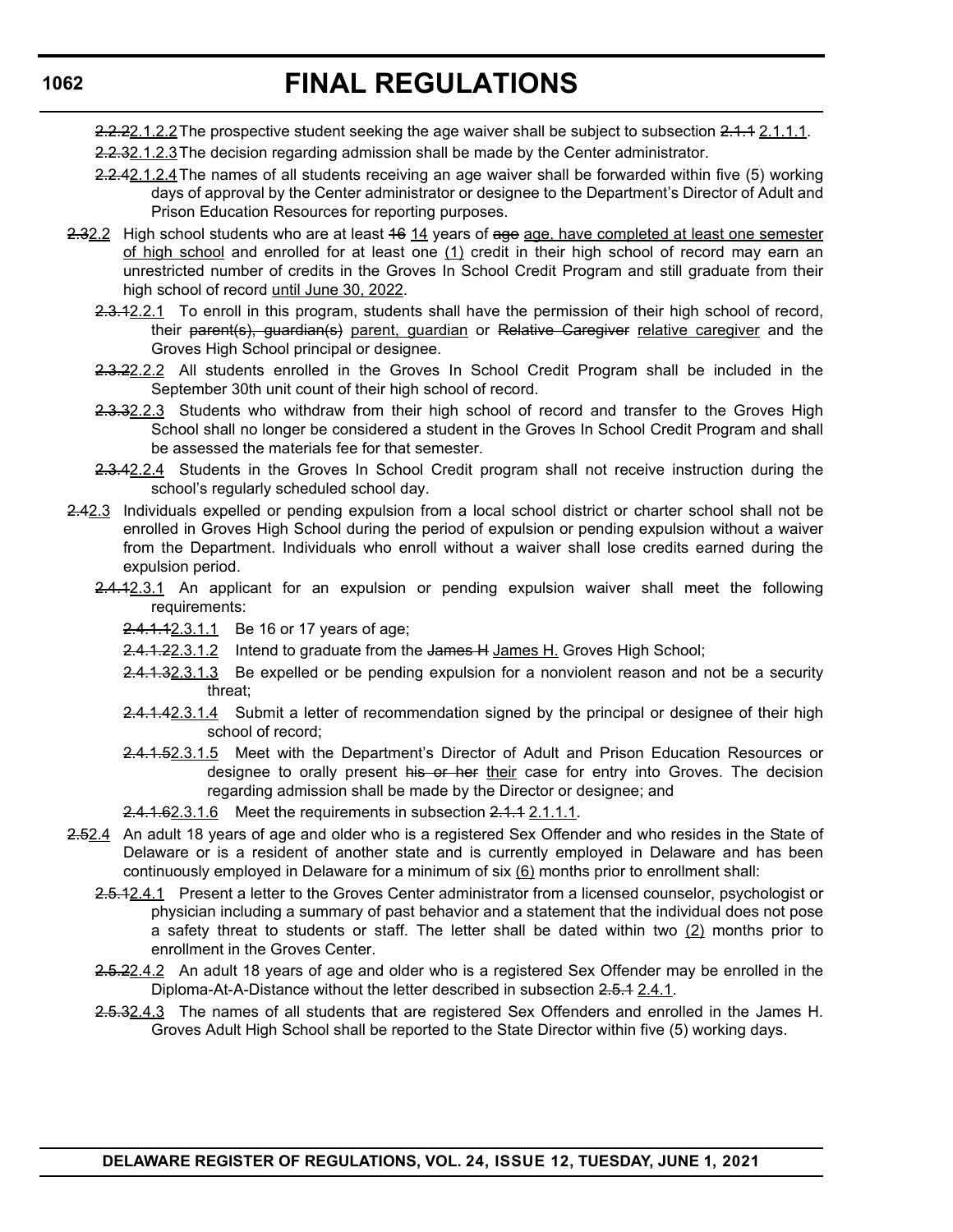#### **3.0 Acceptable Methods for Offering Units of Credit and Granting Units of Credit for the James H. Groves High School Diploma**

- 3.1 The Groves School is authorized to offer credit for the following methods or any combination of the following methods of accruing credit that were used prior to enrollment as well as while enrolled in the Groves program:
	- 3.1.1 High school classroom courses;
	- 3.1.2 Summer school courses offered through a district or charter school;
	- 3.1.3 Groves classroom courses;
	- 3.1.4 Distance learning courses;
	- 3.1.5 Independent study courses;
	- 3.1.6 Correspondence courses;
	- 3.1.7 Courses completed through schools in foreign countries and evaluated in terms of content equivalent to the State's high school graduation requirements;
	- 3.1.8 Career technical courses and apprenticeship courses;
	- 3.1.9 Higher education courses;
	- 3.1.10 Internships designed to provide practical real life real-life experiences and based on the skills gained and the length of time of the experience;
	- 3.1.11 Military Experience experience based on military training and experience;
	- 3.1.12 Employment or training experience based on the length of employment, the level of job responsibility and the scope of work;
	- 3.1.13 Community Service service that recognizes the community life experiences of the student and encourages the student to assume civic responsibility. The emphasis is upon volunteer service within a non-profit or governmental agency given freely for the betterment of the community and other persons and is based on verification of length of service;
	- 3.1.14 The knowledge assessments approved by the Groves Leadership Team for students to demonstrate their knowledge of course content; and
	- 3.1.15 The Certificate of Educational Attainment (CEA3) that may provide up to 40 ten (10) units of credit toward graduation.

# **4.0 Attendance, Grading and Graduation Criteria**

- 4.1 A graduation plan shall be developed for each student enrolled in the James H. Groves High School by the Groves Administrator or his or her the student's designee.
- 4.2 Students enrolled in James H. Groves High School courses which have an attendance requirement, shall attend a minimum of 85% of the course hours in order to receive a unit of credit. No provision is made for excused absences.
- 4.3 The grading system for the James H. Groves High School shall be based on a 40 ten (10) point numeric scale. An alpha conversion chart to determine level of performance shall be:
	- 4.3.1 Students receiving a grade of "A" (90 to 100) demonstrate superior understanding of the content and have demonstrated knowledge and competence at the highest level.
	- 4.3.2 Students receiving a grade of "B" (80-89) demonstrate better than average understanding of the content and have demonstrated above average knowledge and competence.
	- 4.3.3 Students receiving a grade of "C" (70-79) demonstrate average understanding of the content and have demonstrated knowledge and competence.
	- 4.3.4 Students receiving a grade of "D" (60-69) demonstrate satisfactory understanding of the content and have demonstrated knowledge and competence.
	- 4.3.5 No credit is awarded for grades less than 60.
- 4.4 Groves High School students shall be eligible to receive a State of Delaware diploma when they have met the State graduation requirements, pursuant to 14 **DE Admin. Code** 505 High School Graduation Requirements and Diplomas, in effect at the time of their graduation, except as noted below. below: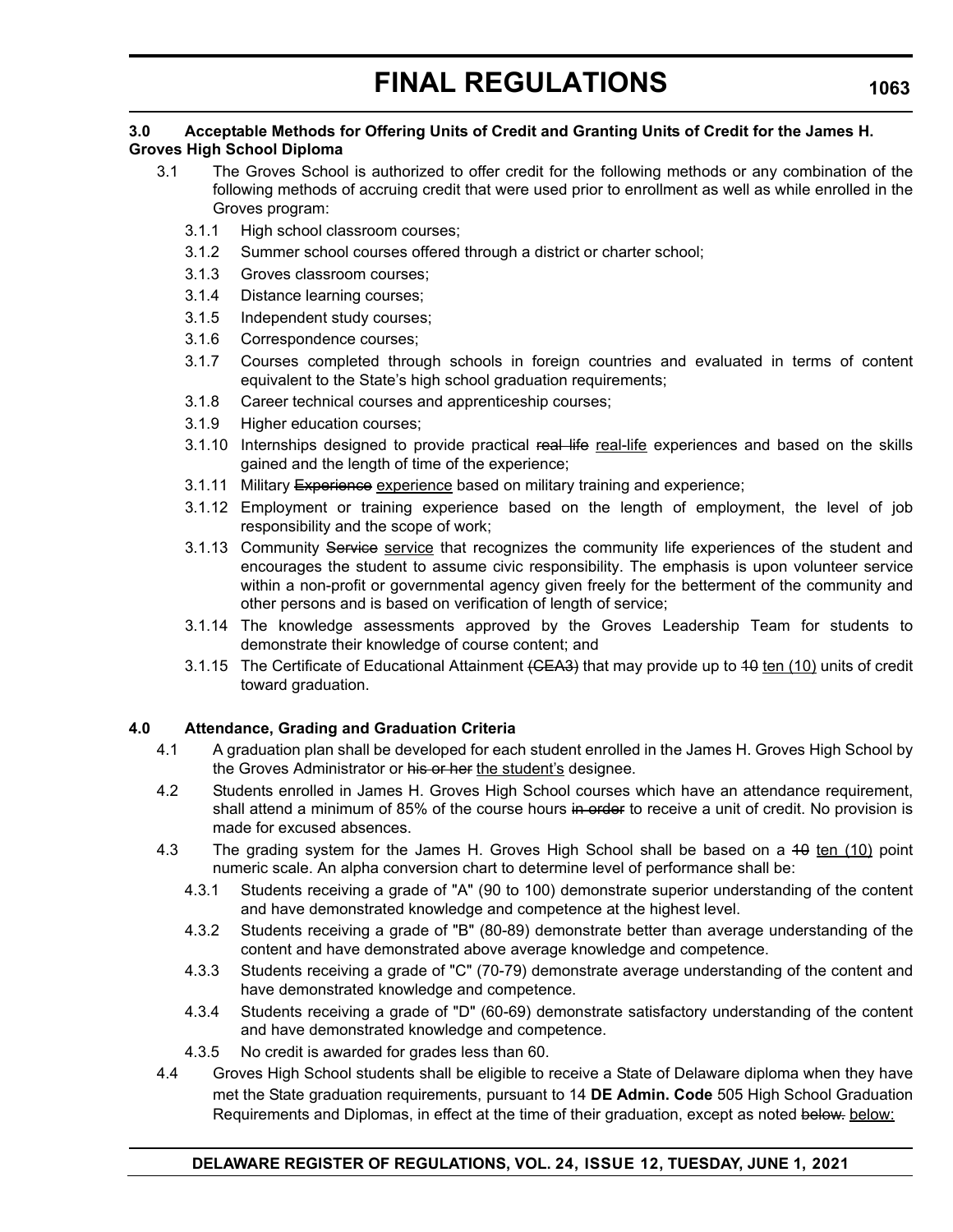# **FINAL REGULATIONS**

- 4.4.1 Physical education is waived in lieu of another credit.
- 4.4.2 Students who were or would have been a first time 9<sup>th</sup> grader in the 2011-2012 school year or after shall be subject to 14 **DE Admin. Code** 505 High School Graduation Requirements and Diplomas.
- 4.4.3 Students who were or would have been a first time 9<sup>th</sup> grader in the 2010-2011 school year or prior shall be subject to 14 **DE Admin. Code** 505 High School Graduation Requirements and Diplomas.
- 4.4.44.4.2 All course content shall be based on the State Content Standards. Notwithstanding the above, students enrolled in the James H. Groves High School shall successfully complete and receive credit for a minimum of one (1) Groves course in order to receive a State of Delaware diploma.
- 4.4.54.4.3 The James H. Groves High School must offer at least one (1) computer science course pursuant to 14 **Del.C.** §4139 and 14 **DE Admin. Code** 505 High School Graduation Requirements and Diplomas.

# **5.0 Fees**

All fees for the James H. Groves High School shall be set by the Delaware Secretary of Education.

# **6.0 Students Rights and Responsibilities**

Students enrolled in each Center shall have such rights and be subject to such responsibilities as set forth in the *James H. Groves Student Rights and Responsibilities* document, and as such may be amended from time to time by the Department.

# **7.0 Establishing a Center**

- 7.1 A school district, agency or organization may seek to establish a James H. Groves Center for service delivery by following the process outlined below. No district, agency or organization shall have more than one (1) Groves Center.
	- 7.1.1 An affiliation shall be established with an existing Groves Center as a satellite site or obtain approval from the Groves Leadership Team to establish a pilot Center.
	- 7.1.2 After a two (2) year affiliation as a satellite Center of an existing Groves Center or two (2) year success as a pilot Center, the Department may grant full Center status to the satellite site or the pilot Center.
		- 7.1.2.1 A formal request for full Center status shall be made to the Department at the end of year one the first year as a satellite or pilot Center. The request shall include:
			- 7.1.2.1.1 A needs assessment documenting program need for services in the district's adult community, potential population to be served, impact on existing Centers, and rationale for requesting a Groves Center;
			- 7.1.2.1.2 A description of the district, agency or organization's experience and success in adult program delivery;
			- 7.1.2.1.3 An explanation of the commitment to the Groves adult education program and assurances;
			- 7.1.2.1.4 Budget requirements including in kind contributions;
			- 7.1.2.1.5 Submission of an annual performance report; and
			- 7.1.2.1.6 Submission of the State Evaluation Report completed in the tenth month of the first year.
	- 7.1.3 The district agency or organization representatives shall meet with the Groves Leadership Team to review the Center request.
	- 7.1.4 The Groves Leadership Team shall make a recommendation for Center status through the Department's Director for Adult Education to the Secretary of Education.
	- 7.1.5 Approval or denial shall be communicated to the district, agency or organization by the Department within 60 days of the Center status application.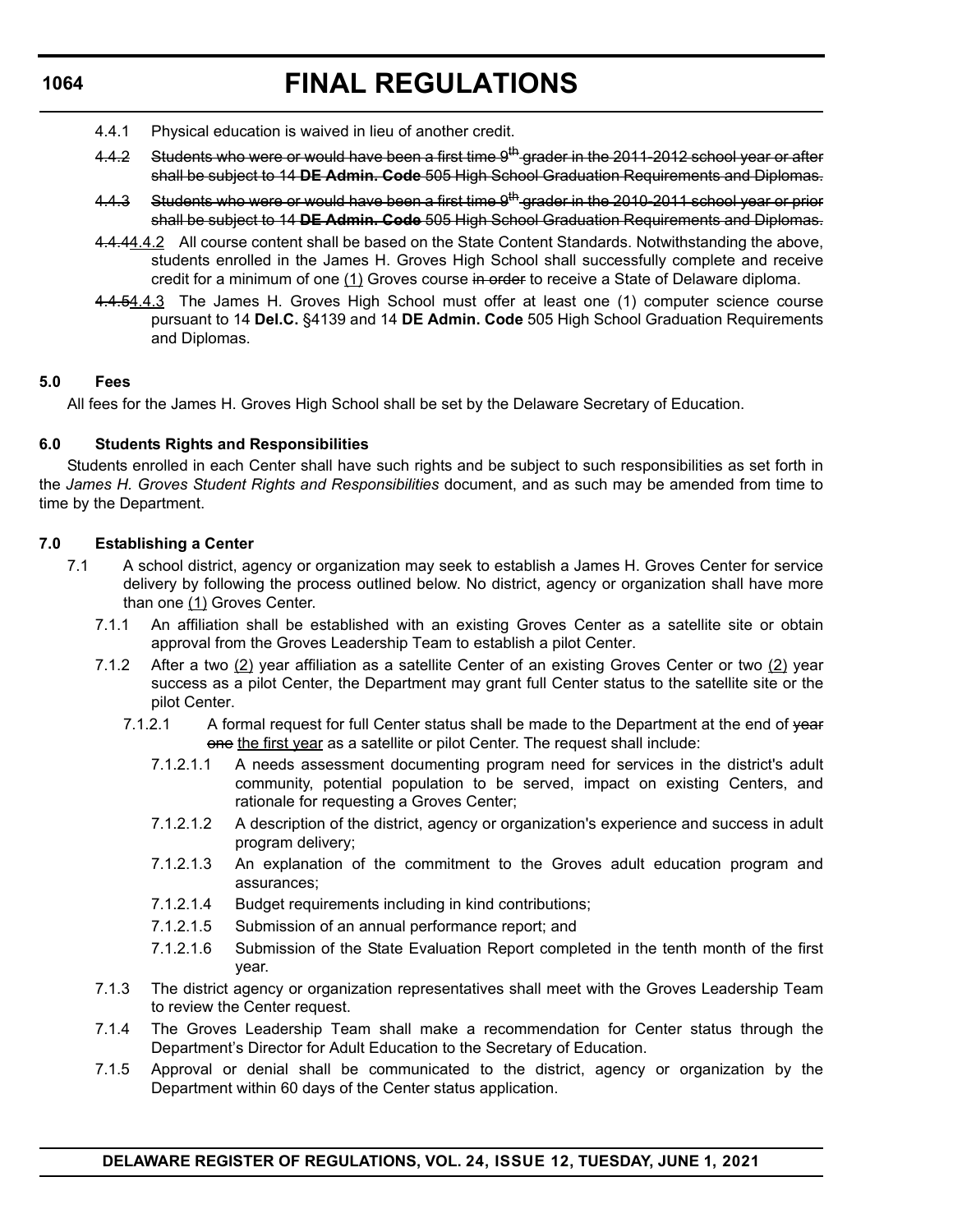# **FINAL REGULATIONS**

- 7.1.6 If approved, the Department shall apply for Center funding in the upcoming State budget cycle. If State funding is allocated for the additional Center, full Center status shall be given to the program provided the annual performance report and State Evaluation Report are satisfactory.
- 7.1.7 Appeal Process: In the event Center status is denied by the Department a hearing may be requested by the district, agency or organization. The hearing shall be conducted by the Secretary of Education or his or her the Secretary's designee.

# **8.0 Closing a Center**

- 8.1 Voluntary Closing: A school district, agency or organization shall close a James H. Groves Center in their service delivery area by following the process outlined below. For a voluntary closing, a school district, agency or organization shall announce by November its intention to discontinue service at the end of the fiscal year. The following steps shall be followed:
	- 8.1.1 Within two (2) months of closing, the district, agency or organization shall:
		- 8.1.1.1 Notify all current students of the Center closing and provide them with information to transfer to another Center. Records of active students shall be sent to the new Center;
		- 8.1.1.2 Provide all current and past student and administrative records to the Department;
		- 8.1.1.3 Send all equipment purchased for the Center to the Department or to the designated Centers for redistribution; and
		- 8.1.1.4 Return unspent funds to the Department.
	- 8.1.2 District, agency or organization representatives shall meet with the Groves Leadership Team at the monthly meetings to implement a smooth closing.

### **9.0 Non Voluntary Non-Voluntary Closing**

- 9.1 A non voluntary non-voluntary closing shall be made by the Secretary of Education when:
	- 9.1.1 There is insufficient enrollment or graduates to sustain a Center; or
	- 9.1.2 The Center does not follow the policies, procedures, rules, regulations regulations, or instructional program set forth for the James H. Groves High School; or
	- 9.1.3 The Secretary of Education determines the Center is not providing a quality instructional program to the students at that Center.
- 9.2 The Secretary of Education shall provide notice to the school district, agency agency, or organization of the closing by November giving eight  $(8)$  months to close the Center.
	- 9.2.1 Within two  $(2)$  months of closing, the district, agency agency, or organization shall:
		- 9.2.1.1 Notify all current students of the Center closing and provide them with information to transfer to another Center.
		- 9.2.1.2 Provide all current and past student and administrative records to the Department;
		- 9.2.1.3 Send all equipment purchased for the Center to the Department or to the designated Centers for redistribution; and
		- 9.2.1.4 Return unspent funds to the Department.
- 9.3 The District, agency or organization representatives shall meet with the James H. Groves Leadership Team at the monthly meetings to implement a smooth closing.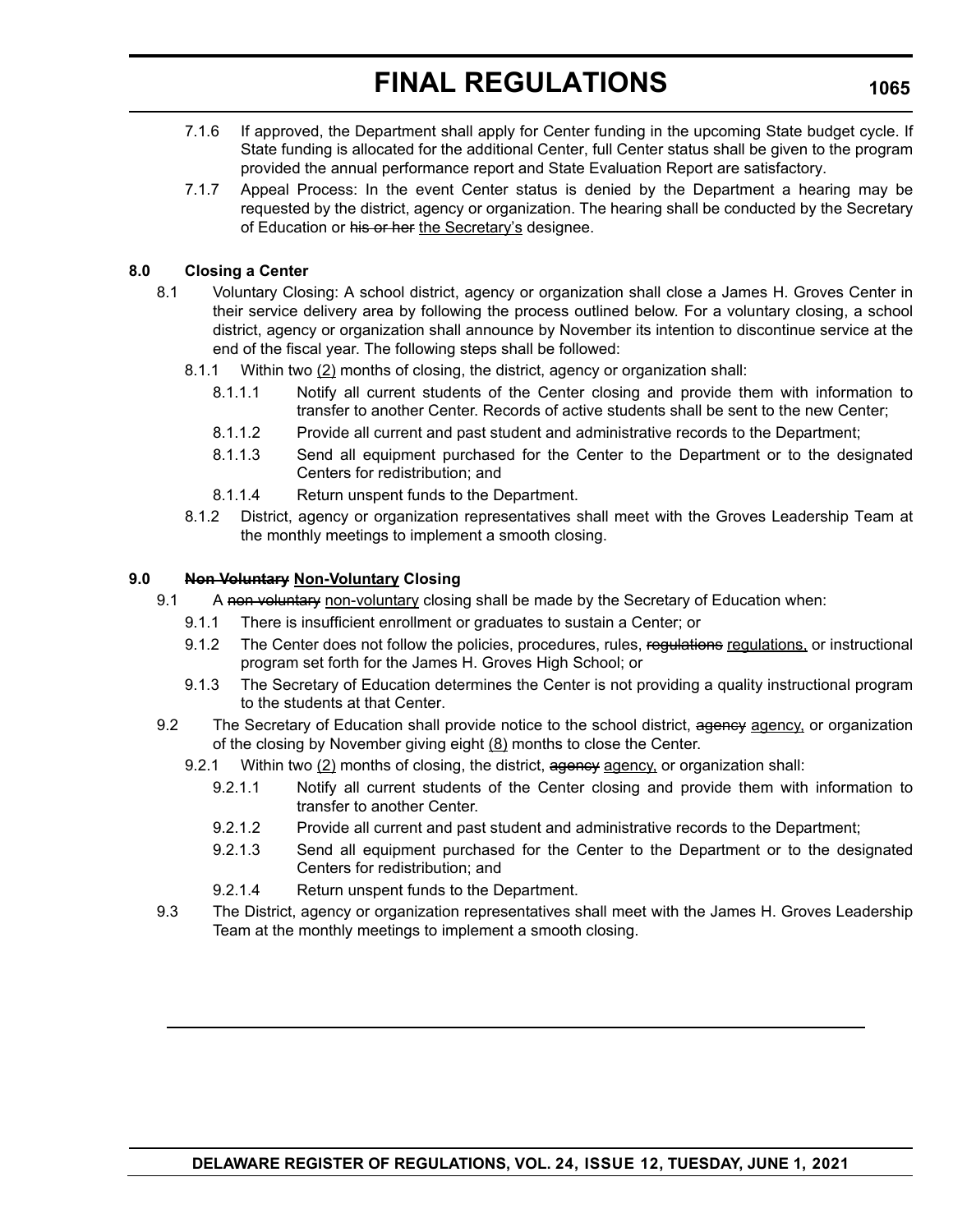# **FINAL REGULATIONS**

### **[PROFESSIONAL STANDARDS BOARD](https://www.doe.k12.de.us/domain/172 )**

<span id="page-45-0"></span>Statutory Authority: 14 Delaware Code, Sections 1203, 1205(b) and 1210 (14 **Del.C.** §§1203, 1205(b) & 1210)

# 14 **DE Admin. Code** 1510

## **REGULATORY IMPLEMENTING ORDER**

### **[1510 Issuance of Initial License](#page-3-0)**

# **I. SUMMARY OF THE EVIDENCE AND INFORMATION SUBMITTED**

Pursuant to 14 **Del.C.** §§1203, 1205(b), and 1210, the Professional Standards Board, acting in consultation and cooperation with the Delaware Department of Education ("Department"), developed amendments to 14 **DE Admin. Code** 1510 Issuance of Initial License. The regulation concerns the requirements for an Initial License in accordance with 14 **Del.C.** §1210. The proposed amendments include revising the title of the regulation; clarifying that the regulation applies to both the issuance and retention of an Initial License in Section 1.0; adding and striking defined terms in Section 2.0; clarifying the requirements for issuing an Initial License in Section 3.0; specifying the requirements for an applicant to obtain an Initial License in Section 4.0; adding reciprocity requirements in Section 5.0; specifying the requirements for applicants whose Delaware Initial License expired in Section 6.0; specifying application requirements in Section 7.0; adding Section 8.0, which concerns the validity of an Initial License; specifying the requirements for extensions for exigent circumstances and leaves of absence in Sections 9.0 and 10.0, respectively; revising Section 11.0, which concerns requests for the Secretary of Education to review applications for an Initial License; adding Section 12.0, which specifies the requirements for retaining an Initial License; adding Section 13.0, which concerns disciplinary actions; specifying the requirements for educators who intend to apply for a Continuing License in Section 15.0; revising Section 16.0, which concerns recognizing past Initial Licenses that were issued by the Department; and adding Section 17.0, which specifies that the effective date of the regulation would be July 1, 2021.

Notice of the proposed regulation was published in the *Register of Regulations* on January 1, 2021. The Professional Standards Board did not receive any written submittals concerning the proposed amendments.

### **II. FINDINGS OF FACTS**

On March 4, 2021, the Professional Standards Board voted to propose 14 **DE Admin. Code** 1510 Issuance of Initial License, in the form attached hereto as Exhibit A, for adoption by the Department subject to the State Board of Education's approval.

The Department finds that the proposed amendments to the regulation are necessary to implement 14 **Del.C.** Ch. 12 and are designed to improve the quality of the Delaware educator workforce and to improve student performance. Accordingly, the Department finds that it is appropriate to amend 14 **DE Admin. Code** 1510 Issuance of Initial License.

# **III. DECISION TO AMEND THE REGULATION**

For the foregoing reasons, the Department concludes that it is appropriate to amend 14 **DE Admin. Code** 1510 Issuance of Initial License subject to the State Board of Education's approval. Therefore, pursuant to 14 **Del.C.** §§1203, 1205(b), and 1210, 14 **DE Admin. Code** 1510 Issuance of Initial License, attached hereto as Exhibit A, is hereby amended.

## **IV. TEXT AND CITATION**

The text of 14 **DE Admin. Code** 1510 Issuance of Initial License adopted hereby shall be in the form attached hereto as Exhibit A and said regulation shall be cited as 14 **DE Admin. Code** 1510 Initial License in the *Administrative Code of Regulations* for the Department.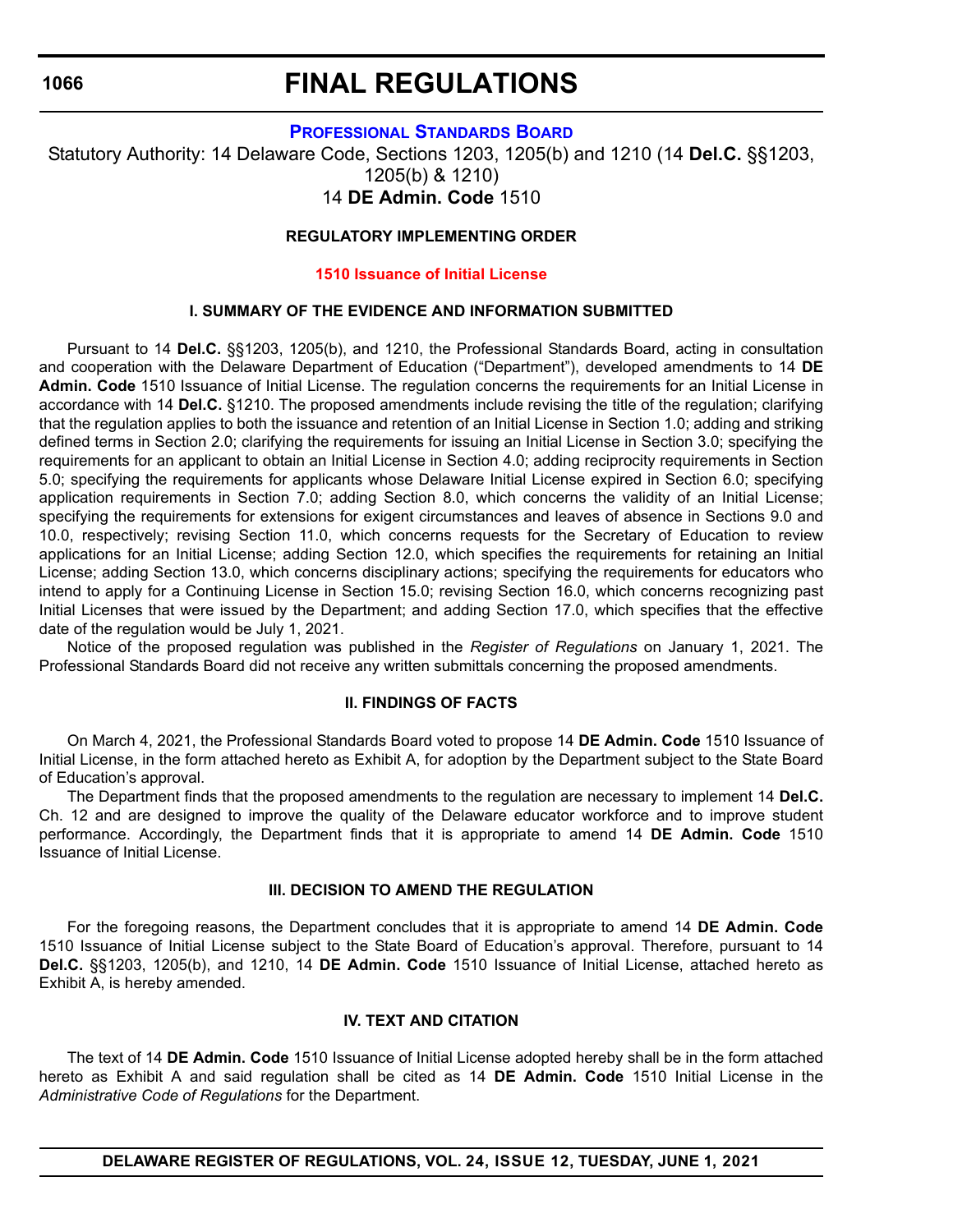# **FINAL REGULATIONS**

### **V. EFFECTIVE DATE OF ORDER**

<span id="page-46-0"></span>The effective date of this Order shall be July 1, 2021.

**IT IS SO ORDERED** the 22nd day of April, 2021.

### **Department of Education**

Susan S. Bunting, Ed.D., Secretary of Education

Approved this 22nd day of April, 2021.

### **State Board of Education**

/s/ Whitney Sweeney, President /s/ Vincent Lofink /s/ Wali W. Rushdan, II, Vice President /s/ Audrey J. Noble, Ph.D.

/s/ Candace Fifer

/s/ Shawn Brittingham extending provey Powell, Jr. (absent)

**\*Please Note: Electronic signatures ("/s/") were accepted pursuant to 6 Del.C. §12A-107(d).**

**\*Please note that no changes were made to the regulation as originally proposed and published in the January 2021 issue of the** *Register* **at page 642 (24 DE Reg. 642). Therefore, the final regulation is not being republished. A copy of the final regulation is available at:**

**[1510 Issuance of Initial License](http://regulations.delaware.gov/register/june2021/final/24 DE Reg 1066 06-01-21.htm)**

# **[PROFESSIONAL STANDARDS BOARD](https://www.doe.k12.de.us/domain/172 )**

Statutory Authority: 14 Delaware Code, Sections 1203 and 1205(b) (14 **Del.C.** §§1203 & 1205(b))

# 14 **DE Admin. Code** 1582

# **REGULATORY IMPLEMENTING ORDER**

### **[1582 School Nurse](#page-3-0)**

### **I. SUMMARY OF THE EVIDENCE AND INFORMATION SUBMITTED**

Pursuant to 14 **Del.C.** §§1203 and 1205(b), the Professional Standards Board, acting in consultation and cooperation with the Delaware Department of Education ("Department"), developed amendments to 14 **DE Admin. Code** 1582 School Nurse. The regulation concerns the requirements for a School Nurse Standard Certificate in accordance with 14 **Del.C.** §1220. The proposed amendments include amending the definition of "Supervised Clinical Nursing Experience" in Section 2.0; adding the multi-state compact registered nurse license; and amending Section 10.0, which concerns requests for the Secretary of Education to review standard certificate applications.

Notice of the proposed regulation was published in the *Register of Regulations* on January 1, 2021. The Professional Standards Board did not receive any written submittals concerning the proposed amendments.

# **II. FINDINGS OF FACTS**

On March 4, 2021, the Professional Standards Board voted to propose 14 **DE Admin. Code** 1582 School Nurse, in the form attached hereto as Exhibit A, for adoption by the Department subject to the State Board of

# **DELAWARE REGISTER OF REGULATIONS, VOL. 24, ISSUE 12, TUESDAY, JUNE 1, 2021**

**1067**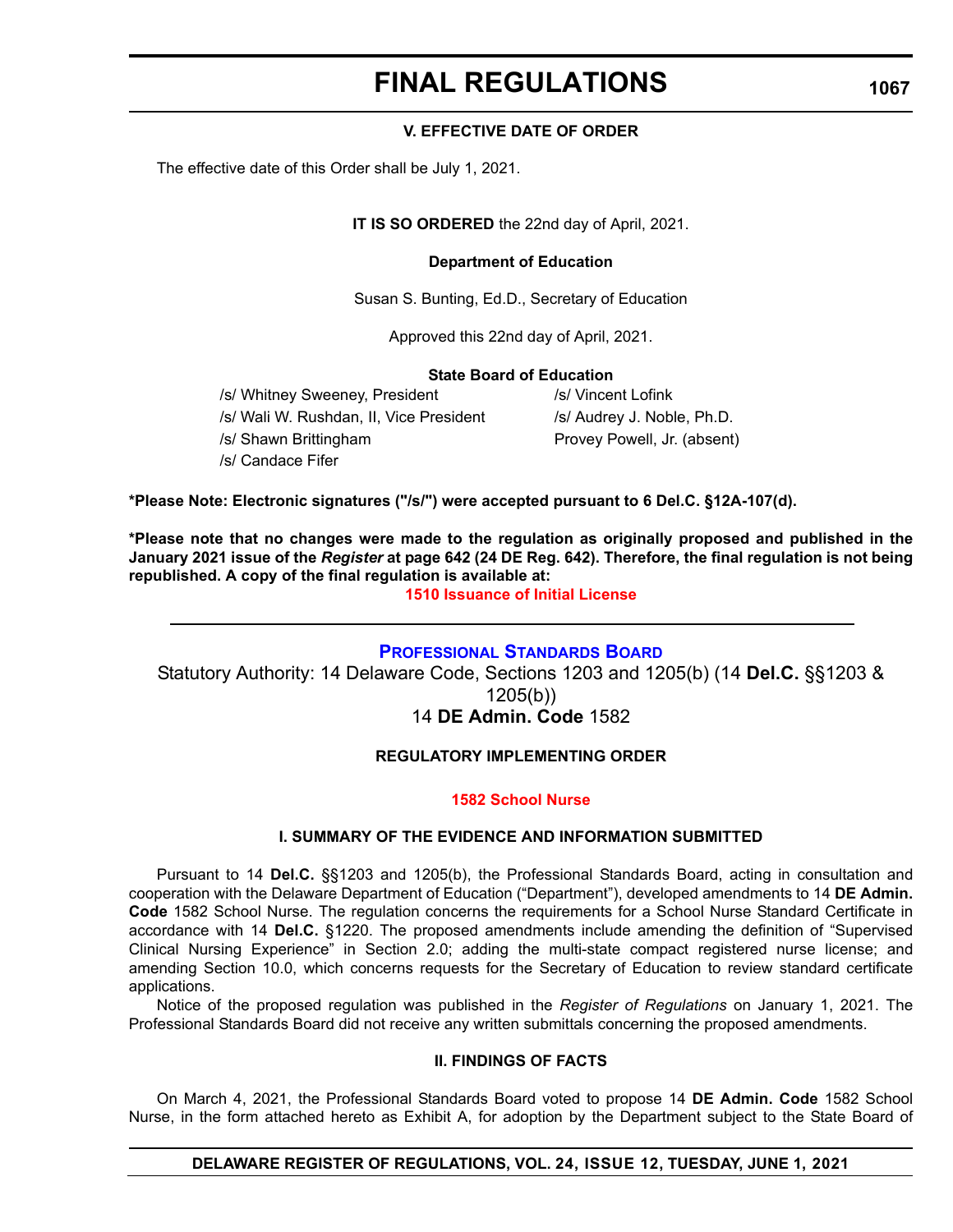# **FINAL REGULATIONS**

Education's approval.

The Department finds that the proposed amendments to the regulation are necessary to implement 14 **Del.C.**  Ch. 12 and are designed to improve the quality of the Delaware educator workforce and to improve student performance. Accordingly, the Department finds that it is appropriate to amend 14 **DE Admin. Code** 1582 School Nurse.

## **III. DECISION TO AMEND THE REGULATION**

For the foregoing reasons, the Department concludes that it is appropriate to amend 14 **DE Admin. Code** 1582 School Nurse subject to the State Board of Education's approval. Therefore, pursuant to 14 **Del.C.** §§1203 and 1205(b), 14 **DE Admin. Cod**e 1582 School Nurse, attached hereto as Exhibit A, is hereby amended.

# **IV. TEXT AND CITATION**

The text of 14 **DE Admin. Code** 1582 School Nurse adopted hereby shall be in the form attached hereto as Exhibit A and said regulation shall be cited as 14 **DE Admin. Code** 1582 School Nurse in the *Administrative Code of Regulations* for the Department.

# **V. EFFECTIVE DATE OF ORDER**

The effective date of this Order shall be ten days from the date this Order is published in the *Register of Regulations*.

**IT IS SO ORDERED** the 22nd day of April, 2021.

### **Department of Education**

Susan S. Bunting, Ph,D., Secretary of Education

Approved this 22nd day of April, 2021.

### **State Board of Education**

/s/ Whitney Sweeney, President /s/ Vincent Lofink /s/ Wali W. Rushdan, II, Vice President /s/ Audrey J. Noble, Ph.D. /s/ Shawn Brittingham **Provey Powell**, Jr. (absent) /s/ Candace Fifer

# **\*Please Note: Electronic signatures ("/s/") were accepted pursuant to 6 Del.C. §12A-107(d).**

### **1582 School Nurse**

### **1.0 Content**

This regulation shall apply to the issuance of a Standard Certificate, School Nurse Standard Certificate pursuant to 14 **Del.C.** §1220(a), for an Educator. §1220(a). This Certification The School Nurse Standard Certificate is required for all school nurses providing services to children in Delaware public schools.

### **2.0 Definitions**

The following words and terms when used in this regulation shall have the following meaning:

"**Certification**" means the issuance of a Standard Certificate, which may occur regardless of a recipient's assignment or employment status.

"**Department**" means the Delaware Department of Education.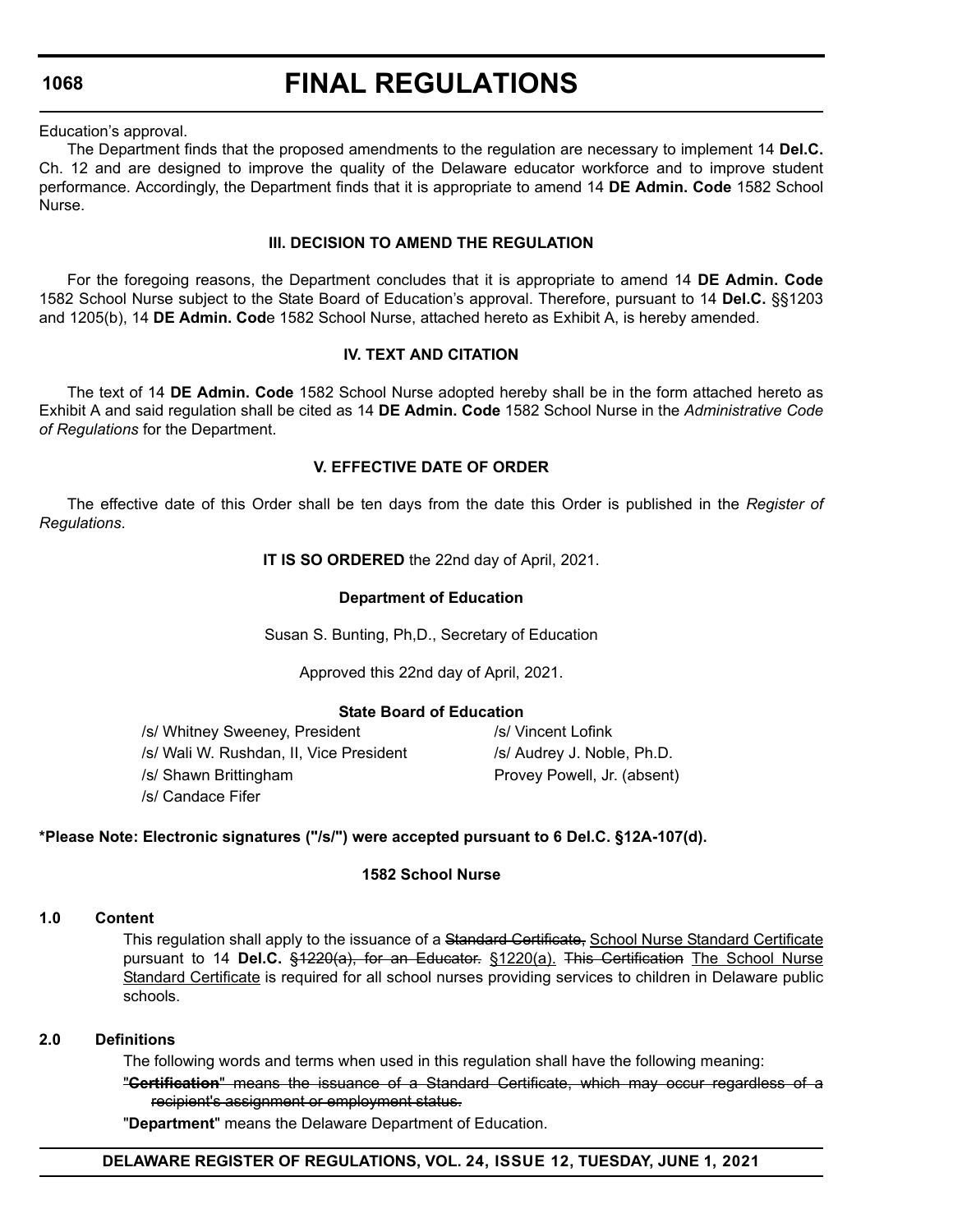# **FINAL REGULATIONS**

- "**Educator**" means a person licensed and certified by the State under 14 **Del.C.** Ch. 12 to engage in the practice of instruction, administration or other related professional support services in Delaware public schools, including charter schools, pursuant to rules and regulations promulgated by the Professional Standards Board and approved by the State Board of Education. The term 'educator' does not include substitute teachers.
- "**Employing Authority**" means any entity which employs educators, and includes, but is not limited to, school districts, charter schools, boards of directors, and management companies.
- "**Immorality**" means conduct which is inconsistent with the rules and principles of morality expected of an educator and may reasonably be found to impair an educator's effectiveness by reason of the educator's unfitness or otherwise.
- "**License**" means a credential which authorizes the holder to engage in the practice for which the license is issued.
- "**Regionally Accredited**" means educational accreditation by a regional accrediting agency that is recognized by the U.S. Secretary of Education as a reliable authority concerning the quality of education offered by the institutions of higher education it accredits, including Middle States Commission on Higher Education.
- "**Standard Certificate**" means a credential issued to certify that an educator has the prescribed knowledge, skill or education to practice in a particular area, teach a particular subject, or teach a category of students.
- "**Standards Board**" means the Professional Standards Board established pursuant to 14 **Del.C.** §1201.
- "**Supervised Clinical Nursing Experience**" means that the Educator applicant has worked as a licensed Registered Nurse in a clinical setting providing care to patients and that educator the applicant was supervised and evaluated by a licensed Registered Nurse supervisor or other healthcare provider. For the purpose of this regulation, other healthcare provider means a licensed physician, advanced practice registered nurse, nurse practitioner, or physician assistant.
- "**Valid and Current License or Certificate**" means a current full or permanent certificate or license issued by another state or jurisdiction. This means the educator is fully credentialed by having met all of the requirements for full licensure or certification in another state or jurisdiction and is in good standing in that state or jurisdiction. It does not include temporary, emergency, conditional certificates of eligibility or expired certificates or licenses issued from another state or jurisdiction.

### **3.0 Issuance of a Standard Certificate**

- 3.1 In accordance with 14 **Del.C.** §1220(a), the Department shall issue a School Nurse Standard Certificate to an applicant who:
	- 3.1.1 Holds a valid Delaware Initial, Continuing, or Advanced License or a Professional Status Certificate issued by the Department prior to August 31, 2003 and meets the requirements set forth in Section 4.0 of this regulation; or
	- 3.1.2 Has met the requirements for licensure in Delaware and presents proof of a Valid and Current License or Certificate as a school nurse from another state or jurisdiction whose requirements are substantially similar to the requirements in Section 4.0 of this regulation; or
	- 3.1.3 Has met the requirements for licensure in Delaware and meets the requirements set forth in Section 5.0 of this regulation.
- 3.2 Notwithstanding any provision to the contrary herein, the Department shall not act on an application for Gertification a School Nurse Standard Certificate if the applicant is under official investigation by any national, state, or local authority with the power to issue educator licenses or certifications. The Department shall not act where the alleged allegations include but are not limited to conduct involves allegations of such as Immorality, misconduct in office, incompetence, willful neglect of duty, disloyalty, or falsification of credentials, until the applicant provides evidence of the investigation's resolution.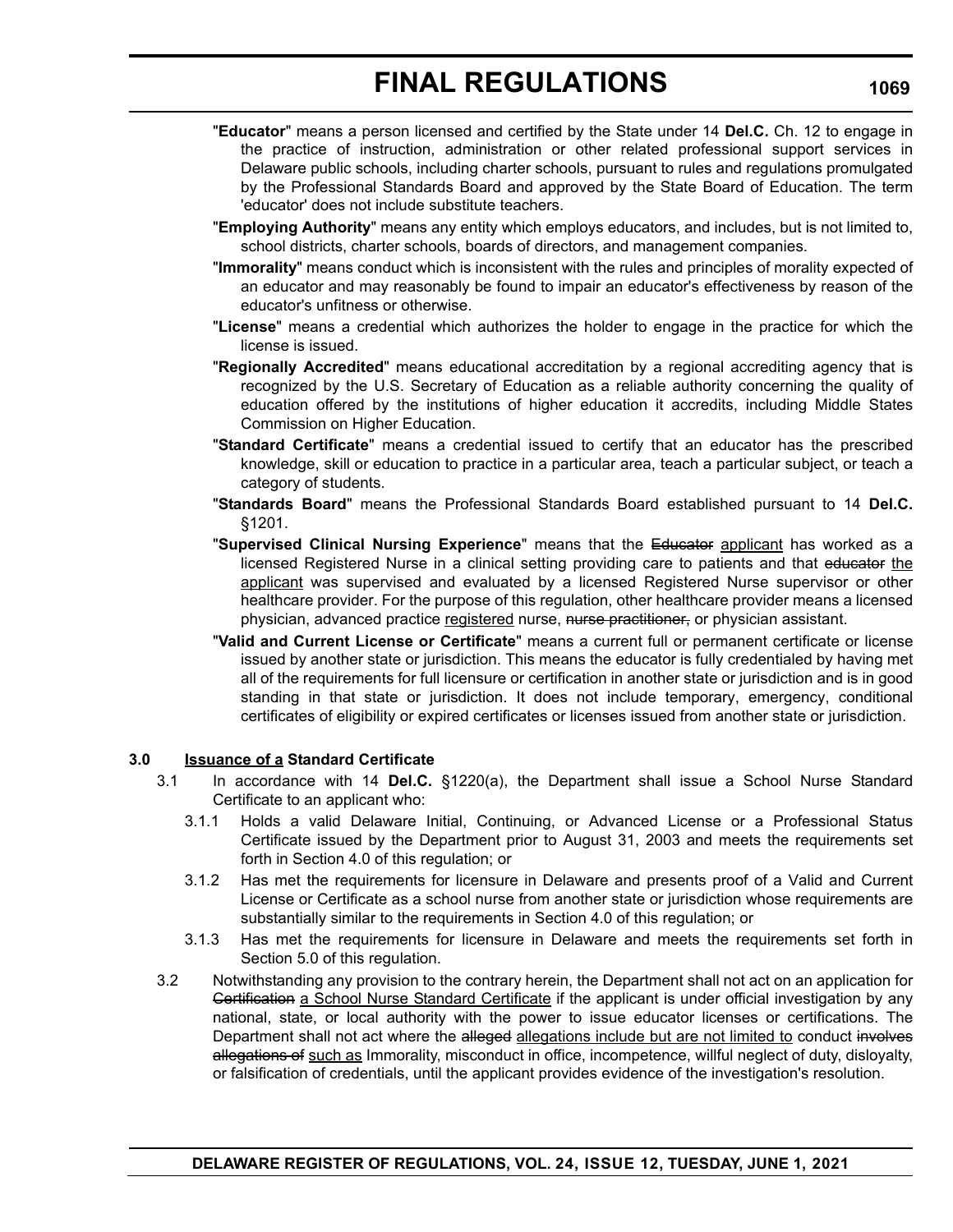# **FINAL REGULATIONS**

# **4.0 Prescribed Education, Knowledge, and Skill Requirements**

- 4.1 The Department may issue a School Nurse Standard Certificate to an applicant who has satisfied the requirements in subsections 4.1.1 through 4.1.4.
	- 4.1.1 The applicant shall hold a bachelor's degree in nursing (BSN) from a Regionally Accredited college or university.
	- 4.1.2 The applicant shall hold a an active, unencumbered license to practice as a registered nurse issued by the Delaware Board of Nursing that is in good standing or an active, unencumbered multi-state compact registered nurse license.
	- 4.1.3 The applicant shall hold valid and current certification in cardiopulmonary resuscitation (CPR) and automatic external defibrillator (AED) use.
	- 4.1.4 The applicant shall have completed 3 three years of Supervised Clinical Nursing Experience as a registered nurse consisting of a minimum of 500 hours per year for a total of 1,500 hours during the 3-year three-year period. This requirement shall not be met in a school setting.

# **5.0 Reciprocity**

- 5.1 If an applicant is already licensed or certified as a school nurse in a state or jurisdiction whose requirements are not substantially similar to the requirements in Section 4.0, the applicant shall have satisfied the requirements in subsections 5.1.1 through 5.1.4 in order for the Department to issue a School Nurse Standard Certificate:
	- 5.1.1 The applicant shall hold a Valid and Current License or Certificate as a school nurse.
	- 5.1.2 The applicant shall hold a bachelor's degree in nursing (BSN) from a Regionally Accredited college or university.
	- 5.1.3 The applicant shall hold a an active, unencumbered license to practice as a registered nurse issued by the Delaware Board of Nursing that is in good standing or an active, unencumbered multi-state compact registered nurse license.
	- 5.1.4 The applicant shall hold valid and current certification in cardiopulmonary resuscitation (CPR) and automatic external defibrillator (AED) use.

# **6.0 Application Requirements**

- 6.1 If an applicant is applying for an Initial License, a Standard Certificate must be applied for simultaneously with an application for an Initial License, and the applicant shall also provide all required documentation for the License.
- 6.2 For applicants who are applying for the School Nurse Standard Certificate under subsection 3.1.1, the following documentation is required:
	- 6.2.1 Official transcript from the applicant's Regionally Accredited college or university.
		- 6.2.1.1 Electronic transcripts may be submitted by the Employing Authority or by the applicant's Regionally Accredited college or university; or
		- 6.2.1.2 Sealed paper transcripts may be submitted.
		- 6.2.1.3 The Department will not accept copies of transcripts; and
	- 6.2.2 Documentation that the applicant is licensed to practice and is in good standing as a registered nurse issued by the Delaware Board of Nursing holds an active, unencumbered license to practice as a registered nurse issued by the Delaware Board of Nursing or an active, unencumbered multistate compact registered nurse license; and
	- 6.2.3 Documentation that the applicant holds a valid and current certification in cardiopulmonary resuscitation (CPR) and automatic external defibrillator (AED) use; and
	- 6.2.4 If applicable, the Department-approved form verifying the applicant's completion of the clinical experience as provided in subsection 4.1.4; and
	- 6.2.5 Additional documentation as required by the Department.
- 6.3 For applicants who are applying for the School Nurse Standard Certificate under subsection 3.1.2, the following documentation is required: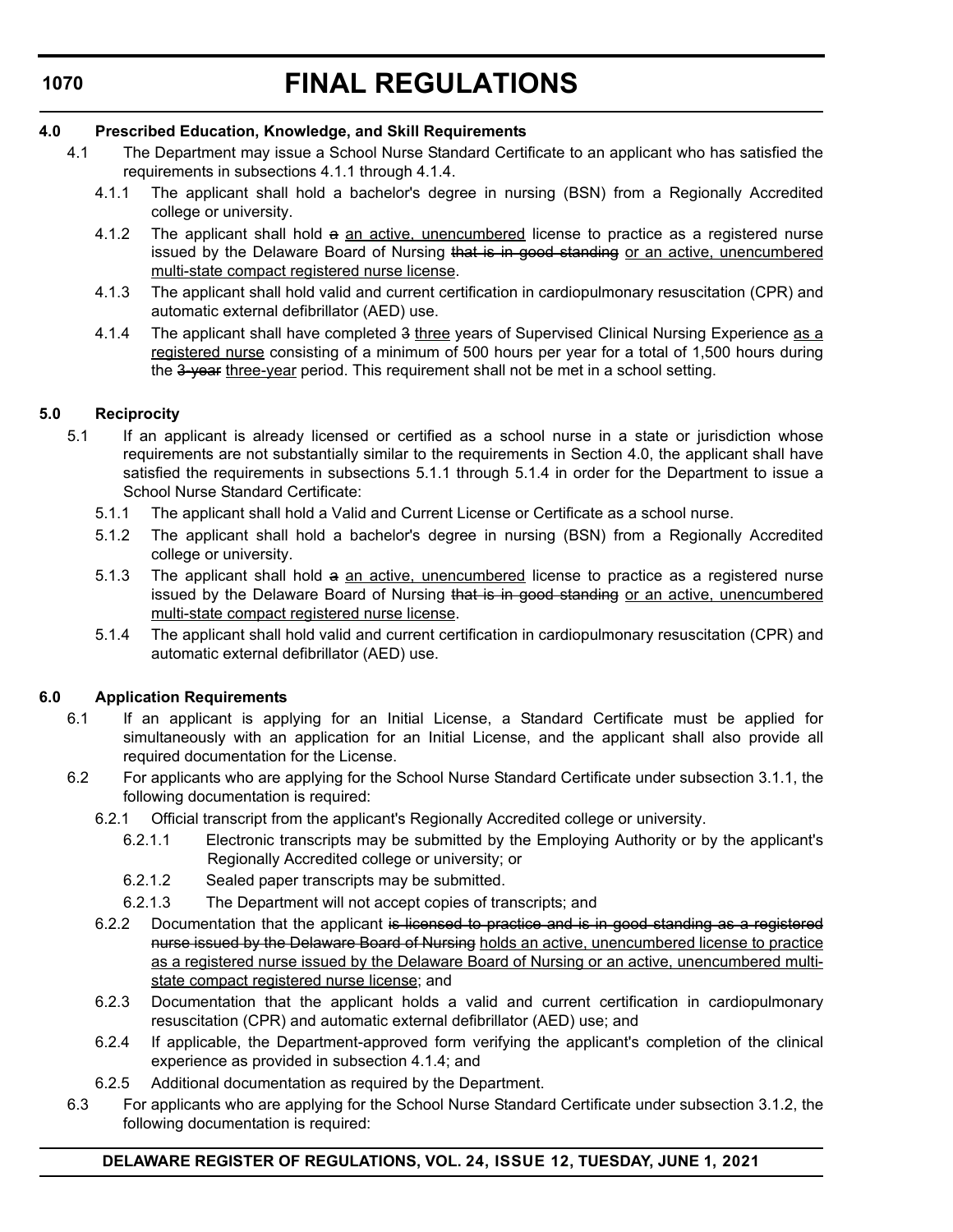# **FINAL REGULATIONS**

- 6.3.1 An official copy of the Valid and Current License or Certificate; and
- 6.3.2 Documentation that the applicant is licensed to practice and is in good standing as a registered nurse issued by the Delaware Board of Nursing holds an active, unencumbered license to practice as a registered nurse issued by the Delaware Board of Nursing or an active, unencumbered multistate compact registered nurse license; and
- 6.3.3 Documentation that the applicant holds a valid and current certification in cardiopulmonary resuscitation (CPR) and automatic external defibrillator (AED) use; and
- 6.3.4 Additional documentation as required by the Department.
- 6.4 For applicants who are applying for the School Nurse Standard Certificate under subsection 3.1.3, the following documentation is required:
	- 6.4.1 An official copy of the Valid and Current License or Certificate; and
	- 6.4.2 Official transcript from the applicant's Regionally Accredited college or university.
		- 6.4.2.1 Electronic transcripts may be submitted by the Employing Authority or by the applicant's Regionally Accredited college or university; or
		- 6.4.2.2 Sealed paper transcripts may be submitted.
		- 6.4.2.3 The Department will not accept copies of transcripts; and
	- 6.4.3 Documentation that the applicant is licensed to practice and is in good standing as a registered nurse issued by the Delaware Board of Nursing holds an active, unencumbered license to practice as a registered nurse issued by the Delaware Board of Nursing or an active, unencumbered multistate compact registered nurse license; and
	- 6.4.4 Documentation that the applicant holds a valid and current certification in cardiopulmonary resuscitation (CPR) and automatic external defibrillator (AED) use; and
	- 6.4.5 Additional documentation as required by the Department.

# **7.0 Validity of a Standard Certificate**

- 7.1 A School Nurse Standard Certificate is valid regardless of the assignment or employment status of the holder provided that the Educator's License remains current and valid.
- 7.2 A School Nurse Standard Certificate is not subject to renewal.

# **8.0 Requirements Related to the Retention of a School Nurse Certificate**

- 8.1 In order to retain a School Nurse Standard Certificate, the Educator shall:
	- 8.1.1 Complete a training program approved by the Department within two school years of the date the School Nurse Standard Certificate is issued; and
	- 8.1.2 Hold a an active, unencumbered license to practice as a registered nurse issued by the Delaware Board of Nursing that is in good standing or an active, unencumbered multi-state compact registered nurse license; and
	- 8.1.3 Hold a valid and current certification in cardiopulmonary resuscitation (CPR) and automatic external defibrillator (AED) use; and
	- 8.1.4 Annually affirm and document to the Department that the Educator satisfies the requirements in subsections 8.1.2 and 8.1.3.
- 8.2 If an Educator fails to meet any of the requirements related to retaining a School Nurse Standard Certificate, the Educator shall immediately notify the Department in writing.
- 8.3 The requirements set forth in subsections 8.1.2, 8.1.3, and 8.1.4 apply to all Educators regardless of the date the School Nurse Standard Certificate was issued to them.

### **9.0 Disciplinary Action**

9.1 An Educator's School Nurse Standard Certificate may be revoked, suspended, or limited for cause as provided in 14 **DE Admin. Code** 1514 Limitation, Suspension, and Revocation of Licenses,

**1071**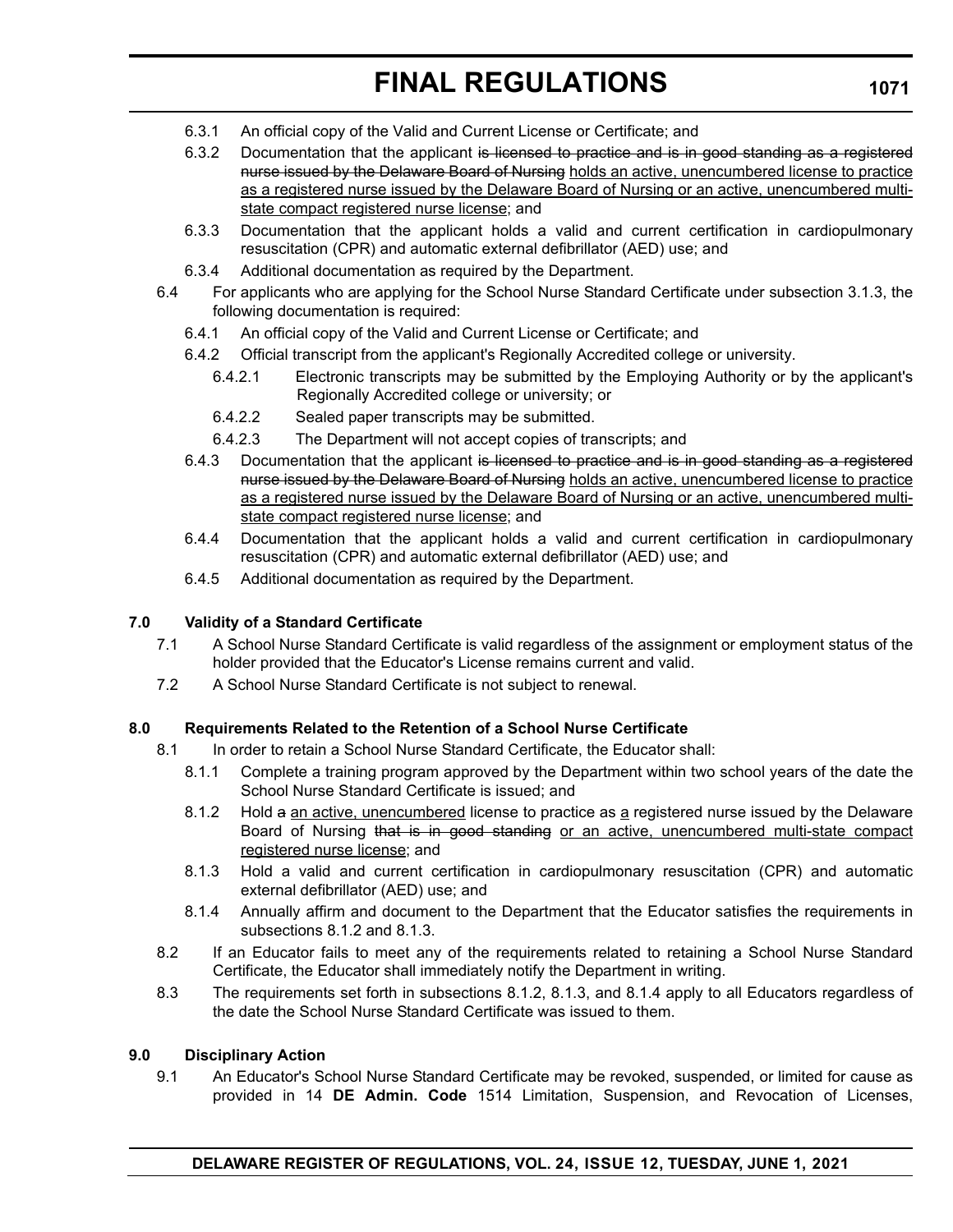# **FINAL REGULATIONS**

<span id="page-51-0"></span>Certificates, and Permits or for the Educator's failure to comply with the requirements related to the retention of a School Nurse Standard Certificate as provided in Section 8.0.

- 9.2 An Educator's School Nurse Standard Certificate shall be revoked if the Educator's Initial, Continuing, or Advanced License or Professional Status Certificate is revoked or the Educator made a materially false or misleading statement in the Educator's application in accordance with 14 **Del.C.** §1222.
- 9.3 An Educator whose certificate is noticed for disciplinary action is entitled to a full and fair hearing before the Standards Board. Hearings shall be conducted in accordance with 14 **DE Admin. Code** 1515 Hearing Procedures and Rules.

# **10.0 Secretary of Education Review**

- 10.1 The Secretary of Education may, upon the written request of a local school district or charter school, review credentials submitted in an application for a School Nurse Standard Certificate on an individual basis and grant such a Standard Certificate to an applicant who otherwise does not meet the requirements for a School Nurse Standard Certificate but whose effectiveness is documented by the local school district or charter school.
	- 10.1.1 For school districts, requests shall be approved by the superintendent of the school district.
	- 10.1.2 For charter schools, requests concerning the head of school of the charter school shall be approved by the charter school's board of directors and requests concerning all other applicants shall be approved by the charter school's head of school.

# **11.0 Past Certificate Recognized**

The Department shall recognize a School Nurse Standard Certificate that was issued prior to the effective date of this regulation. An educator Educator holding such a Standard Certificate issued by the Department before the effective date of this regulation shall be considered certified to practice as a school nurse.

# **[DEPARTMENT OF HEALTH AND SOCIAL SERVICES](https://www.dhss.delaware.gov/dhss/index.html) DIVISION OF MEDICAID [AND MEDICAL ASSISTANCE](https://www.dhss.delaware.gov/dhss/dmma/)**

Statutory Authority: 31 Delaware Code, Section 512 (31 **Del.C.** §512) 16 **DE Admin. Code** 16000

# **ORDER**

# **[MAGI Methodology](#page-3-0)**

BEFORE DELAWARE HEALTH AND SOCIAL SERVICES IN THE MATTER OF

REVISION OF THE REGULATION (2002) OF DELAWARE'S ) TITLE XIX MEDICAID STATE PLAN ) SECTIONS 16100, 16500.1, 16500.1.1, 16500.2 and 16500.3 )

NATURE OF THE PROCEEDINGS:

Delaware Health and Social Services ("Department") / Division of Medicaid and Medical Assistance initiated proceedings to amend the Delaware Social Services Manual (DSSM) regarding Modified Adjusted Gross Income (MAGI) Methodology, specifically, to align with recently issued federal guidance. The Department's proceedings to amend its regulations were initiated pursuant to 29 *Del. C.* § 10114 and its authority as prescribed by 31 *Del. C.* § 512.

The Department published its notice of proposed regulation changes pursuant to 29 *Del. C.* § 10115 in the March 2021 *Delaware Register of Regulations*, requiring written materials and suggestions from the public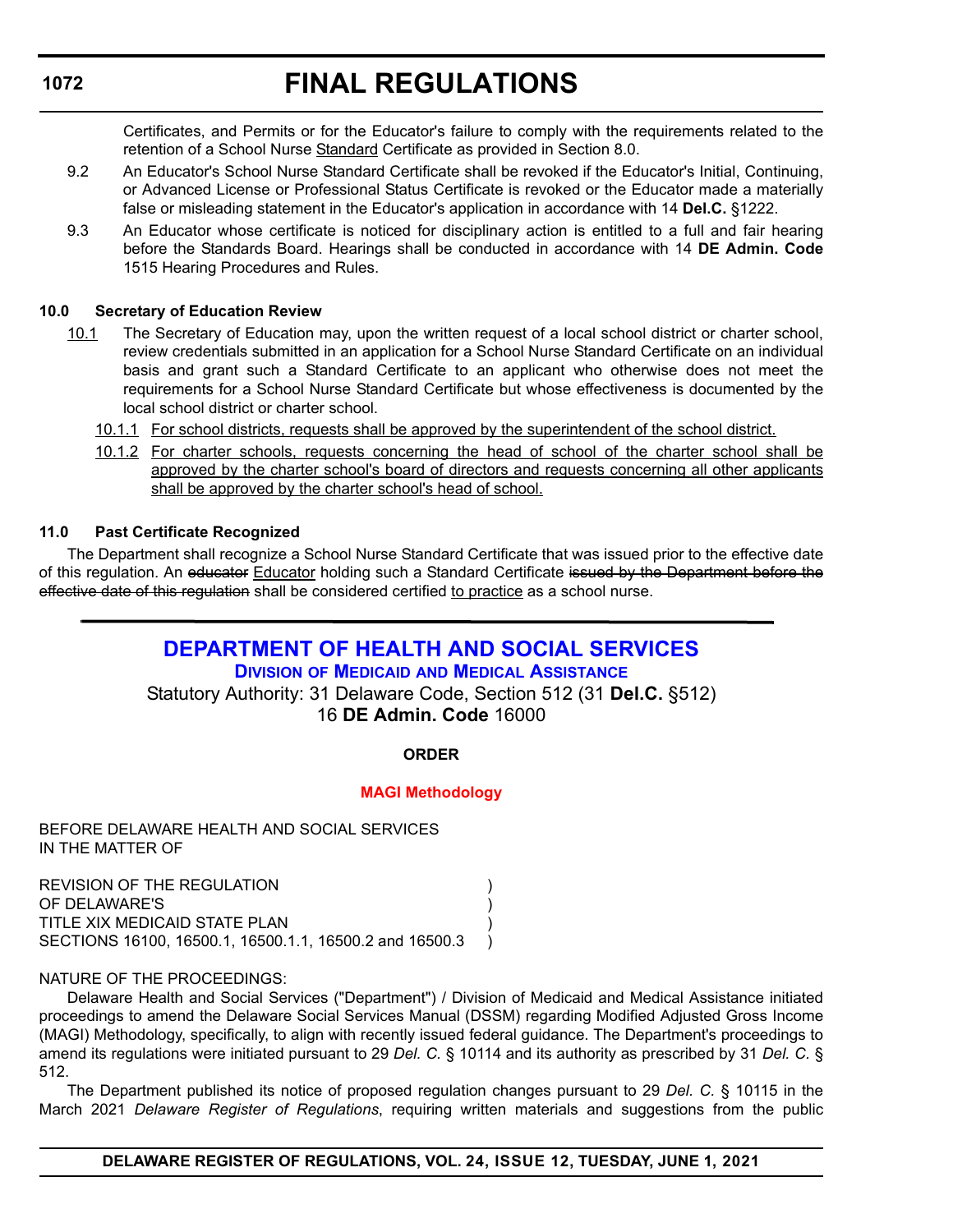# **FINAL REGULATIONS**

concerning the proposed regulations to be produced by March 31, 2021 at which time the Department would receive information, factual evidence, and public comment to the said proposed changes to the regulations.

# **SUMMARY OF PROPOSAL**

Purpose

The purpose of this proposed regulation is to revise Modified Gross Income (MAGI)-based income methodologies to align with the most recently issued federal guidance.

#### Summary of Proposed Changes

Effective for services provided on and after June 11, 2021 Delaware Health and Social Services/Division of Medicaid and Medical Assistance (DHSS/DMMA) proposes to amend sections 16100, 16500.1, 16500.1.1, 16500.2 and 16500.3 of the Delaware Social Services Manual (DSSM) regarding MAGI Methodology, specifically, to align with federal guidance.

#### **Background**

Section 1902(e)(14) of the Act requires that state Medicaid agencies generally use "modified adjusted gross income" and "household income," as defined at section 36B(d)(2) of the Internal Revenue Code of 1986 (the IRC) to determine Medicaid eligibility. There have been recent legislative changes to MAGI-based methodologies: the Tax Cuts and Jobs Act (Pub. L. No. 115-97, "TCJA"), enacted on December 22, 2017; the Bipartisan Budget Act of 2018 (Pub. L. No. 115-123, "BBA of 2018"), enacted on February 9, 2018; and the Helping Ensure Access for Little Ones, Toddlers, and Hopeful Youth by Keeping Insurance Delivery Stable Act (Pub. L. No. 115-120, "HEALTHY KIDS Act"), enacted on January 22, 2018.

#### **Statutory Authority**

- Section 1902(e)(14) of the Social Security Act
- Tax Cuts and Jobs Act (Pub. L. No. 115-97, "TCJA"), enacted on December 22, 2017

#### *Public Notice*

In accordance with the *federal* public notice requirements established at Section 1902(a)(13)(A) of the Social Security Act and 42 CFR 447.205 and the *state* public notice requirements of Title 29, Chapter 101 of the Delaware Code, DHSS/ DMMA gives public notice and provides an open comment period for 30 days to allow all stakeholders an opportunity to provide input on the proposed regulation. Comments were to have been received by 4:30 p.m. on March 31, 2021.

#### *Provider Manuals and Communications Update*

A newsletter system is utilized to distribute new or revised manual material and to provide any other pertinent information regarding manual updates. Updates are available on the Delaware Medical Assistance Portal website: <https://medicaid.dhss.delaware.gov/provider>

#### **Fiscal Impact Statement**

There is no anticipated fiscal impact.

### **Summary of Comments Received with Agency Response and Explanation of Changes**

No comments were received.

#### FINDINGS OF FACT:

The Department finds that the proposed changes as set forth in the March 2021 *Register of Regulations*  should be adopted.

THEREFORE, IT IS ORDERED, that the proposed regulation to amend the Delaware Social Services Manual (DSSM) regarding Modified Adjusted Gross Income (MAGI) Methodology, specifically, to align with recently issued federal guidance, is adopted and shall be final effective June 11, 2021.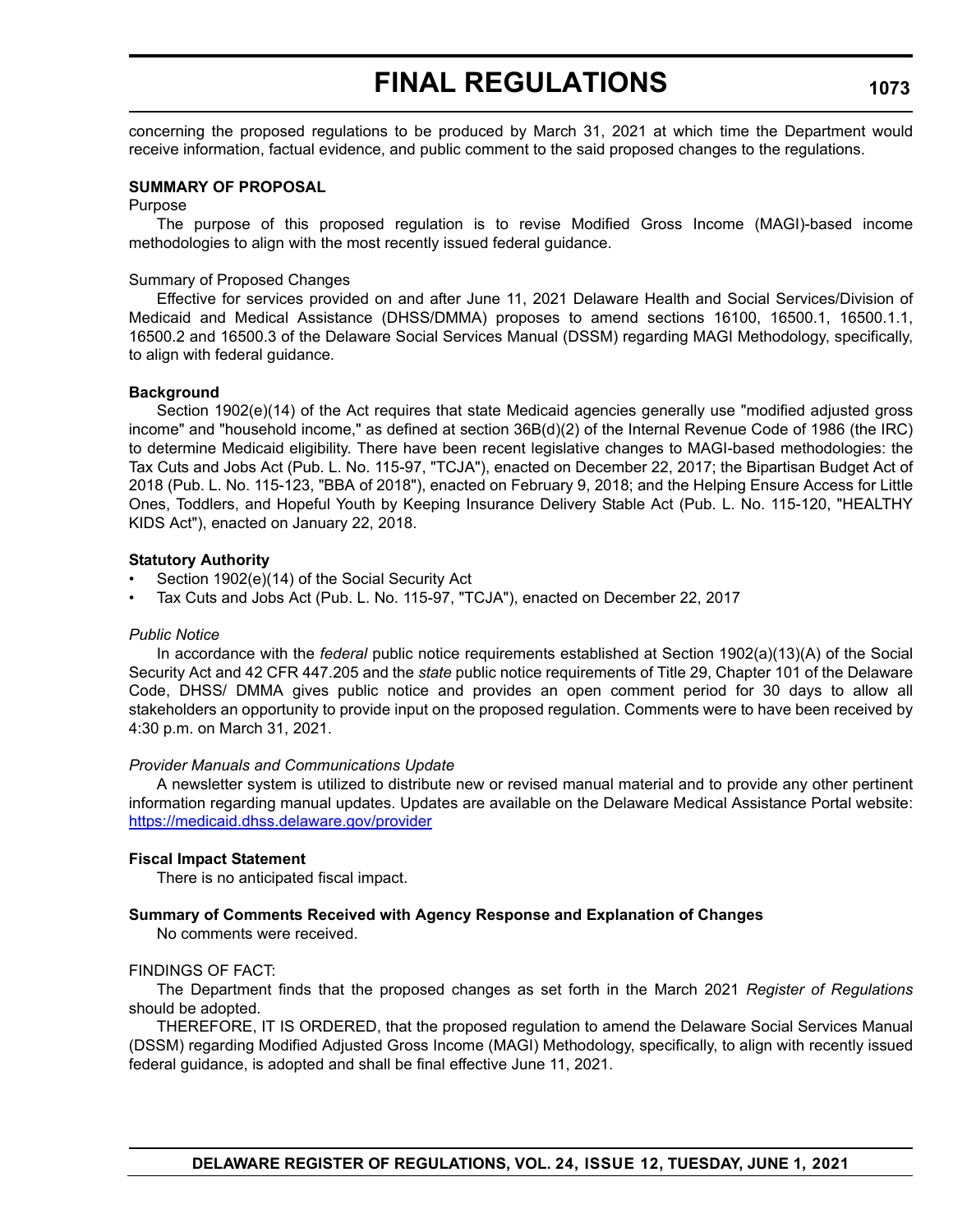# **FINAL REGULATIONS**

<span id="page-53-0"></span> 5/14/2021 Date of Signature

Molly K. Magarik, MS, Secretary, DHSS

**\*Please note that no changes were made to the regulation as originally proposed and published in the March 2021 issue of the** *Register* **at page 847 (24 DE Reg. 847). Therefore, the final regulation is not being republished. A copy of the final regulation is available at:**

**[MAGI Methodology](http://regulations.delaware.gov/register/june2021/final/24 DE Reg 1072 06-01-21.htm)**

# **[DEPARTMENT OF STATE](https://sos.delaware.gov/) DIVISION [OF PROFESSIONAL REGULATION](https://dpr.delaware.gov/) 1700 BOARD OF MEDICAL LICENSURE AND DISCIPLINE** Statutory Authority: 24 Delaware Code, Section 1713(a)(12) (24 **Del.C.** §1713(a)(12))

24 **DE Admin. Code** 1700

# **FINAL ORDER ADOPTING REGULATION CHANGES**

### **[1700 Board of Medical Licensure and Discipline](#page-4-0)**

The Delaware Board of Medical Licensure and Discipline pursuant to 24 *Del. C.* §§ 1713(a)(12) proposed to add a new regulation, clarifying the circumstances under which a prescriber regulated by Title 24, Chapter 17 can request a waiver from the Board of the electronic prescribing requirements recently passed by the General Assembly.

## **SUMMARY OF THE EVIDENCE AND INFORMATION SUBMITTED**

Following publication in the *Delaware Register of Regulations* on March 1, 2021, a public hearing was held on April 6, 2021. Written comment periods were held open for thirty days, and an additional fifteen days following the public hearing. At the hearing, the Board accepted as evidence and marked as the Board's Exhibit 1 documentation of publication of the notice of the public hearing in the *News Journal* and the *Delaware State News*. During the written public comment period, no written comments were received, and during the public hearing, no verbal comments were received. After public deliberation at its meeting on May 4, 2021, the Board determined that the regulations should be adopted as proposed.

### **SUMMARY OF THE FINDINGS OF FACT**

Pursuant to discussions held at open public Board meetings, the Board proposed to adopt regulations clarifying the circumstances under which a prescriber regulated by Title 24, Chapter 17 can request a waiver from the Board of the electronic prescribing requirements recently passed by the General Assembly. As drafted, the legislation requires the Board to promulgate regulations outlining the waiver requirements that will be used when granting a waiver for no longer than one year.

### **DECISION OF THE BOARD**

Having found that the proposed changes to the regulations are necessary as outlined herein, the Board finds that the regulations shall be published as final in the June 2021 *Register of Regulations*.The regulations will become effective on June 11, 2021. The exact text of the regulations is attached to this order as Exhibit A.

IT IS SO ORDERED this 4th day of May, 2021 by the Delaware Board of Medical Licensure and Discipline.

/s/ Stephen Lawless, M.D., President Karyl Rattay, M.D. (absent)

/s/ Bryan D. Villar, M.D. /s/ Garret H. Colmorgen, M.D.

/s/ Madelyn Nellius, Public Member /s/ Janice Truitt, Public Member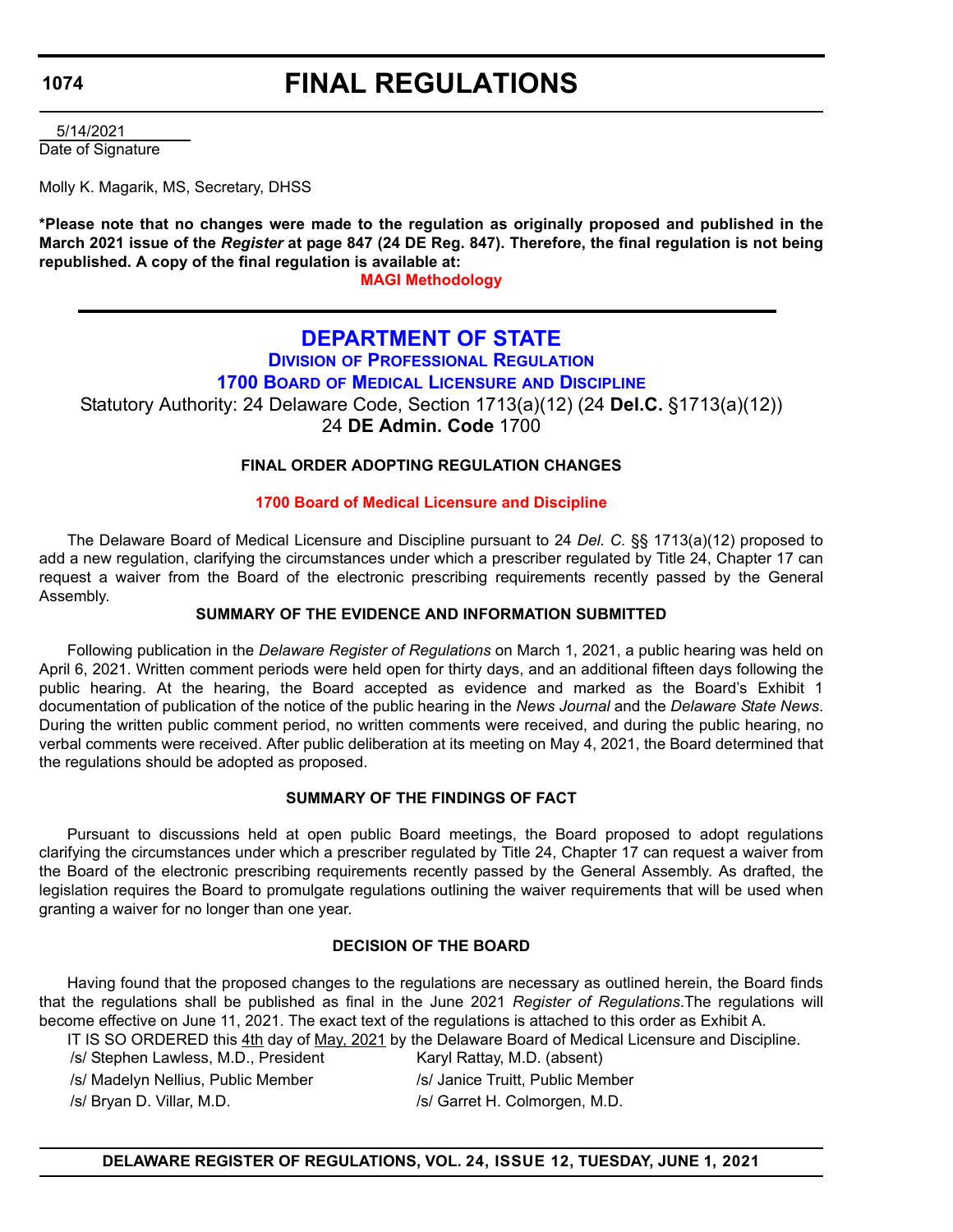# **FINAL REGULATIONS**

<span id="page-54-0"></span>/s/ Sharon Williams-Mayo, Public Member Georges A. Dahr, M.D. (absent) Malvine Richard, Public Member (absent) /s/ Barry L. Baskt, D.O. /s/ Melissa Warren, Public Member /s/ N. C. Vasuki, Public Member /s/ Mary Lomax, Public Member /s/ Randeep Kahlon, M.D.

/s/ Joseph Rubacky, M.D.

**\*Please Note: Electronic signatures ("/s/") were accepted pursuant to 6 Del.C. §12A-107(d).**

**\*Please note that no changes were made to the regulation as originally proposed and published in the March 2021 issue of the** *Register* **at page 857 (24 DE Reg. 857). Therefore, the final regulation is not being republished. A copy of the final regulation is available at:**

**[1700 Board of Medical Licensure and Discipline](http://regulations.delaware.gov/register/june2021/final/24 DE Reg 1074 06-01-21.htm)**

# **DIVISION [OF PROFESSIONAL REGULATION](https://dpr.delaware.gov/) 3500 BOARD OF EXAMINERS [OF PSYCHOLOGISTS](https://dpr.delaware.gov/boards/psychology/)** Statutory Authority: 24 Delaware Code, Section 3506(a)(1) (24 **Del.C.** §3506(a)(1)) 24 **DE Admin. Code** 3500

# **ORDER**

### **[3500 Board of Examiners of Psychologists](#page-4-0)**

### **NATURE AND STAGE OF THE PROCEEDINGS**

On March 1, 2021, the Delaware Board of Examiners of Psychologists published proposed changes to its regulations in the Delaware Register of Regulations, Volume 24, Issue 9. This notice further indicated that written comments would be accepted by the Board for thirty days, a public hearing would be held, and written comments would be accepted for fifteen days thereafter. After due notice in the Register of Regulations and two Delaware newspapers, a public hearing was held on April 5, 2021 at a regularly scheduled meeting of the Delaware Board of Examiners of Psychologists to receive verbal comments regarding the Board's proposed amendments to its regulations.

# **SUMMARY OF THE EVIDENCE AND INFORMATION SUBMITTED**

At the time of the deliberations, the Board considered the following documents:

**Board Exhibit 1** – Affidavit of publication of the public hearing notice in the *News Journal*; and

**Board Exhibit 2** – Affidavit of publication of the public hearing notice in the *Delaware State News*.

There was no verbal testimony given at the public hearing on April 5, 2021. No written comments were received by the Board during the initial thirty-day public comment period; nor were any written comments received after the public hearing during the fifteen day 29 *Del. C.* § 10118(a) second public comment period.

### **FINDINGS OF FACT AND CONCLUSIONS**

1. The public was given notice and an opportunity to provide the Board with comments in writing and by testimony at the public hearing on the proposed amendments to the Board's regulations.

2. There were no public comments provided to the Board during the two written public comment periods, or the public hearing.

3. Pursuant to 24 *Del. C.* § 3506(a)(1), the Board has statutory authority to promulgate rules and regulations clarifying specific statutory sections of its statute.

4. The proposed changes to the Rules and Regulations seek to require licensees to update their contact information with 10 days of any such change; clarify that psychological assistant registrants must complete a Board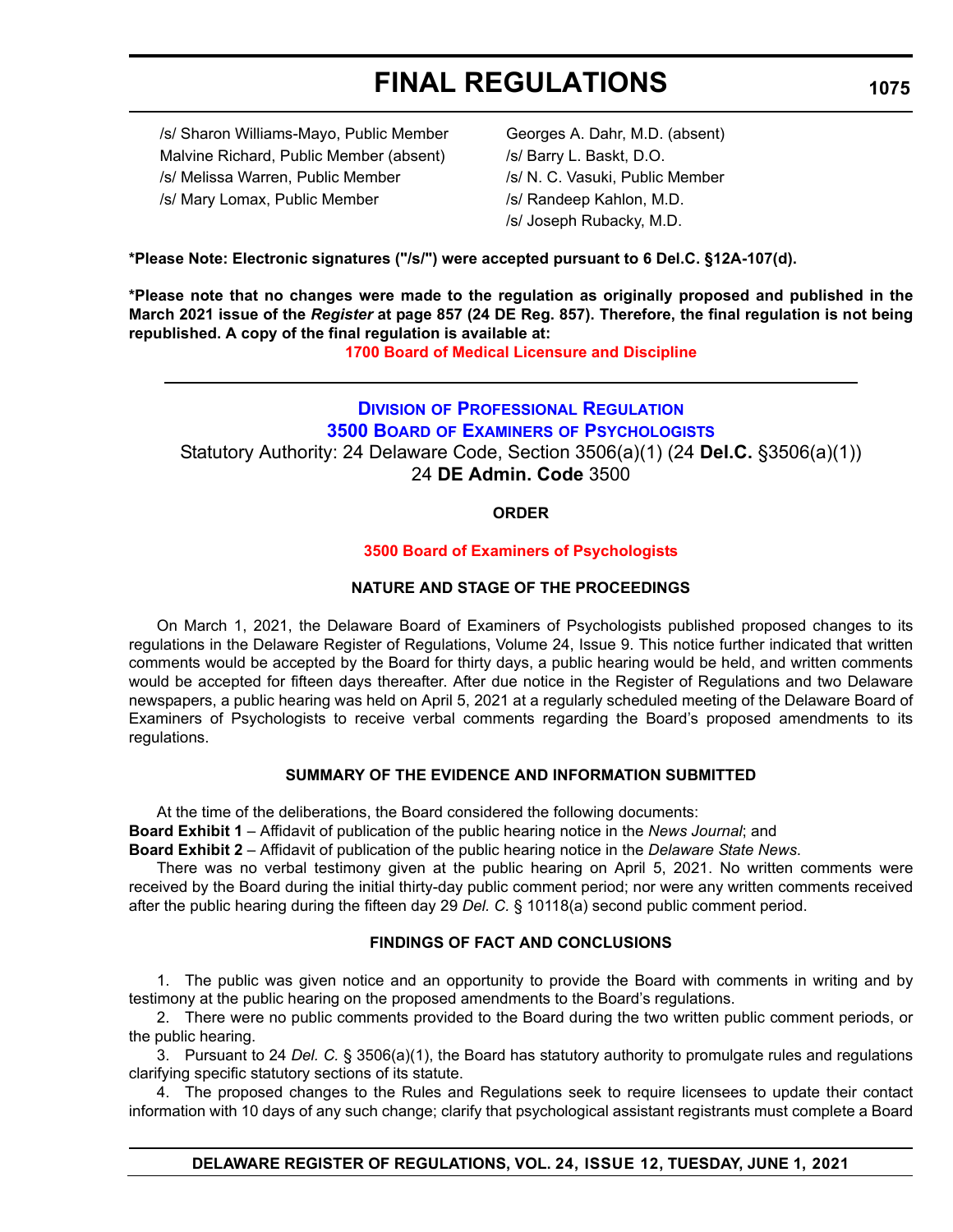# **FINAL REGULATIONS**

approved internship, not just a 450 hour practicum; enhance continuing education requirements by clarifying the maximum number of credits which may be earned for preparing and presenting scientific papers and posters; clarify the requirements for supervision of psychological assistants and direct applicants; clarify that "face-to-face" can include videoconferencing; and eliminates outdated or inconsistent telehealth and "appendix" regulations.

5. Having received no public comments, the Board finds no reason to amend the regulations as proposed.

### **DECISION AND EFFECTIVE DATE**

The Board hereby adopts the changes to its rules and regulations as proposed, to be effective 10 days following publication of this order in the Register of Regulations. The new regulations are attached hereto as Exhibit A.

**SO ORDERED** this 3rd day of May, 2021.

### **BY THE DELAWARE BOARD OF EXAMINERS OF PSYCHOLOGISTS**

/s/ Dr. Laura Cooney-Koss, President /s/ Dr. Katherine Elder, Vice President

- /s/ Dr. Debbie Harrington, Public Member, Secretary /s/ Dr. Meghan Lines
- 
- /s/ Dr. Michael Harpe, Public Member /s/ Rachel Sandy, Public Member
- /s/ Heather Contant, Public Member
- 
- 
- /s/ Dr. Kristen Robust /s/ Dr. Rebecca Richmond
	-

**\*Please Note: Electronic signatures ("/s/") were accepted pursuant to 6 Del.C. §12A-107(d).**

**\*Please note that no changes were made to the regulation as originally proposed and published in the March 2021 issue of the** *Register* **at page 858 (24 DE Reg. 858). Therefore, the final regulation is not being republished. A copy of the final regulation is available at:**

**[3500 Board of Examiners of Psychologists](http://regulations.delaware.gov/register/june2021/final/24 DE Reg 1075 06-01-21.htm)**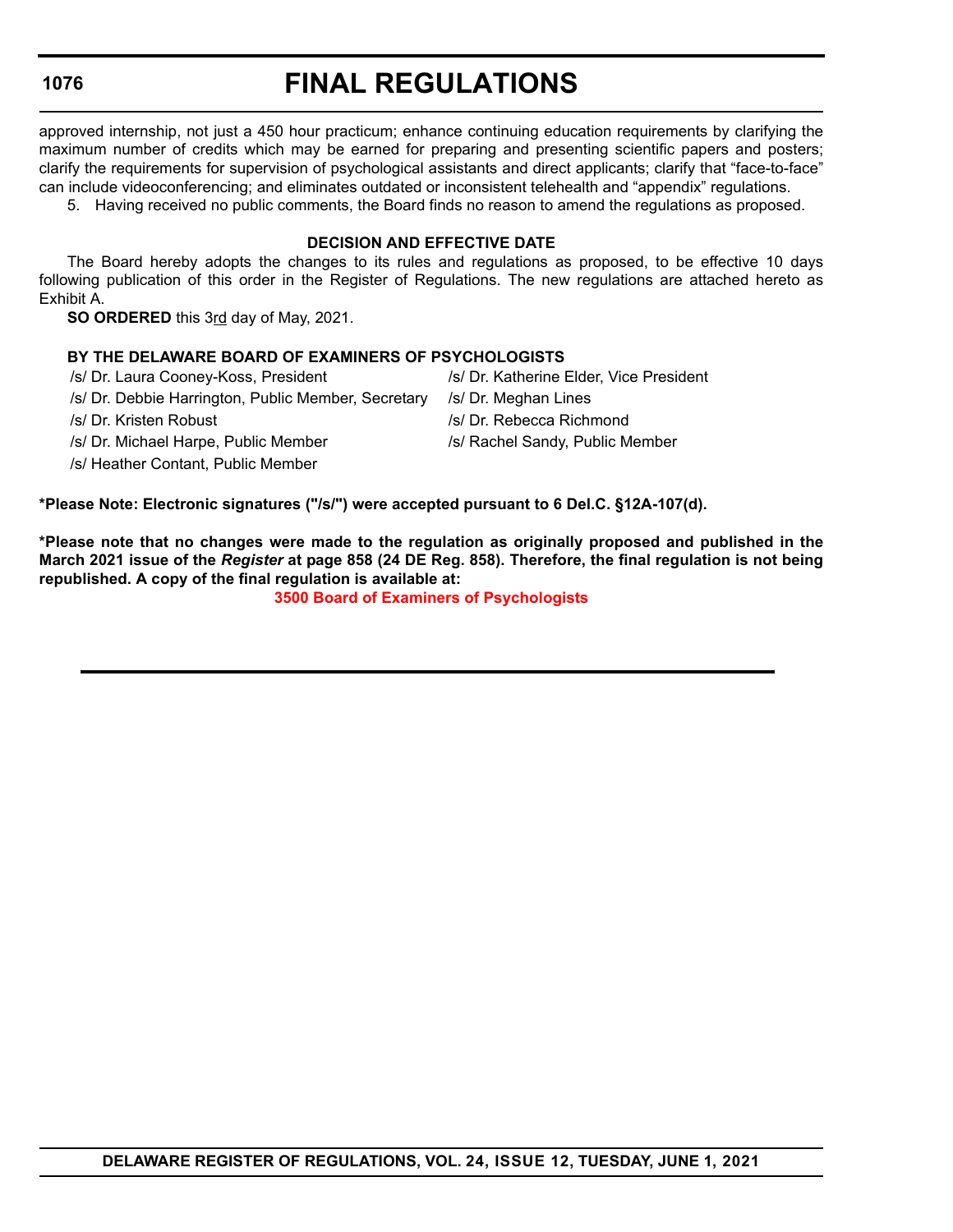# **CALENDAR OF EVENTS/HEARING NOTICES**

# <span id="page-56-0"></span>**[DELAWARE PUBLIC EMPLOYEES' RETIREMENT SYSTEM](https://open.omb.delaware.gov/) [DELAWARE BOARD OF PENSION TRUSTEES](https://open.omb.delaware.gov/information/boardTrusties/BoardTrusteesMinutes.shtml) [PUBLIC NOTICE](#page-4-0) 2002 State Employees' Pension Plan 2003 State Judiciary Pension Plan 2004 State Police Pension Plan 2005 County and Municipal Employees' Pension Plan 2006 County and Municipal Police/Firefighter Pension Plan**

The Delaware Public Employees' Pension System ("DPERS") hereby give notice of its intention to adopt amended regulations pursuant to the General Assembly's delegation of authority to adopt such measures found at 29 Delaware Code, §8308(c)(1) and in compliance with Delaware's Administrative Procedures Act, 29 *Del.C.* §§10115 and 10117. The proposed regulations are reorganized to provide for clarity, to delete obsolete language, to bring the regulations into compliance with changes in federal law, and to incorporate current practices. Identical update and formatting changes are made in each set of regulations. The State Police and Country and Municipal Police/Firefighter Plans include updated standards for PTSD work related disability claims which are consistent with federal law and current practice.

DPERS solicits, and will consider, timely filed written comments from interested individuals and groups concerning these proposed amended regulations. The deadline for the filing of such written comments will be thirty days (30) after these proposed amended regulations are published in the Delaware Register of Regulations.

Any such submissions should be mailed or delivered to Joanna Adams, State of Delaware Office of Pensions, State of Delaware, Office of Pensions, McArdle Building, 860 Silver Lake Blvd., Suite #1, Dover, DE 19904-2402.

# **[DELAWARE RIVER BASIN COMMISSION](https://www.drbc.gov) [PUBLIC NOTICE](#page-4-0)**

The Delaware River Basin Commission held its quarterly public hearing on **Wednesday, May 12, 2021.** In light of COVID-19 mitigation measures in effect for DRBC member states, the hearing was held remotely. Please check the Commission's website, [www.drbc.gov,](https://www.drbc.gov) for details regarding the draft docket decisions that were the subjects of the public hearing.

The Commission's quarterly business meeting will be held remotely on **Wednesday, June 9, 2021**, beginning at **10:30 a.m.** Please check the Commission's website, [www.drbc.gov,](https://www.drbc.gov) for details about the meeting format and how to attend.

For additional information, please visit the DRBC website at [www.drbc.gov](https://www.drbc.gov) or contact Denise McHugh at [denise.mchugh@drbc.gov](mailto:denise.mchugh@drbc.gov) or Patricia Hausler at [patricia.hausler@drbc.gov.](mailto:patricia.hausler@drbc.gov)

# **[DEPARTMENT OF AGRICULTURE](https://agriculture.delaware.gov/) [DELAWARE STANDARDBRED BREEDERS' FUND](https://agriculture.delaware.gov/delaware-standardbred-breeders-fund/ ) [PUBLIC NOTICE](#page-4-0)**

### **502 Delaware Standardbred Breeders' Fund Regulations**

The State of Delaware, Department of Agriculture's Standardbred Breeders' Fund ("the Fund") hereby gives notice of its intention to adopt an amended regulation pursuant to the General Assembly's delegation of authority to do so found at 29 *Del.C.* §4815(b)(4)b.2 and in compliance with Delaware's Administrative Procedures Act at 29 *Del.C.* §10115. The proposed amended regulation eliminates the restriction on private treaty breeding and allows for later payment of registration fees for the Fund's program pertaining to the registration of stallions. This proposal is an attempt to allow greater flexibility and simplicity for participation in the Fund's program.

The Fund solicits, and will consider, timely filed written comments from interested individuals and groups concerning these proposed amended regulations. The deadline for the filing of such written comments will be thirty days (30) after these proposed amended regulations are promulgated in the *Delaware Register of Regulations*. Any such submissions should be mailed or hand-delivered to Ms. Judy Davis-Wilson, Administrator, Delaware